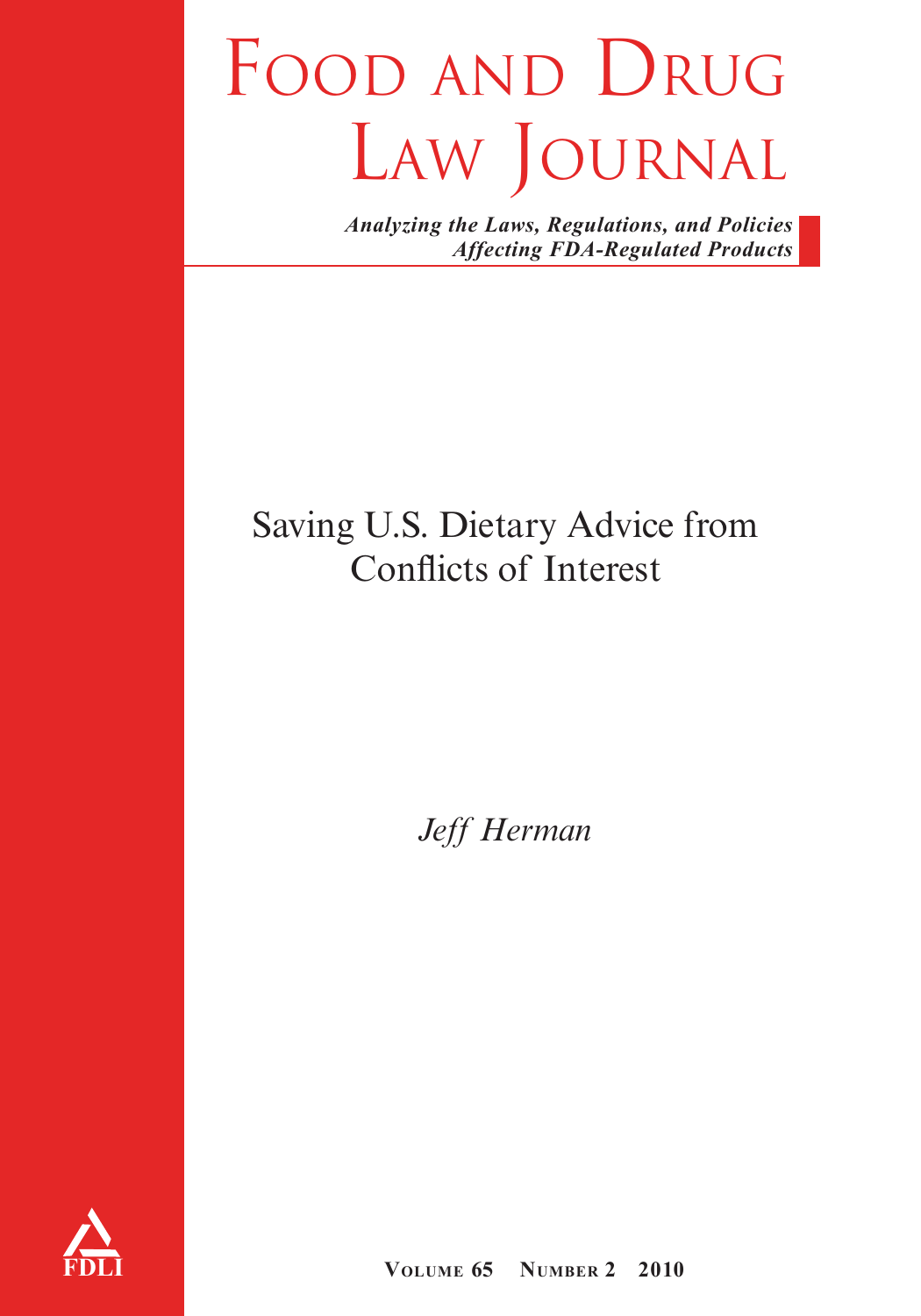# **Saving U.S. Dietary Advice From Conflicts of Interest**

# **JEFF HERMAN\***

Chronic diseases are the greatest threat to global health in the 21st century. They cause 70 percent of deaths in the United States<sup>1</sup> and 60 percent of deaths worldwide (expected to rise to 73 percent by 2020).2 Heart disease is easily the world's deadliest disease.3 In 2005, it killed 864,480 Americans, more than cancer, accidents, chronic lower respiratory disease, and diabetes, *combined*,<sup>4</sup> and the costs of treating heart disease are a global financial burden.<sup>5</sup> In 2004, cancer caused 13 percent of all deaths globally, killing 7.4 million people,<sup>6</sup> and it is the second leading cause of death in the United States.

The Dietary Guidelines for Americans  $(Guidelines)^7$  are designed to tell the public how to prevent chronic diseases through diet and lifestyle. Unfortunately, they are largely unsuccessful at promoting a healthy diet. Studies show that the Guidelines either cannot reduce a person's risks for chronic diseases, or they are not as effective as other diets. To improve, the Guidelines need to be more consistent with current scientific knowledge.

The Guidelines may be difficult to improve due to conflicts of interest. Conflicts exist at two levels: 1) at the USDA, one of the agencies responsible for creating the Guidelines; and 2) with members of the Dietary Guidelines Advisory Committee (Advisory Committee or Committee), the scientific experts advising the government. As a result of these conflicts, the Guidelines sometimes favor the interests of the food and drug industries over the public's interest in accurate and impartial dietary advice.

Current laws do not protect dietary advice from these conflicts, and thus Congress should consider making two changes. First, the USDA should not have any role in dietary advice, as its duty to promote and support the agricultural industry is fundamentally inconsistent with promoting health and preventing chronic diseases. Second, Congress should make it more difficult for those with ties to the

Mr. Herman is a Student at the Saint Louis University School of Law in St. Louis, Missouri.

1 CDC—Chronic Diseases and Health Promotion, http://www.cdc.gov/chronicdisease/overview/

<sup>2</sup> WHO—Integrated Chronic Disease Prevention and Control, http://www.who.int/chp/about/ integrated\_cd/en/ (last visited Dec. 22, 2009).<br><sup>3</sup> World Health Organization (WHO): Cardiovascular Diseases Factsheet, http://www.who.

int/mediacentre/factsheets/fs317/en/index.html (last visited Feb. 24, 2009).

4 Donald Lloyd-Jones et al., *Heart Disease and Stroke Statistics 2009 Update: A Report From the American Heart Association Statistics Committee and Stroke Statistics Subcommittee*, 119 CIRCULATION e21, e32 (2009).

<sup>5</sup>*See id*. at e172 (in 2009, cardiovascular diseases are expected to cost the United States \$473.3 billion); EUbusiness.com, Europe Pays Heavy Price for Heart Disease: Study, http://www.eubusiness. com/news-eu/1204036321.87/ (last visited Feb. 24, 2009) (in 2006, heart disease cost the European Union \$285 billion).

6 World Health Organization: Cancer Factsheet, http://www.who.int/mediacentre/factsheets/ fs297/en/index.html (last visited Feb. 24, 2009).<br><sup>7</sup> The following shorthand terms and acronyms are used throughout (they are also defined in the

main text where first used): Dietary Guidelines Advisory Committee (Advisory Committee or Committee); Alternate Healthy Eating Index (Alternate Index); Centers for Disease Control and Prevention (CDC); cardiovascular disease (CVD); U.S. Department of Agriculture (USDA) and the Department of Health & Human Services (HHS) (Departments); Dietary Guidelines for Americans (Guidelines); Ethics in Government Act of 1978 (EIGA); Federal Advisory Committee Act (FACA); Freedom of Information Act (FOIA); Healthy Eating Index (Index); National Institutes of Health (NIH); Office of Government Ethics (OGE); Physicians Committee for Responsible Medicine (PCRM); Recommended Food Score (RFS); the Secretaries of USDA and HHS (Secretaries); and World Cancer Research Fund (WCRF).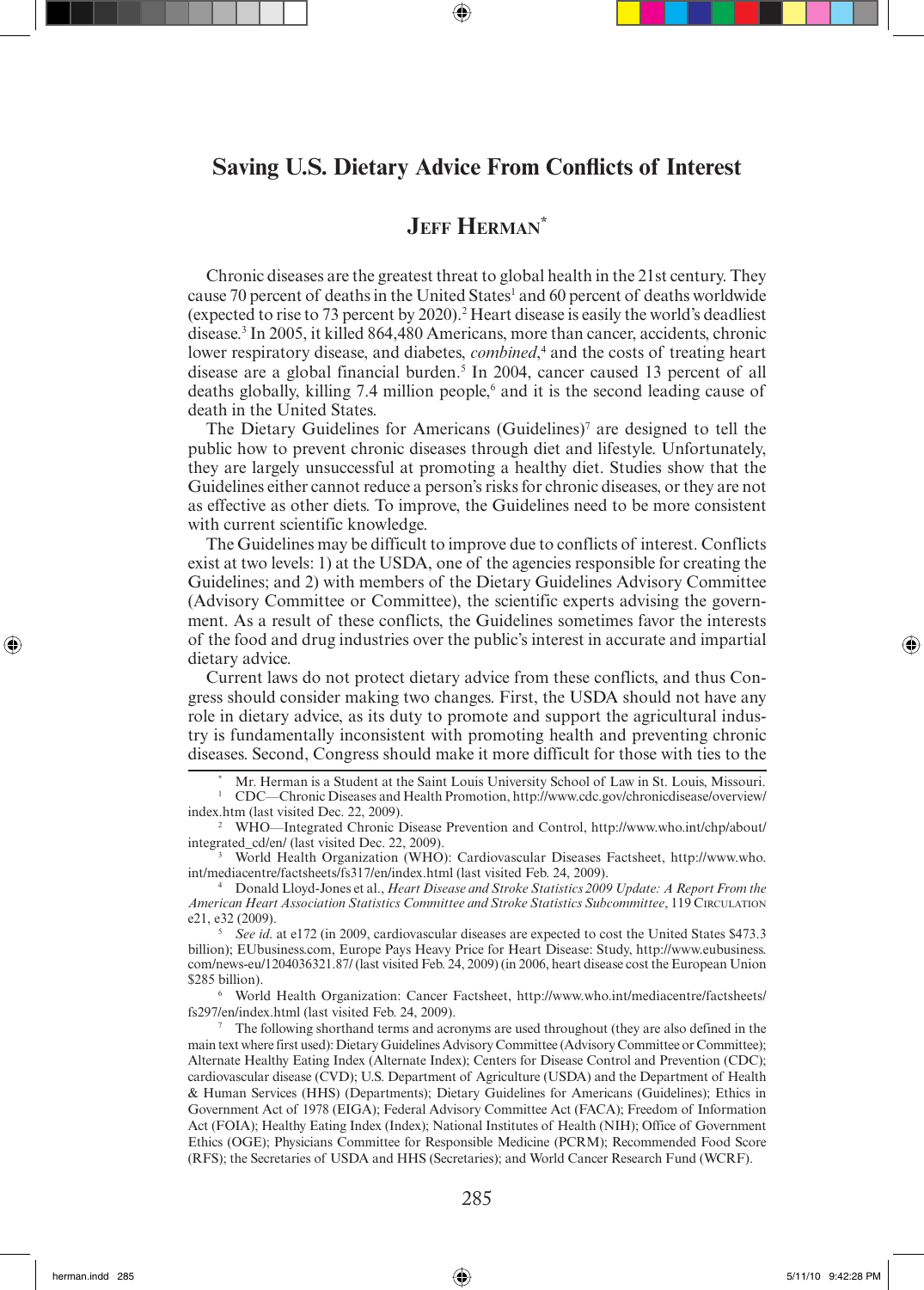food and drug industries from serving on the Advisory Committee, as current laws are inadequate to do so. This requires a new prohibition of apparent conflicts of interest and some procedural safeguards.

This article has five sections: I) what the Guidelines are and why they are important; II) how well they actually prevent chronic disease; III) why conflicts of interest may be the reason they perform poorly; IV) whether current law protects dietary advice from these conflicts of interest, and suggestions for how to improve the law; and (V) conclusions.

#### **I. WHAT THE GUIDELINES ARE AND WHY THEY ARE IMPORTANT**

The Guidelines are designed to tell the public how to promote health and prevent chronic disease through diet and lifestyle.8 They must be published at least every five years by the Secretary of the USDA and the Secretary of the HHS (Departments or Secretaries), they must be based on the preponderance of current scientific and medical knowledge, and they must be promoted by every federal agency when carrying out a food, nutrition or health program.9 The Guidelines direct how billions of dollars are spent in programs like the School Lunch Program, the School Breakfast Program, the Food Stamp Program and the Supplemental Nutrition Program for Women, Infants, and Children.<sup>10</sup>

U.S. dietary advice is created in three steps. First, the Secretaries form the Advisory Committee, which reviews the science and recommends changes to the Guidelines.11 Second, the Secretaries use the Committee's recommendations to create the Guidelines, which recommend consuming certain amounts of foods and nutrients.12 Finally, the Secretaries use the new Guidelines to revise MyPyramid, which tells the general public what to eat and how much within each of five food groups: grains, fruits, vegetables, dairy and meat and beans.13

9 National Nutrition Monitoring and Related Research Act of 1990, 7 U.S.C. § 5341(a) (West 2009). 10 For further discussion of diet and nutrition in the School Lunch Program, see generally J. Amy

Dillard, *Sloppy Joe, Slop, Sloppy Joe: How USDA Commodities Dumping Ruined the National School Lunch Program*, 87 OR. L. REV. 221 (2008); Kathryn L. Plemmons, *The National School Lunch Program and USDA Dietary Guidelines: Is There Room for Reconciliation?*, 33 J.L. & EDUC. 181 (2004).

<sup>11</sup>*See, e.g.*, DEP'T OF HEALTH & HUMAN SERVS. & U.S. DEP'T OF AGRIC., REPORT OF THE DIETARY GUIDELINES ADVISORY COMMITTEE ON THE DIETARY GUIDELINES FOR AMERICANS, 2005, at section C (2005), *available at* http://www.health.gov/dietaryguidelines/dga2005/report/ [hereinafter 2005 COMMITTEE REPORT]. Members of the Committee are selected by the Secretaries, *see, e.g.*, HHS, USDA Designate Experts To The Dietary Guidelines Advisory Committee, http://www.hhs.gov/news/press/2003pres/20030811.html (last visited Feb. 23, 2009), after soliciting nominations from the public, *see, e.g.*, Announcement of Intent To Establish the 2010 Dietary Guidelines Advisory Committee and Solicitation of Nominations for Membership, 73 Fed. Reg. 19,454 (Apr. 10, 2008) (soliciting nominations from the public). Members serve without pay except for travel expenses and per diems, *see, e.g.*, 2005 COMMITTEE REPORT, *supra* note 12, at section C; Charter of the 2010 Dietary Guidelines Advisory Committee, http://www.ocio.usda.gov/directives/doc/ DR1042-128 (last visited Feb. 23, 2009) [hereinafter 2010 Charter], and they meet formally only five times, *see, e.g.*, *id*. ("The estimated number of Committee meetings is five over the project duration").

12 2005 GUIDELINES, *supra* note 9, at 1-2. For example, the Guidlines recommend: "[c]onsume a variety of nutrient-dense foods and beverages within and among the basic food groups," *id*. at vii; and "[c]onsume a sufficient amount of fruits and vegetables while staying within energy needs," *id*. at viii.

<sup>13</sup> *Id.* at 2. For technical information on the creation and revision of MyPyramid, see Development of MyPyramid, http://www.cnpp.usda.gov/MyPyramidDevelopment.htm (last visited Mar. 7, 2009) (providing or linking to resources). *See also* Inside the Pyramid, http://www.mypyramid.gov/pyramid/ index.html (last visited Mar. 18, 2009) (containing information regarding each food category). The previous food groups include the "Basic 7" in the 1940s and the "Basic 4" in the late 1950s. MARION NESTLE, FOOD POLITICS 34-38 (2d ed. 2007).

<sup>8</sup>*See, e.g.,* DEP'T OF HEALTH & HUMAN SERVS. & U.S. DEP'T OF AGRIC., DIETARY GUIDELINES FOR AMERICANS 2005 1 (2005), *available at* http://www.health.gov/dietaryguidelines/dga2005/document/pdf/ DGA2005.pdf [hereinafter 2005 GUIDELINES] ("provides science-based advice to promote health and to reduce risk for chronic diseases through diet and physical activity").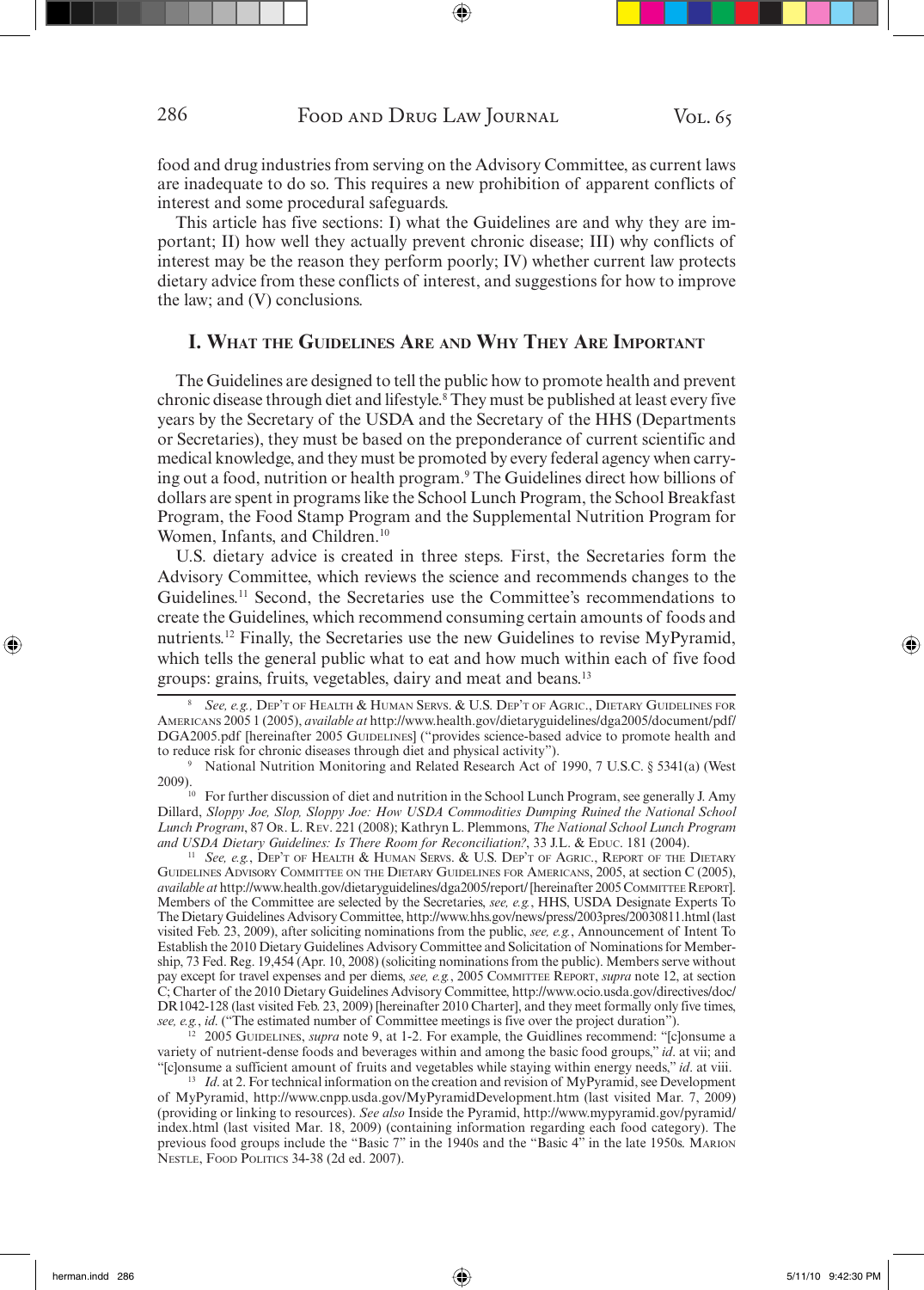National dietary advice like the Guidelines is important because it can help save lives. Chronic diseases are the leading causes of death in the world and the United States, but these deaths can largely be prevented through diet and lifestyle.14 Consider heart disease and cancer.

The World Health Organization (WHO) estimates that 80 percent of deaths from heart disease can be prevented.15 The INTERHEART Study found that 90 percent of heart attacks in men and 94 percent of heart attacks in women could be predicted based on nine factors, each modifiable through diet and lifestyle.16 Further, clinical studies have shown that a plant-based diet of primarily whole grains, fruits, vegetables, and legumes can completely prevent heart attacks in those with severe heart disease<sup>17</sup> and even reverse the buildup of plaque in their arteries.<sup>18</sup>

About 50 to 75 percent of all cancers can be prevented, according to numerous organizations and scientific studies.19 Further, clinical studies have shown that the

15 WORLD HEALTH ORG., PREVENTING CHRONIC DISEASES 52 (2005), *available at* http://www.who. int/chp/chronic\_disease\_report/full\_report.pdf [hereinafter WHO, PREVENTING CHRONIC DISEASES]. 16 Salim Yusuf et al., *Effect of Potentially Modifiable Risk Factors Associated with Myocardial* 

9) regular exercise. *Id.* at 944.<br><sup>17</sup> Caldwell Esselstyn put patients with severe heart disease on a plant-based diet. Caldwell Esselstyn, Jr. et al., *A Strategy to Arrest and Reverse Coronary Artery Disease: A 5-Year Longitudinal Study of a Single Physician's Practice*, 41 J. FAM. PRAC. 560 (1995), http://www.heartattackproof. com/study02\_methods.htm. After 5 and 12 years, none of the patients who stuck to the diet experienced a single coronary event, Caldwell Esselstyn, Jr. et al., *A Strategy to Arrest and Reverse Coronary Artery Disease: A 5-Year Longitudinal Study of a Single Physician's Practice*, 41 J. FAM. PRAC. 560 (1995), http://www.heartattackproof.com/study03\_results.htm, though they had experienced 49 in the eight years prior to the study, Caldwell Esselstyn, Jr., *Updating a 12-Year Experience with Arrest and Reversal Therapy for Coronary Heart Disease (An Overdue Requiem for Palliative Cardiology)*, 84 AM. J. CARDIOLOGY 339 (1999), http://www.heartattackproof.com/reversal01.htm.

18 Caldwell Esselstyn, Jr., *Updating a 12-Year Experience with Arrest and Reversal Therapy for Coronary Heart Disease (An Overdue Requiem for Palliative Cardiology)*, 84 AM. J. CARDIOLOGY 339 (1999), http://www.heartattackproof.com/reversal01.htm (heart disease reversed or unchanged after five years). *See also* Dean Ornish et al., *Intensive Lifestyle Changes for Reversal of Coronary Heart Disease*, 280 JAMA 2001, 2003-04 (1998) (arteries of patients with severe heart disease on plant-based diet opened by an average of 3.01 percentage points, while arteries of a control group following their regular doctor's advice further closed by an average of 11.72 percentage points).

<sup>19</sup> The World Cancer Research Fund (WCRF) estimates that cancer is a mostly preventable disease. AM. INST. FOR CANCER RES., *supra* note 15, at xxv ("If all factors are taken into account, cancer is mostly a preventable disease"). The National Cancer Institute estimates that 50 to 75 percent of all cancer deaths can be prevented through diet and lifestyle. National Cancer Institute: Cancer Trends Progress Report—2007 Update, http://progressreport.cancer.gov/doc.asp?pid=1&did=2007&mid=vcol&chid=71 (last visited Feb. 24, 2009). A 1981 study found that 30% of cancers can be prevented by not smoking, and another 35 percent can be prevented through diet alone. R. Doll & R. Peto, *The Causes of Cancer: Quantitative Estimates of Avoidable Risks of Cancer in the United States Today*, 66 J. NAT'L CANCER INST. 1191, 1191 (1981). A 1995 update put the latter figure at 32%, Walter C. Willett, *Diet, Nutrition, and Avoidable Cancer*, 103 ENVTL. HEALTH PERSP. 165, 168 (1995).

<sup>&</sup>lt;sup>14</sup> For further reading on the relationship between diet, nutrition, and the prevention of chronic diseases, see generally WORLD HEALTH ORG., DIET, NUTRITION AND THE PREVENTION OF CHRONIC DISEASES (2003), *available at* http://whqlibdoc.who.int/trs/WHO\_TRS\_916.pdf [hereinafter DIET, NUTRITION AND THE PREVENTION OF CHRONIC DISEASES]. *See also* WORLD HEALTH ORG., 1 COMPARATIVE QUANTIFICATION OF HEALTH RISKS (2003), *available at* http://www.who.int/healthinfo/global\_burden\_disease/cra/en/ (quantifying the prevalence and magnitude of health risks from various dietary and lifestyle factors). For further reading specifically on heart disease, see Frank B. Hu & Walter C. Willett, *Optimal Diets for Prevention of Coronary Heart Disease*, 288 JAMA 2569 (2002). For further reading specifically on cancer, see generally AM. INST. FOR CANCER RES., WORLD CANCER RES. FUND, FOOD, NUTRITION, PHYSI-CAL ACTIVITY, AND THE PREVENTION OF CANCER (2007) (citing and reviewing over 7,000 studies).

*Infarction in 52 Countries (the INTERHEART Study): Case-Control Study*, 364 LANCET 937, 942 (2004). The nine factors are: 1) high cholesterol; 2) smoking; 3) high blood pressure; 4) abdominal obesity; 5) psychosocial health; 6) consumption of fruits and vegetables; 7) alcohol consumption; 8) diabetes; and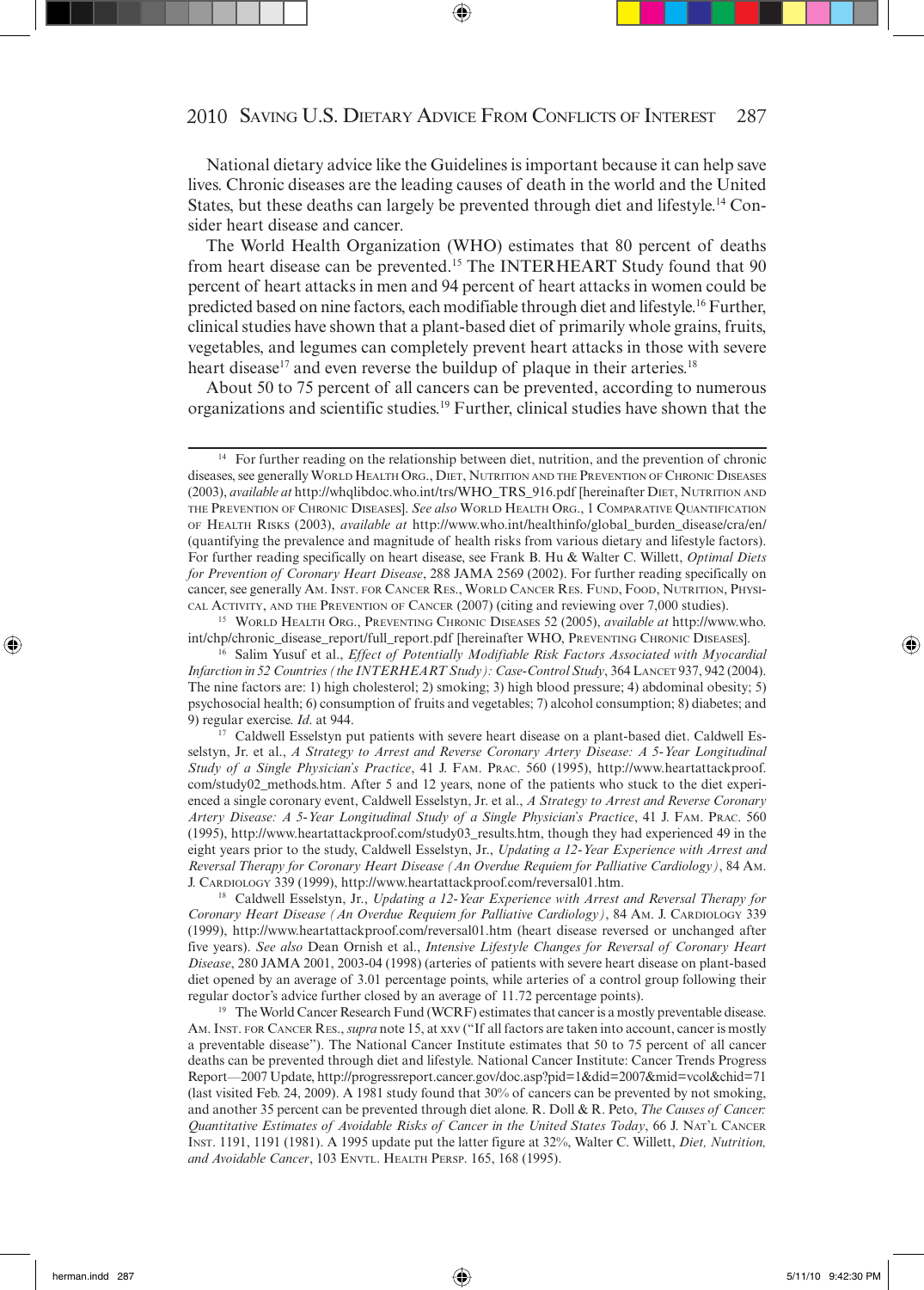progression of cancer can be slowed by eating a plant-based diet.<sup>20</sup> The dietary and lifestyle factors that can prevent cancer have been systematically catalogued by the World Cancer Research Fund (WCRF), which undertook the largest and most comprehensive review of scientific studies to date, looking at all the evidence that existed on preventing cancer through diet and lifestyle.21 After five years of research, in 2007 the WCRF made 10 recommendations to substantially reduce the risk of cancer:22 1) keep body mass index as low as possible without being underweight; 2) be physically active at least 30 minutes every day; 3) limit consumption of energy-dense foods and avoid sugary drinks; 4) eat mostly foods of plant origin; 5) avoid all processed meat and eat less than 18 ounces of red meat a week; 6) limit alcoholic drinks to two a day for men and one for women; 7) consume less than two grams of sodium a day; 8) aim to meet nutritional needs through diet alone, not supplements; 9) mothers should breastfeed exclusively for six months; and 10) cancer survivors should follow the same recommendations.23

Relying on estimates above, if 90 percent of heart disease deaths and 75 percent of cancer deaths could be prevented, then 11.83 million lives could potentially have been saved in 2002, about 21 percent of all deaths that year.<sup>24</sup> By promoting the best diet and lifestyle for preventing chronic diseases (such as the diet advocated by the WCRF), the United States can empower people make healthier choices and reduce needless deaths and suffering.

#### **II. HOW WELL THE GUIDELINES ACTUALLY PREVENT CHRONIC DISEASE**

This section discusses: A) how best to evaluate the Guidelines; B) whether the Guidelines are effective; and C) whether people can actually change their diets and lifestyles. It concludes that the Guidelines underperform, as they mostly fail to reduce any person's risk of chronic diseases, and other diets perform much better.

# A. *How Best to Evaluate the Guidelines*

The Guidelines should do two things: they should prevent chronic diseases, and they should do so better than any other recommended diet and lifestyle. If adhering to the Guidelines cannot prevent chronic diseases, then they fail at their most basic purpose. Yet just being able to prevent chronic diseases is not enough. Recall that the Guidelines must be based on the preponderance of current scientific and

<sup>20</sup>*See* Dean Ornish et al., *Intensive Lifestyle Changes May Affect the Progression of Prostate Cancer*, 174 J. UROL. 1065, 1065-1066 (2005) (after one year on plant-based diet, men with low-risk prostate cancer experienced significant decreases in cancerous activity, compared to a control group). *Id*. at 1067. *See also* Dean Ornish et al., *Changes in Prostate Gene Expression in Men Undergoing an Intensive Nutrition and Lifestyle Intervention*, 105 PROC. NAT'L ACAD. SCI. 8369, 8369 (2008) (the diet decreases the expression of genes in the prostate in men with prostate cancer).

<sup>&</sup>lt;sup>21</sup> See Historical Overview, http://www.dietandcancerreport.org/?p=historical\_overview (last visited Aug. 25, 2009) ("the largest study ever of its kind"); AM. INST. FOR CANCER RES., *supra* note 15, at xxii ("The first [purpose of the Report] is to summarise, assess, and judge *the most comprehensive body of evidence yet collected and displayed* on the subject of food, nutrition, physical activity, body composition, and the risk of cancer, throughout the life-course") (emphasis added). *See also* World Cancer Research Fund UK: Our History, http://www.wcrf-uk.org/about\_us/our\_history.php (last visited Mar. 22, 2009) (from 500,000 studies to 7,000 most relevant).

<sup>22</sup> AM. INST. FOR CANCER RES., *supra* note 15, at xv. 23 *Id*. at xvii-xxi.

<sup>&</sup>lt;sup>24</sup> There were 57.029 million deaths worldwide in 2002. WORLD HEALTH ORG., WORLD HEALTH RE-PORT 2004, at 120 (2004), *available at* http://www.who.int/entity/whr/2004/annex/topic/en/annex\_2\_en.pdf. Cancer caused 7.121 million deaths, and heart disease caused 7.208 million. *Id*. at 122.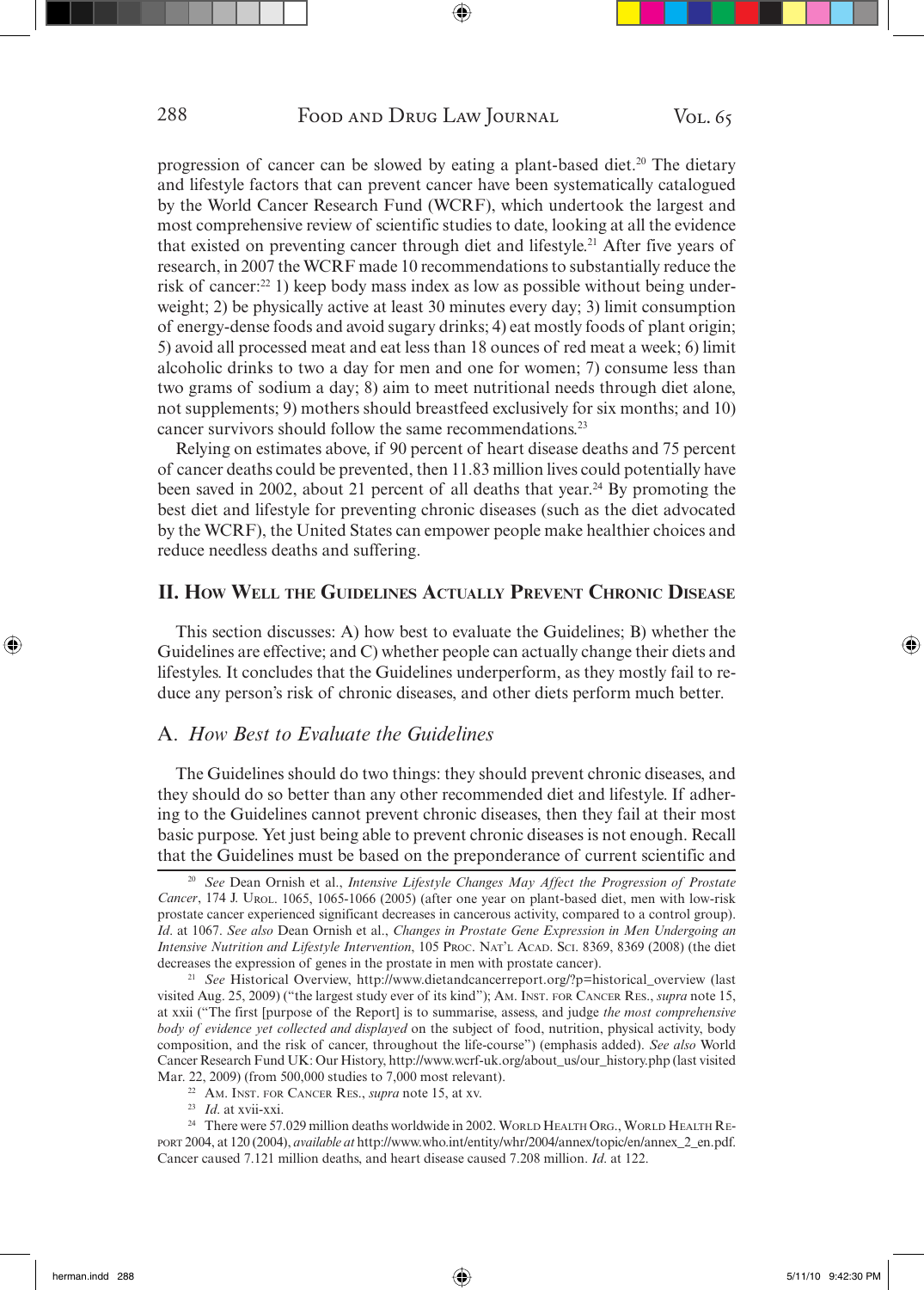medical knowledge.25 Congress clearly wanted the Guidelines to reflect the best science available, for good reason. With incomplete or inaccurate information, the government is unable to appropriately shape nutritional programs and people are deprived of the opportunity to make fully informed choices regarding their health. This creates a risk that people who rely on the Guidelines will make choices they otherwise would not have made, and some may needlessly suffer as a result.

The most practical way to determine whether the Guidelines achieve these goals is by looking at the relationship that emerges between diet and disease in a large group of people over time.26 These studies should show that the more a person adheres to the Guidelines, the less likely he/she is to experience poor health outcomes, such as heart disease, cancer or death. Further, if the Guidelines promote the best diet possible, these risk reductions should be more prevalent and of a greater magnitude when compared to other diets and lifestyles.

#### B. *Whether the Guidelines Are Effective*

Scientific studies have evaluated the Guidelines using the Healthy Eating Index (Index), which the USDA created to measure adherence to the 1995 Guidelines.<sup>27</sup> It has 10 components based on a person's daily intake of grains, vegetables, fruits, milk, meat, total fat, saturated fat, cholesterol and sodium, as well as a measure of the variety of foods consumed.28 The Index has been compared to Harvard's Alternate Healthy Eating Index (Alternate Index),<sup>29</sup> the Recommended Food Score (RFS)30 and the Mediterranean diet-score.31

<sup>27</sup>*Id*. at 76. *See also* Healthy Eating Index, http://www.cnpp.usda.gov/healthyeatingindex.htm (last visited Mar. 23, 2010) (providing information on current and past versions of the Index). 28 Marjorie L. McCullough et al., *Adherence to the* Dietary Guidelines for Americans *and Risk of* 

*Major Chronic Disease in Men*, 72 AM. J. CLINICAL NUTR. 1223, 1224 (2000) [hereinafter *Risk in Men*]. Each component has a score from 0 to 10, allowing for total scores between 0 and 100. *Id*.

<sup>29</sup> The Alternate Index has nine components, which include fruits and vegetables, and seven components different from the Index: 1) the ratio of white to red meat; 2) nuts and soy products; 3) cereal fiber (a measure of whole grains); 4) ratio of polyunsaturated to saturated fat; 5) low trans fats; 6) moderate alcohol consumption; and 7) vitamin supplements. Marjorie L. McCullough & Walter C. Willett, *Evaluating Adherence to Recommended Diets in Adults: The Alternate Healthy Eating Index*, 9 PUB. HEALTH NUTR. 152, 153 (2006) [hereinafter *The Alternate Index*]. Each component is worth between 0 and 10 points, except for vitamins which receive a score of 2.5 or 7.5 (vitamins receive less weight because diet is considered a more important source of nutrients), allowing total scores between 2.5 and 87.5. *Id*.

30 The RFS includes 23 recommended foods. Marjorie L. McCullough et al., *Diet Quality and Major Chronic Disease Risk in Men and Women: Moving Toward Improved Dietary Guidance*, 76 AM. J. CLINICAL NUTR. 1261, 1262 (2002) [hereinafter *Risk in Men and Women*]. A person receives one point

<sup>31</sup> The Mediterranean diet-score reflects the basic principles of a traditional Mediterranean diet: 1) high intakes of fruits, vegetables, legumes, nuts, whole grains, and olive oil; 2) moderately high fish intake; 3) low-to-moderate dairy intake; 4) moderate alcohol intake; and 5) low intakes of meat and poultry. Antonia Trichopoulou et al., *Adherence to a Mediterranean Diet and Survival in a Greek Population*, 348 NEW ENG. J. MED. 2599, 2600 (2003). The diet is evaluated using a Mediterranean diet-score that ranges from zero to nine. The points are distributed as follows: 1) a person can receive up to five points by consuming *more* than the median amounts of fruits, vegetables, whole grains, fish and legumes; 2) a person can receive up to three points by consuming *less* than the median amounts of meat, poultry and dairy; and 3) men and women receive one point for consuming alcohol within a certain range. *Id*. at 2601-2603. The beneficial ranges for alcohol intake are between 10 and 50 grams per day for men, and between 5 and 25 grams per day for women. *Id*. at 2603.

<sup>&</sup>lt;sup>25</sup> National Nutrition Monitoring and Related Research Act of 1990, 7 U.S.C. § 5341(a) (West 2009).

<sup>&</sup>lt;sup>26</sup> Walter C. Willett & Marjorie L. McCullough, *Dietary Pattern Analysis for the Evaluation of Dietary Guidelines*, 17 ASIA PAC. J. CLINICAL NUTR. 75, 75 (2008) [hereinafter *Evaluation of Dietary Guidelines*] ("the evaluation of dietary patterns in relation to incidence of major health outcomes in large prospective studies can provide critical information about the value of dietary guidelines").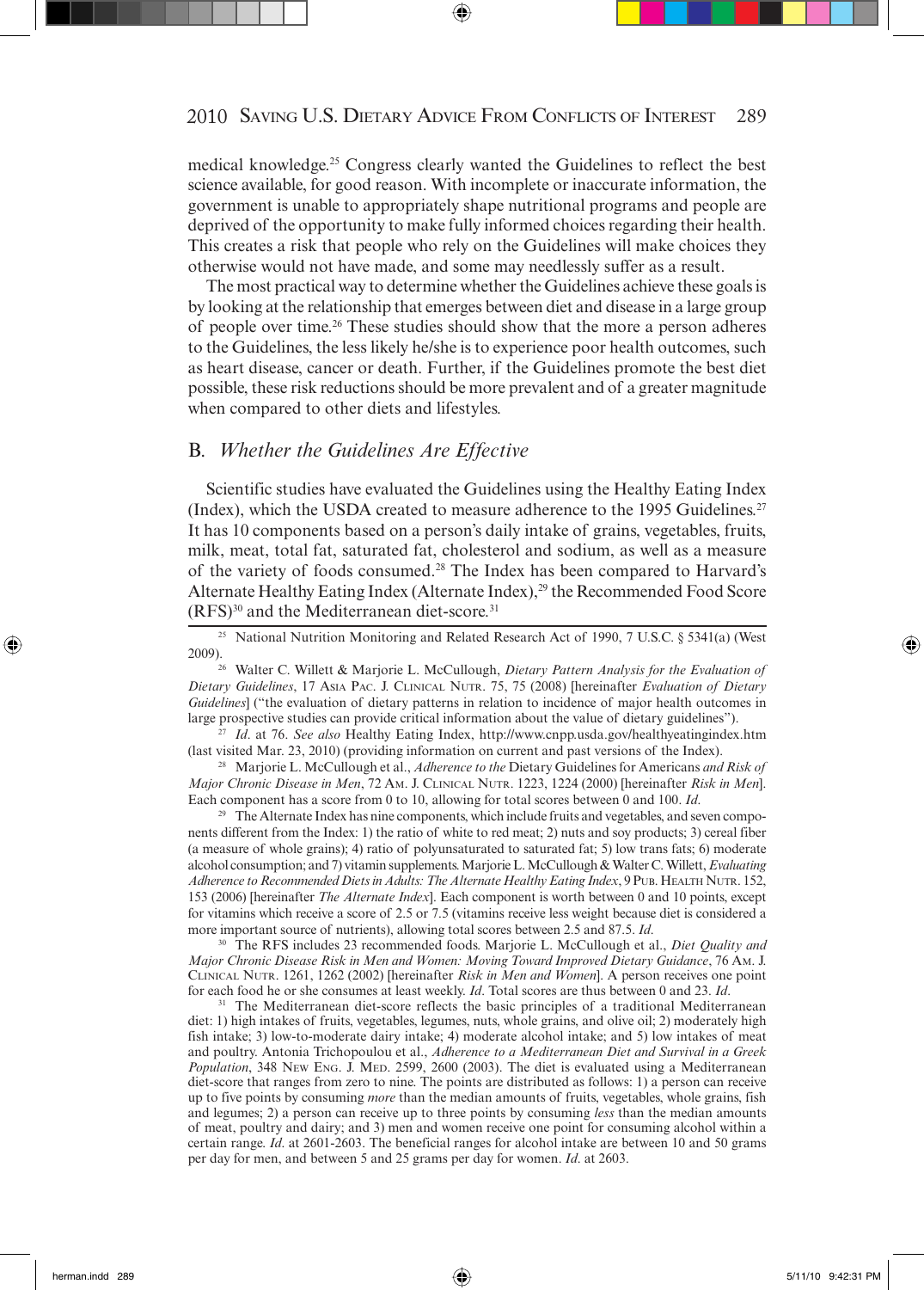As evaluated using the Index, studies show that adhering to the Guidelines mostly will not reduce a person's risk of chronic diseases. In women, the Index does not reduce the risks of cardiovascular disease (CVD) (defined as fatal or nonfatal heart attacks or strokes), cancer (defined as all confirmed cases of cancer except nonmelanoma skin cancers and situ breast cancers) or death from major chronic diseases (defined as all non-traumatic deaths).<sup>32</sup> In men, the Index is associated with a  $28$ percent reduced risk of CVD, has no significant effect on cancer, and is associated with an 11 percent reduced risk of death from major chronic diseases, due almost entirely to its effect on heart disease.<sup>33</sup> Thus, out of six possible risk reductions in these studies, just two find support, neither of which benefits women.

Other diets perform much better than the Guidelines, especially the Mediterranean diet.34 A two-point increase in a nine-point Mediterranean diet-score is associated with a 9 percent reduced risk of dying from any cause, a 9 percent reduced risk of dying from CVD, a 6 percent reduced risk of developing or dying from cancer, and a 13 percent reduced risk of developing Parkinson's or Alzheimer's disease.35 The results apply to *both* men and women.<sup>36</sup> Further, these risk reductions could potentially be *quadrupled* in a person who scores at least 8 on the Mediterranean diet-score (i.e., four two-point increases).37 Further, on the only two outcomes that the Guidelines actually led to reduced risks—heart disease and deaths from major chronic diseases in men—the Mediterranean diet can lead to larger benefits.

Other diets have also performed better than the Guidelines. For example, while the Index does not benefit women at all, the Alternate Index is associated with a 28 percent reduced risk of CVDs<sup>38</sup> and an 11 percent reduced risk of death from major chronic diseases.39 While the Index does not predict the risk of breast cancer in women, the Alternate Index, the RFS, and the Mediterranean diet-score are all associated with reduced risks of estrogen receptor negative breast cancer tumors.40

<sup>34</sup> This article is not arguing that any of these diets is an optimal diet, or that the United States should adopt any of them, only that they are much more effective than U.S. dietary advice, showing the United States can and should do much better than it currently does. 35 Francesco Sofi et al., *Adherence to a Mediterranean Diet and Health Status: Meta-Analysis*,

337 BMJ a1344, a1347-1348 (2008). This meta-analysis examined the results of 12 studies containing more than 1.57 million total participants, ranging in age from 20 to 90, from 18 countries, who were followed for up to 18 years. *Id*. at a1344, a1346.

<sup>36</sup>*Id*. at a1348. 37 *See, e.g.*, Panagiota N. Mitrou et al., *Mediterranean Dietary Pattern and Prediction of All-Cause Mortality in a US Population: Results From the NIH-AARP Diet and Health Study*, 167 ARCH. INTERNAL MED. 2461, 2465 (2007) (a man scoring 4-5 on the Mediterranean diet-score was 6 percent less likely than a person scoring 0-3 to die from a CVD, but a man scoring 6-9 was *24* percent less likely, and woman scoring 4-5 was 12 percent less likely than a person scoring 0-3 to die from all causes, but a woman scoring 6-9 was *22 percent* less likely). *See also* Lluis Serra-Majern et al., *Scientific Evidence of Interventions Using the Mediterranean Diet: A Systematic Review*, 64 NUTR. REVIEWS S27 (2006) (arriving at conclusions similar to the meta-analysis).<br><sup>38</sup> *The Alternate Index, supra* note 30, at 154.<br><sup>39</sup> *Risk in Men and Women, supra* note 31, at 1265, 1267. However, like the Index, the Alternate

Index is ineffective at predicting cancers, generally. *The Alternate Index*, *supra* note 30, at 154-155.

40 Teresa T. Fung et al., *Diet Quality is Associated with the Risk of Estrogen Receptor-Negative Breast Cancer in Postmenopausal Women*, 136 J. NUTR. 466, 468-469 (2006).

<sup>32</sup> Marjorie L. McCullough et al., *Adherence to the* Dietary Guidelines for Americans *and Risk of Major Chronic Disease in Women*, 72 AM. J. CLINICAL NUTR. 1214, 1216, 1218-1219 (2000) [hereinafter *Risk in Women*]. Also, in this section, the Index or the Alternate Index was "ineffective" if there was no statistically significant difference between those scoring in the top and bottom quintiles of the index, based on a 95 percent confidence interval. In contrast, the Index is "associated with a Y percent reduced risk" if a person scoring in the top quintile of the index was Y percent less likely to experience the outcome measure, compared to a person scoring in the bottom quintile.

<sup>33</sup>*Risk in Men*, *supra* note 29, at 1227-1228.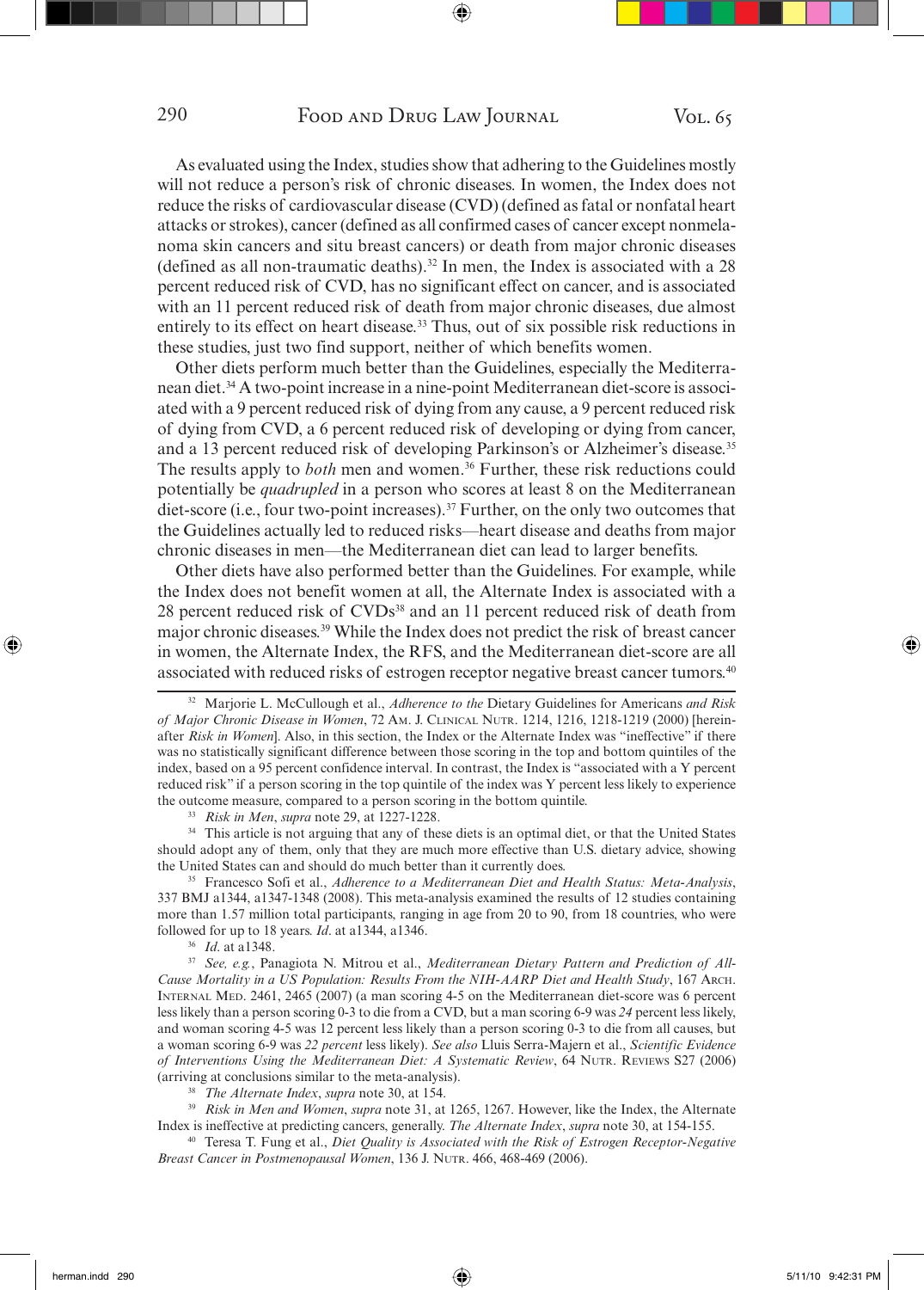Further, in men, the Alternate Index is associated with a 39 percent reduced risk of  $CVDs$  and a 20 percent reduced risk of death from major chronic diseases, $41$  each a larger reduction compared to the Index.42

The Guidelines underperform because they fail to distinguish between foods that prevent and cause disease. For example, the 1995 Guidelines make no distinction between refined grains—which have no health benefits—and whole grains—which decrease the risks of heart disease,<sup>43</sup> cancer,<sup>44</sup> and numerous other diseases and conditions.45 Also, the Guidelines fail to encourage specific foods and nutrients that reduce the risk of cancer—such as cruciferous vegetables, lycopene, and vitamin D.46 They also fail to discourage specific foods that increase the risk of cancer—such as red meat and processed meat.47 Further, even when the Guidelines discourage certain foods, the recommendation might not be included in MyPyramid, decreasing the chance the general public will ever know about it, as is the case with sodium intake.<sup>48</sup>

A Mediterranean diet—reflected in the official dietary guidelines of Greece<sup>49</sup>—is much more consistent with current science. A plant-based diet of fruits, vegetables, whole grains, legumes, and no meat reversed heart disease, completely prevented deaths from heart disease, and slowed the progression of cancer,<sup>50</sup> and an almost identical diet is promoted by the WCRF to prevent cancer, as based on the largest

44 *See, e.g.*, June M. Chan et al., *Whole Grains and Risk of Pancreatic Cancer in a Large Population-Based Case-Control Study in the San Francisco Bay Area, California*, 166 AM. J. EPIDEMIOLOGY 1174 (2007) (pancreatic cancer); Arthur Schatzkin et al., *Dietary Fiber and Whole-Grain Consumption in Relation to Colorectal Cancer in NIH-AARP Diet and Health Study*, 85 AM. J. CLINICAL NUTR. 1353 (2007) (colorectal cancer); Joanne L. Slavin et al., *The Role of Whole Grains in Disease Prevention*, 101

J. AM. DIETETIC ASS'N 780 (2001) (several cancers). 45 *See, e.g.*, Jeroen S. L. de Munter et al., *Whole Grain, Bran, and Germ Intake and Risk of Type 2 Diabetes: A Prospective Cohort Study and Systematic Review*, 4 PLOS MED. e261 (2007) (type 2 diabetes); Luc Djousse & J. Michael Gaziano, *Breakfast Cereals and Risk of Heart Failure in the Physicians' Healthy Study I*, 167 ARCH. INTERNAL MED. 2080 (2007) (heart failure); Fraser et al., *supra* note 44 (heart attacks); David R. Jacobs, Jr., et al., *Is Whole Grain Intake Associated with Reduced Total and Cause-Specific Death Rates in Older Women? The Iowa Women's Health Study*, 89 AM. J. PUB. HEALTH 322 (1999) (death from heart disease and cancer); Philip B. Mellen et al., *Whole Grain Intake and Carotid Artery Artherosclerosis in a Multiethnic Cohort: The Insulin Resistance Artherosclerosis Study*, 85 AM. J. CLINICAL NUTR. 1495 (2007) (carotid artery artherosclerosis).

<sup>46</sup>*See The Alternate Index*, *supra* note 30, at 156; *Risk in Men and Women*, *supra* note 31, at 1267-

1268. 47 *See supra* note 24 and accompanying text. 48 The 2005 Guidelines recommend limits on the daily intake of sodium generally, as well as stricter limits for certain subpopulations. *See* 2005 GUIDELINES, *supra* note 9, at 39-41. However, these recommendations are not included or represented in MyPyramid, which does not even contain a food group that could encompass a recommendation for sodium. *See generally* Inside the Pyramid, *supra* note 14. 49 Ministry of Health and Welfare, Supreme Scientific Health Council, *Dietary Guidelines For* 

*Adults In Greece*, 16 ARCH. HELLENIC MED. 516, 519 (1999) (describing the development of Greece's food guidelines and displaying the official food guide pyramid).

<sup>50</sup>*See supra* notes 18-21 and accompanying text.

<sup>&</sup>lt;sup>41</sup> *The Alternate Index, supra* note 30, at 154-155.<br><sup>42</sup> Further, when CVDs are predicted using both the Index and Alternate Index at the same time, only the Alternate Index remains statistically significant, *Risk in Men and Women*, *supra* note 31, at 1266, showing the Index has a much weaker effect on CVDs.

<sup>43</sup>*See, e.g.*, Jennifer A. Nettleton et al., *Incident Heart Failure is Associated with Lower Whole-Grain Intake and Greater High-Fat Dairy and Egg Intake in the Atherosclerosis Risk in Communities (ARIC) Study*, 108 J. AM. DIETETIC ASS'N 1881 (2008); Gary E. Fraser et al., *A Possible Protective Effect of Nut Consumption on Risk of Coronary Heart Disease: The Adventist Health Study*, 152 ARCH. INTERNAL MED. 1416 (1992).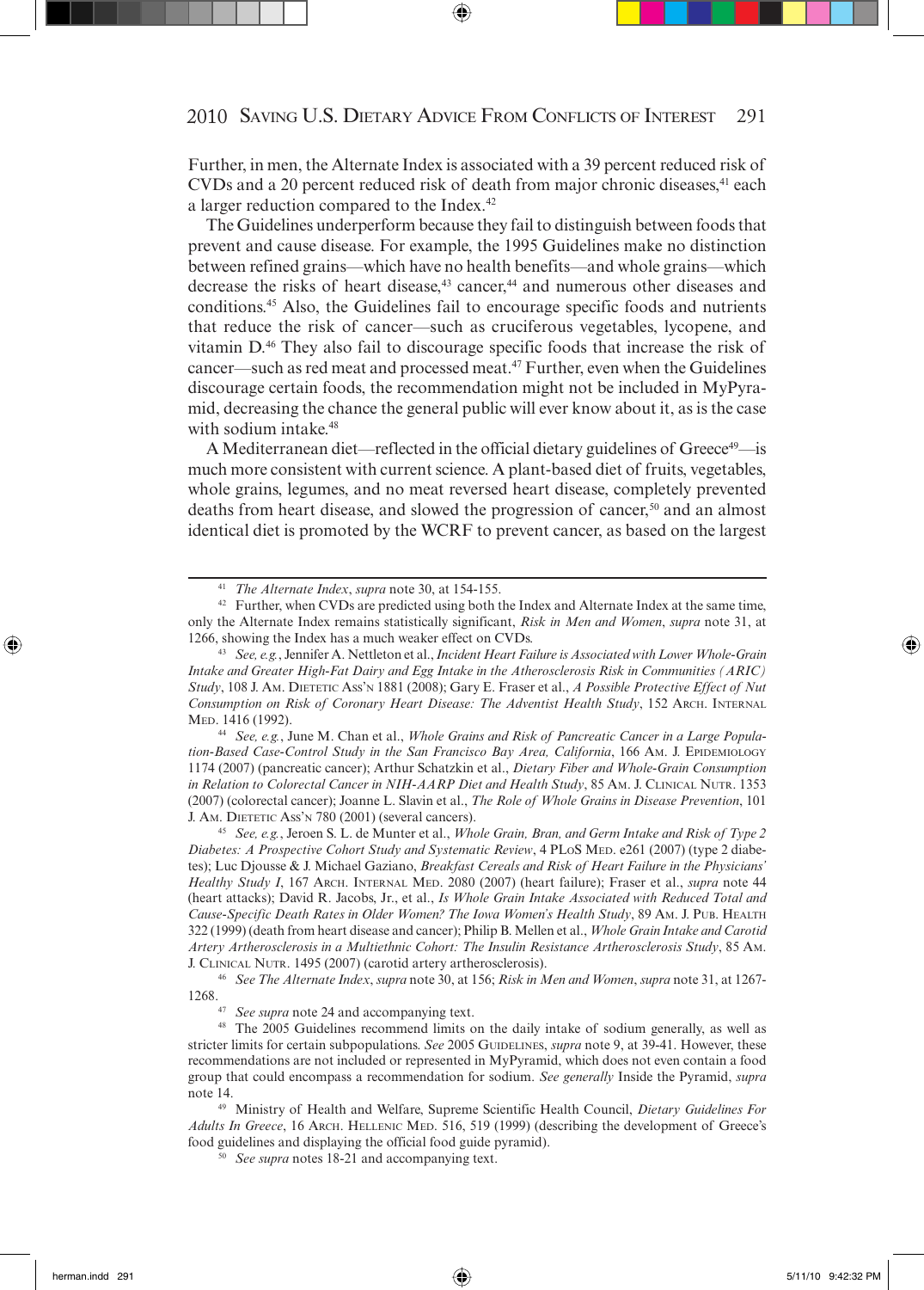review of scientific studies to date.51 Like these studies—and unlike the Guidelines—Greece *dis*courages the consumption of red meat and poultry, and *en*courages the consumption of only whole grains. The differences between the two diets can be great. For example, it is consistent with the Guidelines to eat 150 to 195 ounces of red meat a month. In contrast, Greece recommends eating less than 8.5 ounces of red meat a month, roughly 4 percent the amount the United States allows.52

Further, there is little evidence that the Guidelines have improved since 1995, although there are some positive changes.53 The USDA has also created the Healthy Eating Index-2005 (2005 Index), an update of the Index.<sup>54</sup> However, there is not enough evidence to conclude that the 2005 Guidelines are an improvement, as just one study has evaluated the 2005 Index, and only with respect to colorectal cancer, although it did find some benefits.<sup>55</sup>

Ultimately, all of these studies show that the United States is not providing the public the best information available on diet and health. In contrast, the former Secretaries of USDA and HHS claimed the Guidelines were the "gold standard" of nutrition, and would actually reduce the risks of chronic diseases.<sup>56</sup> The evidence does not support these claims, but the United States has a great opportunity to make the Guidelines more consistent with current scientific knowledge.

Thus, 4 servings of meat is equal to about 8.48 ounces. 53 *Evaluation of Dietary Guidelines*, *supra* note 27, at 77 (arguing that the Guidelines now look more like the Alternate Index). For example, while the 1995 Guidelines made no distinction between whole and refined grains, the 2005 Guidelines recommend that, in general, at least half of grains should be whole. 2005 GUIDELINES, *supra* note 9, at viii.

54 *See* Patricia M. Guenther et al., *Evaluation of the Healthy Eating Index-2005*, 108 J. AM. DI-ETETIC ASS'N 1854 (2008) (testing validity of the 2005 Index); Patricia M. Guenther et al., *Development of the Healthy Eating Index-2005*, 108 J. AM. DIETETIC Ass'N 1896 (2008) (describing creation of the 2005 Index). The 2005 Index makes the following changes to the Index: 1) it divides fruit into total fruit and whole fruit; 2) it divides vegetables into total vegetables and dark green and orange vegetables and legumes; 3) it divides grains into total grains and whole grains; 4) it adds categories for oils and discretionary calories; and 5) it eliminates a variable measuring the total variety of food consumed in the diet. *Id*. at 1897.

<sup>55</sup> That study found that the 2005 Index was associated with a reduced risk of colorectal cancer in both men and women, but there were similar reductions using the Alternate Index. J. Reedy et al., *Index-Based Dietary Patterns and Risk of Colorectal Cancer: The NIH-AARP Diet and Health Study*, 168 AM. J. EPIDEMIOLOGY 38, 42-43 (2008). Further, the RFS and the Mediterranean diet-score also reduced the risk of colorectal cancer in men, although not in women; however, the original Index was not examined. *Id*. *See also* L. Beth Dixon et al., *Adherence to the USDA Food Guide, DASH Eating Plan, and Mediterranean Dietary Pattern Reduces Risk of Colorectal Adenoma*, 137 J. NUTR. 2443 (2007) (creating and tested its own 8-point index based on the 2005 Guidelines, which was associated with reductions in the presence of colorectal adenomas in men and women (colorectal adenomas are common in people over 50, but can be precursors to colorectal cancer); similar reductions were found using the Dietary Approaches to Stop Hypertension Eating Plan and the Mediterranean diet-score).

No study appears to have examined the 2005 Index's effect on CVDs or death. 56 Updated Dietary Guidelines for Americans, http://www.fcs.okstate.edu/cnep/news/archive/dietary\_guidelines.htm (last visited Mar. 12, 2009).

<sup>51</sup>*See supra* note 24 and accompanying text. *See also* AM. INST. FOR CANCER RES., *supra* note 15, at 68, 378-379 (discussing refined grains); *id*. at 120-121 (discussing dose-response relationship between red meat consumption and risk of colorectal cancer). 52 MyPyramid recommends adults eat 5 to 6.5 ounces of meat or alternatives, such as beans and

legumes (other sources of protein), a day. Inside the Pyramid: How Much Food from the Meat & Beans Group is Needed Daily, http://www.mypyramid.gov/pyramid/meat\_amount\_table.html (last visited Mar. 20, 2009). The Mediterranean diet recommends 4 servings of red meat a month and 4 servings of poultry a week. Ministry of Health and Welfare, *supra* note 50, at 519. One serving of lean meat is equal to 60 grams. *Id*. at 521. Sixty grams is equal to 2.12 ounces, rounded up. Grams to Ounces Conversion Calculator, http://www.metric-conversions.org/weight/grams-to-ounces.htm (last visited Mar. 20, 2009).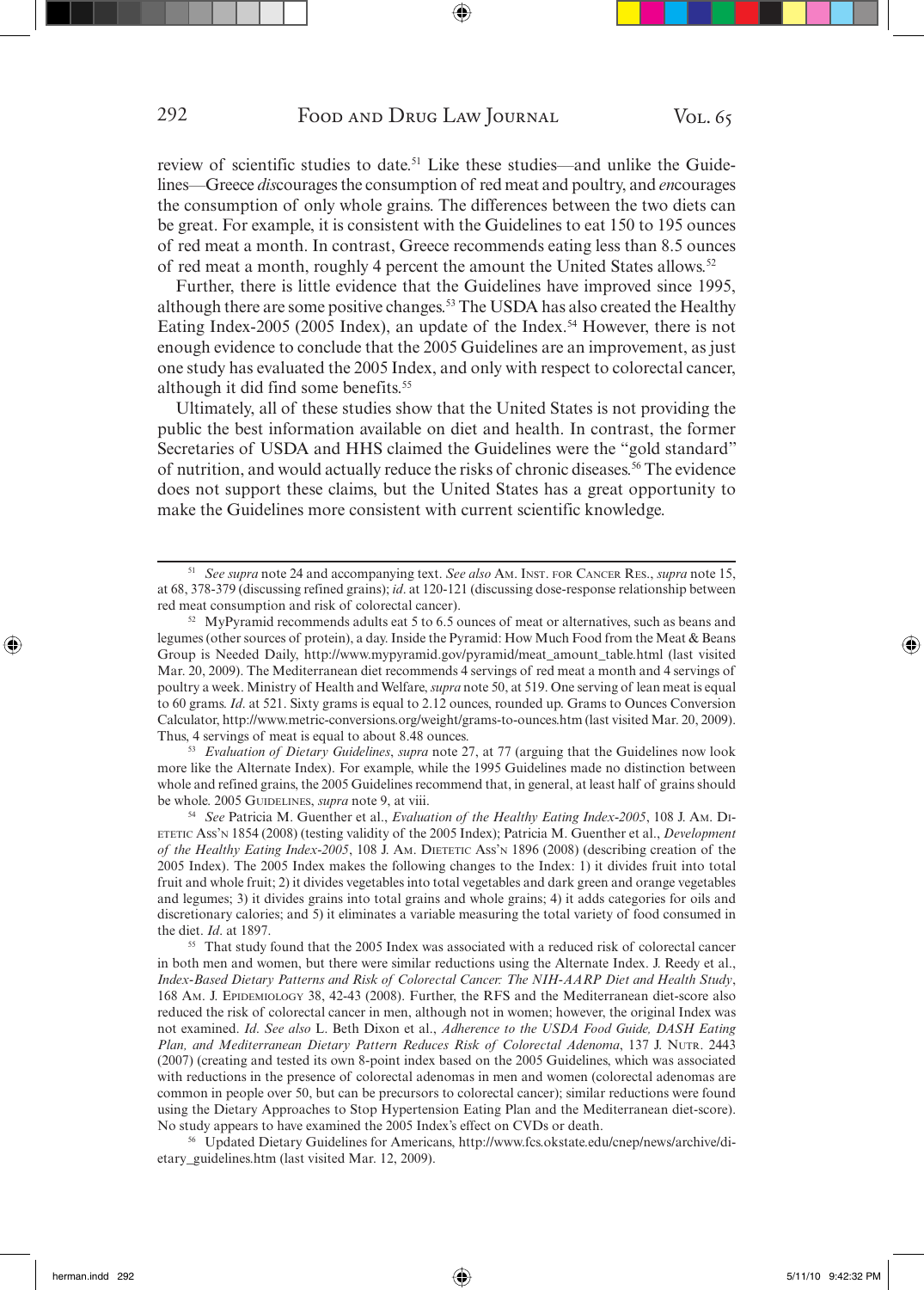Improving the Guidelines may help more people than just Americans. Many nations have modeled their dietary advice after the Guidelines.57 If the United States changes its dietary advice, other countries may either follow the United States by making the same changes, or finally have good reason to conduct an independent and thorough review of the science for themselves.

#### C. *Whether People Can Change Their Diets and Lifestyles*

Even if the Guidelines promoted an optimal diet for preventing chronic disease, people actually have to follow it to benefit. It is thus crucial to understand how nations can motivate people to do so. This may not be a large obstacle in a nation like Greece, where people are asked to follow a traditional diet. However, this could be a larger obstacle in a nation like the United States, where there may not be any healthy, traditional diets to follow. However, that is an obstacle to better health that can be overcome.

Finland has set an example for the rest of the world. In the early 1970s, Finnish men had the highest rates of heart disease in the world, and life expectancy for both genders was very low due to chronic diseases.<sup>58</sup> They realized their basic diet was contributing to the problem,<sup>59</sup> and the government collaborated with the WHO to get people to smoke less, exercise more, eat more fruits and vegetables, and eat less salt and saturated fat, especially from dairy sources.<sup>60</sup> Schools, supermarkets, the food industry, community leaders, the media, nonprofit organizations and others combined to educate the public and encourage participation in the program.61 For example, recognizing that dairy farmers might suffer when people changed their eating habits, the government helped many switch to berry farming.<sup>62</sup>

The results of the program appear extraordinary. From 1969 and 1995, for Finnish men, the mortality rate from CVDs fell 59.7 percent, the mortality rate from heart disease fell 62.4 percent, and the mortality rate from cancer fell 39.9 percent.63 For women, the mortality rate from CVDs fell 68.3 percent, the mortality rate from heart disease fell 65.9 percent, and the mortality rate from cancer fell 15.6 percent.64 As a result, life expectancy for men rose 6.4 years, from 66.4 to 72.8, and life expectancy for women rose 5.6 years, from 74.6 to 80.2.<sup>65</sup>

<sup>57</sup>*See* James Painter et al., *Comparison of International Food Guide Pictorial Representations*, 102 J. AM. DIETETIC ASS'N 483 (2002) (food pyramids in 11 countries—the U.K., Australia, Canada, China, Germany, Korea, Mexico, the Philippines, Portugal, Puerto Rico and Sweden—virtually identical to U.S. Food Guide Pyramid in terms of food groups and daily recommendations in each food group); Suzanne P. Murphy & Susan I. Barr, *Food Guides Reflect Similarities and Differences in Dietary Guidance in Three Countries (Japan, Canada, and the United States)*, 65 NUTR. REVIEWS 141 (2007) (only notable difference between the guidelines from the United States, Canada and Japan was regarding dairy).

<sup>58</sup> Puska Pekka et al., *Influencing Public Nutrition for Non-Communicable Disease Prevention: From Community Intervention to National Programme—Experiences from Finland*, 5 PUB. HEALTH NUTR. 245, <sup>59</sup> *Id.* <sup>59</sup> *Id.* Despite the positive messages and advice, the government was very slow to update the <sup>60</sup> *Id.* Despite the positive messages and advice, the government was very slow to update the

country's food guides. In 1978, Finland's National Nutrition Council adopted but did not officially implement a food guide pyramid. Liisa M. Valsta, *Food-Based Dietary Guidelines for Finland—A Staged Approach*, 81 BRIT. J. NUTR. S49, S50 (1999). The base of the pyramid—which identifies what to consume the most—included milk, cheese and table fat. *Id*. Currently, however, the food guide has moved milk and dairy products up to the third of four levels in the pyramid, and fats to the fourth level. *Id.* <sup>61</sup> Pekka et al., *supra* note 59, at 246.

<sup>62</sup>*Id*. 63 Puska et al., *Changes in Premature Deaths in Finland: Successful Long-Term Prevention of Cardiovascular Diseases*, 76 BULL. WORLD HEALTH ORG. 419, 422 (1998). 64 *Id*. 65 *Id*. 421.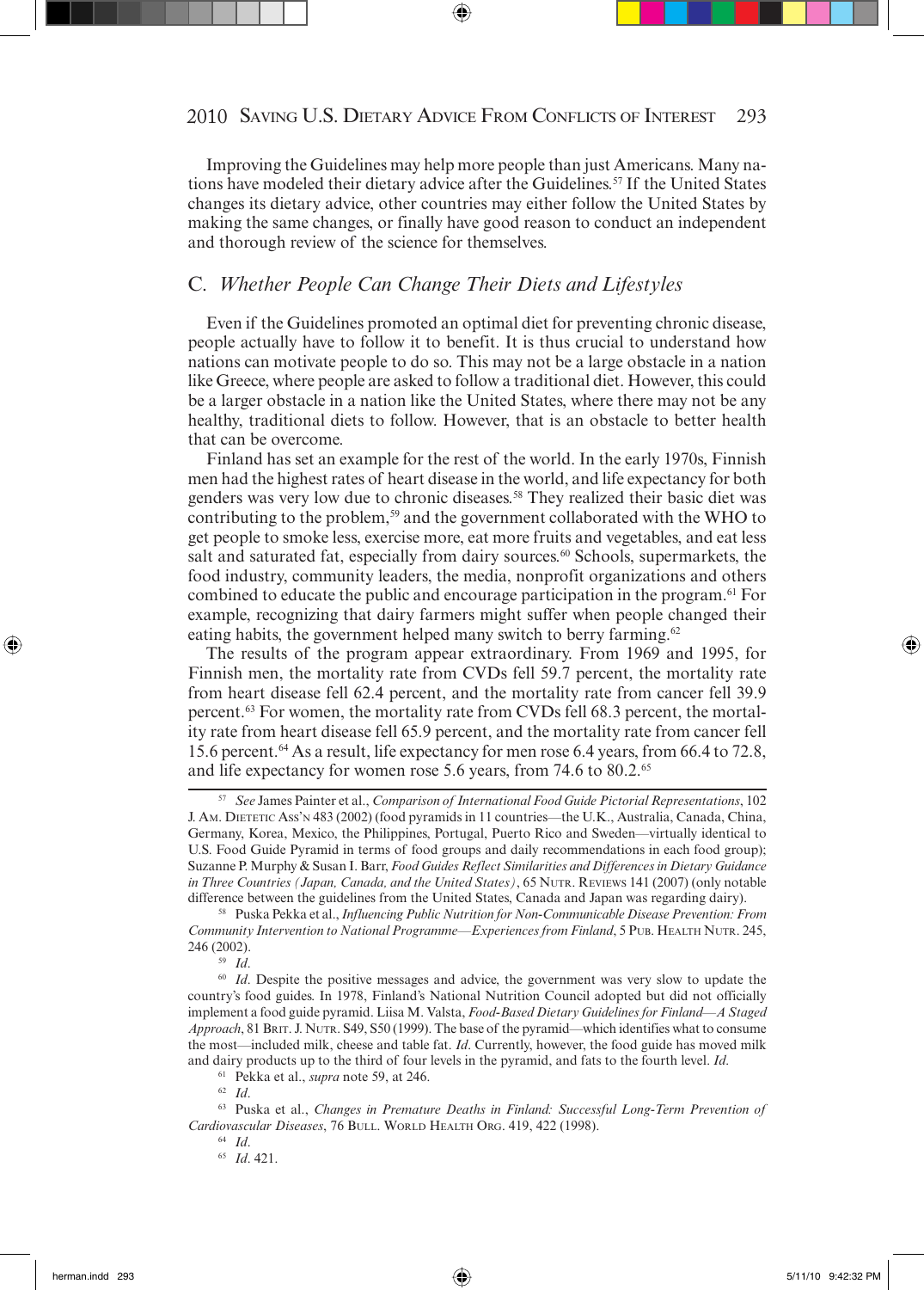People can change, but the advice needs to improve before people are encouraged to follow it.<sup>66</sup> The Guidelines may not be easy to improve, as those who create the Guidelines may appear biased in favor of the food and drug industries. This could limit the extent to which U.S. dietary advice accurately reflects the science.

# **III. WHY CONFLICTS OF INTEREST MAY BE THE REASON THE GUIDELINES PERFORM POORLY**

This section discusses two reasons why the Guidelines may underperform: A) conflicts of interest at the USDA; and B) conflicts of interest on the Advisory Committee. Each participates in creating the Guidelines, and each may be more interested in protecting industry interests than adhering to the science. This section concludes that these conflicts exist and have a strong, negative influence on U.S. dietary advice.

#### A. Potential Conflicts of Interest at the USDA

The USDA basically has three functions: 1) ensure a safe food supply; 2) promote the agricultural industry; and 3) give dietary advice.<sup>67</sup> Early on, the second and third seemed consistent with each other: millions of American died each year from malnutrition, and it was believed that increasing consumption of agricultural products was the appropriate solution.68

A conflict emerged as we realized these foods were contributing to the rise in chronic diseases. Scientists and the government began to encourage people to "eat less" of certain foods, such as animal fat, cholesterol, salt and sugar.<sup>69</sup> The agricultural industries strongly protested any advice to consume less of their products.<sup>70</sup> This put the USDA in a tough position: if it followed the science, it would violate its duty to promote the agricultural industry; if it protected the industry, it would violate its duty to issue science-based dietary advice.

The USDA has sometimes responded to this conflict by choosing industry over science.71 For example, in 1977, the U.S. Senate's *Dietary Goals for the United States*

<sup>&</sup>lt;sup>66</sup> For a discussion of current U.S. efforts to motivate people to choose healthier diets and lifestyles, and how these efforts can improve, see generally Kelli K. Garcia, *The Fat Fight: The Risks and Consequences of the Federal Government's Failing Public Health Campaign*, 112 PENN. ST. L. REV. 529 (2007).

<sup>67</sup>*See* USDA Mission Statement, http://www.usda.gov (follow "About USDA" hyperlink) (last visited Feb. 25, 2009) (identifying five strategies to fulfilling its mission: 1) "expanding markets for agricultural products;" 2) "further developing alternative markets for agricultural products;"3) "providing financing needed to help expand job opportunities … in rural America;" 4) "enhancing food safety;" and 5) "improving nutrition and health by providing food assistance and nutrition education and promotion"). 68 Emily J. Schaffer, *Is the Fox Guarding the Henhouse? Who makes the Rules in American Nutrition* 

*Policy?*, 57 FOOD & DRUG L.J. 371, 380 (2002).<br><sup>69</sup> NESTLE, *supra* note 14, at 38-40 (citing WHITE HOUSE CONFERENCE ON FOOD, NUTRITION, AND

HEALTH, FINAL REPORT (1970)). *See also* STAFF OF. S. SELECT COMM. ON NUTRITION AND HUMAN NEEDS, 95TH CONG., EXCERPTS FROM THE FIRST EDITION OF "THE DIETARY GOALS FOR THE UNITED STATES" 6 (Comm. Print 1977) [hereinafter DIETARY GOALS FOR THE U.S.], *available at* http://zerodisease.com/archive/Dietary\_Goals\_For\_The\_United\_States.pdf (listing dietary goals). 70 NESTLE, *supra* note 14, at 40-41 (meat, egg, sugar, and dairy companies criticized 1977 Senate

Report calling for Americans to eat less of their products).<br><sup>71</sup> *See generally* Schaffer, *supra* note 69 (arguing that "the government has... supported the interests

of the food industry at the expense of individual and public health interests where these two sets of interests have come into conflict").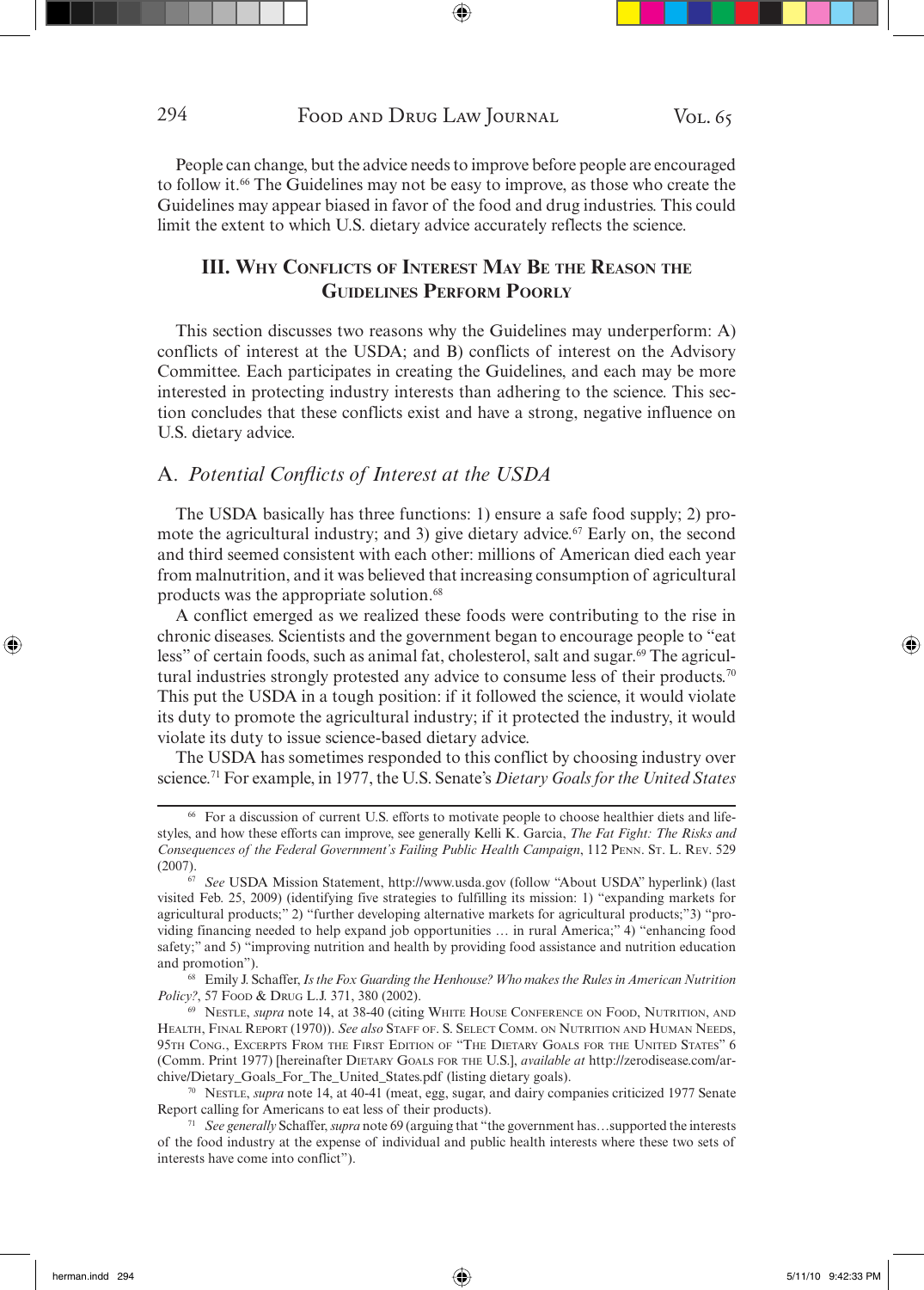recommended that Americans "decrease consumption of meat."72 Over time, the USDA effectively reversed that recommendation; it now advises most Americans to eat 5 to 6.5 ounces of meat or beans a day.73 Also, in 1991 the USDA delayed publishing the Eating Right Pyramid after the meat and dairy industries demanded it be withdrawn.74 When finally released in 1992, the Pyramid had 33 changes, including the highest recommended daily intake of meat ever.<sup>75</sup> Further, the Departments have contradicted basic recommendations in order to protect agricultural products. For example, in the 1990 Guidelines, following advice to reduce consumption of fat, saturated fat, and cholesterol, the Guidelines added that "[s]ome foods that contain fat, saturated fat, and cholesterol, such as meats, milk, cheese, and eggs, also contain high-quality protein and are our best sources of certain vitamins and minerals."76 These statements provide reasons to both consume and not consume agricultural products, resulting in no real advice at all. This is what can happen when the USDA tries to fulfill two conflicting duties.

Personal interests of USDA officials may also play a role in these pro-industry changes. In 2004, nearly every major officeholder at the USDA had previously owned, been employed by, or lobbied for agricultural companies and organizations.77 The USDA's tendency to choose industry over science may also be evident on the Advisory Committee. The Departments could select members who are less likely to threaten agricultural interests.

#### B. Potential Conflicts of Interest on the Advisory Committee

Relationships with the food and drug industries are commonplace on the Advisory Committee: three out of 11 members on the 1995 Committee had past or present industry ties (*see* Table 1);78 seven out of 11 members on the 2000 Committee (*see* Table 2); 11 out of 13 members on the 2005 Committee (*see* Table 3); and currently nine out of 13 members on the 2010 Committee (*see* Table 4).79 These relationships are substantial. For example, on just the 2000 Committee (*see* Table 2), members

*Agriculture Dept.*, WASH. POST, (Apr. 27, 1991), at A1, A10. 75 NESTLE, *supra* note 14, at 58-64.

<sup>76</sup> *Id.* at 50 (no objections from the food industries). As another example, the language of advice was changed from "eat less" to the more passive and less threatening "avoid too much." *Id*. at 46. Also, in the 1970s, the salt allowance was increased from 3 to 5 grams per day. *Id*. at 42.

77 Michael F. Jacobson, *Politics 101*, NUTR. ACTION NEWSLETTER, (Sept. 2004), at 2, *available at* http://www.cspinet.org/nah/09\_04/cspinews.pdf (including: the Secretary (law and lobbying firms that specialized in food, agriculture, and other issues, including work for Dole Foods and other companies); the Deputy Secretary (owner of hog and feed-grain farm); the Deputy Under Secretary for Farm and Foreign Agricultural Services (International Dairy Foods Association and National Cheese Institute/ American Butter Institute); the Under Secretary for Natural Resources and Environment (American Forest and Paper Association); the Under Secretary for Research, Education and Economics (Campbell Soup's Institute of Research and Technology); the Deputy Under Secretary (National Cattlemen's Beef Association) and Under Secretary (owner of pesticide aerial application service) for Marketing and Regulatory Programs; the Director of the Center for Nutrition Policy and Promotion (National Pork Board and National Livestock and Meat Board); and the former Deputy Assistant Secretary for Congressional Relations (Ice Cream, Milk and Cheese Political Action Committee)).

78 Advisory Committee members' relationships with industry in 1995, 2000, 2005, and 2010 are presented in the Appendix in Tables 1, 2, 3, and 4, respectively.

<sup>79</sup> These relationships take five basic forms: 1) receiving research grants; 2) serving on industry boards; 3) consulting industry; 4) publishing in industry-sponsored publications; and 5) lecturing to or for industry. NESTLE, *supra* note 14, at 111-136.

<sup>72</sup> DIETARY GOALS FOR THE U.S., *supra* note 70.

<sup>&</sup>lt;sup>73</sup> Inside the Pyramid: How much food from the meat  $\&$  beans group is needed daily?, http://www. mypyramid.gov/pyramid/meat\_amount\_table.html (last visited Mar. 26, 2010). 74 Carole Sugarman & Malcom Gladwell, *U.S. Drops New Food Chart: Meat, Dairy Groups Press*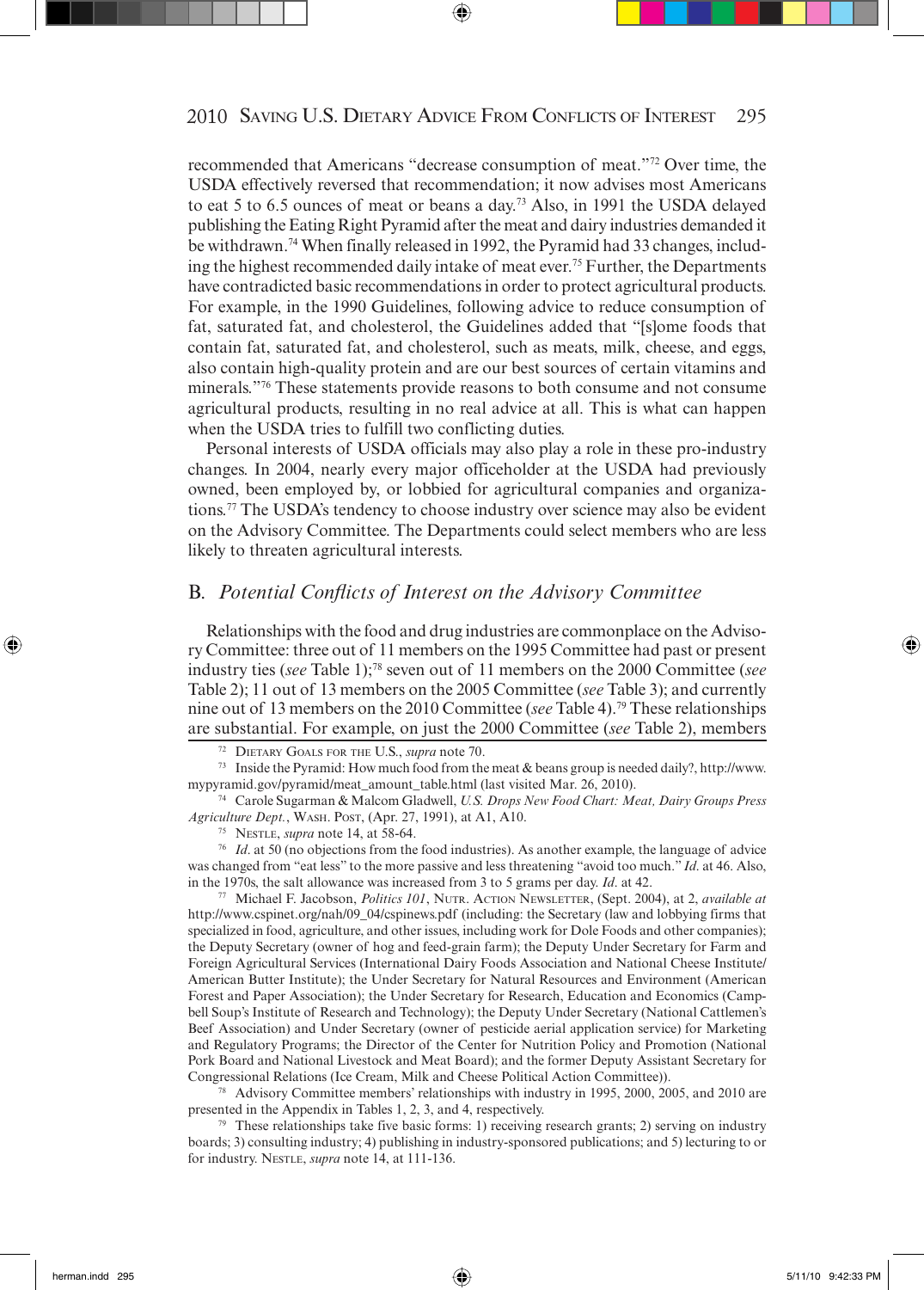had past or present ties to: two meat associations;<sup>80</sup> four dairy associations and five dairy companies;<sup>81</sup> one egg association;<sup>82</sup> one sugar association;<sup>83</sup> one grain association;<sup>84</sup> five other food companies;<sup>85</sup> six other industry-sponsored associations;<sup>86</sup> two pharmaceutical associations;<sup>87</sup> and 28 pharmaceutical companies.<sup>88</sup>

These relationships have the potential to make scientists more likely to favor the industries that support them. If the relationships are current, scientists may not want to upset the industry and jeopardize current sources of jobs, incomes and funding.89 The expert may be unable to simultaneously act in the best interests of both the Committee and the industry. Yet even where the expert might act in the best interests of the Committee, his/her ties to industry may create a risk and a perception he/she will not do so. Thus, even if an expert's relationships with industry are all in the past, he/she may appear less likely than other experts to follow the science, as he/she: 1) may feel a sense of duty to represent the interests of his/her former employers and sources of funding; 2) may have developed biased views of the science after serving industry interests; and/or 3) may try to secure new relationships by protecting industry interests. Even if these experts act completely professionally and follow the science, which they may, the public's trust in the process may still be compromised.

Relationships with the drug industry may be just as likely to cause conflicts as those with the food industry. In a sense, drugs are in direct competition with diet and lifestyle for preventing or treating chronic diseases. Pfizer manufactures Lipitor, which is designed to lower cholesterol; it is the best-selling drug in the world by far, with sales of over \$12.9 billion in 2006, more than double its nearest competitor.<sup>90</sup> The third best-selling drug that year was Plavix, a blood thinner made by Bristol-Myers Squibb.<sup>91</sup> Scientists with ties to the drug industry may feel pressure to not give advice that could have the effect of reducing reliance on these very profitable drugs. They may also not believe that diet or lifestyle is important or even necessary to control risk factors for chronic disease, when people can just take a pill.

- <sup>82</sup> The American Egg Board.
- 83 The Sugar Association.
- 84 The Grain Foods Foundation.

<sup>80</sup> The American Meat Institute and the National Livestock and Beef Board.

<sup>81</sup> The National Dairy Council, the National Dairy Promotion and Research Board, the National Dairy Board, the Wisconsin Milk Marketing Board, Mead Johnson Nutritionals, the Dannon Company, Kraft Foods, Nestle, and Slim-Fast.

<sup>85</sup> The Kellogg Company, Campbell Soup Company, Miller Brewing Company, Health Valley Foods and Weight Watchers.

<sup>&</sup>lt;sup>86</sup> The Peanut Institute, the Chocolate Manufacturers Association, the American Council on Science and Health, the International Food Information Council, the International Life Sciences Organization and the Gatorade Life Sciences Institute.

<sup>87</sup> The American Pharmaceutical Association and the National Association of Chain Drug Stores. The latter may not always share the same interests as pharmaceutical companies.<br><sup>88</sup> GlaxoSmithKline, Bristol-Meyers Squibb, Procter & Gamble, Merck, Hoffman-La Roche,

Johnson & Johnson, King Pharmaceuticals, Knoll Pharmaceuticals, Abbott Laboratories, Wyeth Ayerst Laboratories, Eli Lilly, AstraZeneca, BreathQuant, Critical Therapeutics, Warner Lambert, Pharmanex, Dey, Genetech, Janssen, MedImmune, Novartis, Oridion, Pathogen Scientific, Schering-Plough, Verus, Boehringer Ingelheim, Novo Nordisk and Sanofi-Synthelabo.

<sup>89</sup> In Physicians Committee for Responsible Medicine's (PCRM's) suit against the USDA and HHS, the court acknowledged that these ties can make "a Committee member … financially beholden to a person or entity that had an interest in how the [Guidelines] might be amended," creating a significant public interest in obtaining this information. Physicians Comm. for Responsible Med. v. Glickman, 117 F.Supp.2d 1, 6 (D.C. Cir. 2000).

<sup>90</sup> Matthew Herper & Peter Kang, The World's Ten Best-Selling Drugs, http://www.forbes. com/2006/03/21/pfizer-merck-amgen-cx\_mh\_pk\_0321topdrugs.html (last visited Dec. 22, 2009).<br><sup>91</sup> *Id*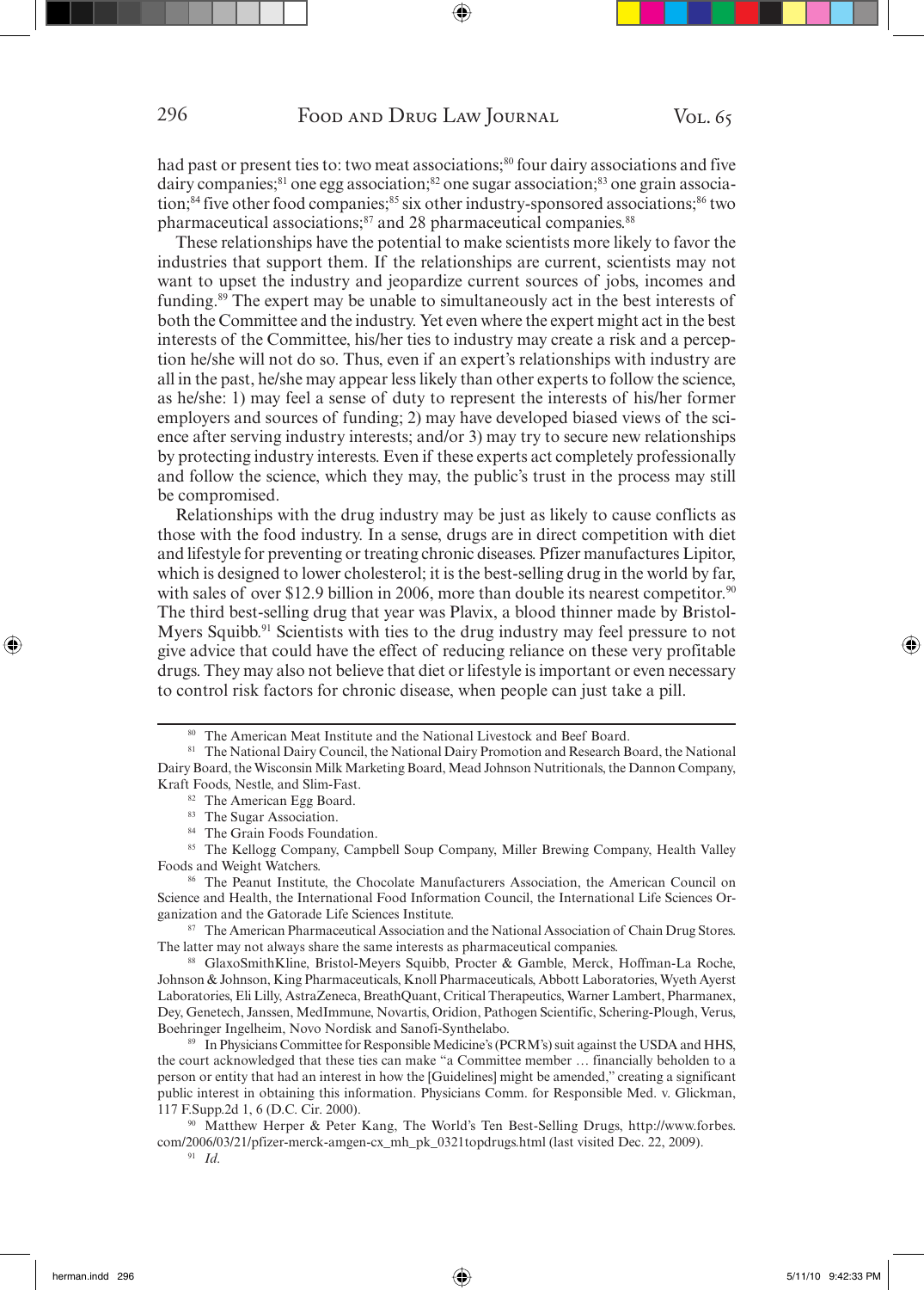The effects of industry ties are very real. Scientists feel pressure to favor industry. For example, in a 1998 survey, 63 percent of scientists conducting clinical studies who received gifts from industry felt that the donor expected acknowledgment in publications, 32 percent felt the donor expected to review articles or reports before publication, and 29 percent felt the donor expected that the gift would not be used for commercial applications that might compete with the company's products.<sup>92</sup> They may similarly feel pressure to positively frame or even change their results. For example, a 1994 study found that researchers receiving industry money frequently reported the donor's drug was safer than alternatives, a conclusion which was not justified by the data more than half the time.<sup>93</sup> Other studies have reached similar findings.<sup>94</sup>

Members of the Advisory Committee are no less susceptible to influence and bias. They can manipulate the Committee's recommendations by selectively relying or not relying on particular science in order to justify their desired outcomes. For example, the 2005 Committee included long and well-cited discussions of the health benefits of eating fruits and vegetables, whole grains and milk products, in attempts to justify the Committee's recommendations for those food groups.<sup>95</sup> But while the Committee also recommends consuming a variety of foods from the "meat and beans" group on a daily basis, there is oddly *no discussion at all* of the scientific research on the health consequences of eating meat.96 If the Committee actually discussed this research, it would be unable to justify its recommendation to eat meat, as the research would show that meat increases the risks of chronic diseases, contrary to the purposes of the Guidelines. Thus, by simply ignoring that research, the Committee is able to reach a conclusion that would otherwise look improper.

The USDA may realize these conflicts look bad, as it unlawfully withheld information about them. In 1999, the PCRM requested information about Committee members, including their financial disclosure forms.<sup>97</sup> The USDA disclosed most information requested,98 but refused to reveal the name of a corporate board one member had sat on, as well as the curricular vitae of nominees not selected to

<sup>95</sup>*See* 2005 COMMITTEE REPORT, *supra* note 12, at section D(6), *available at* http://www.health.

97 Physicians Comm. for Responsible Med. v. Glickman, 117 F.Supp.2d 1, 3 (D.C. Cir. 2000).

<sup>&</sup>lt;sup>92</sup> Eric G. Campbell et al., *Looking a Gift Horse in the Mouth: Corporate Gifts Supporting Life Sciences Research. 279 JAMA 995, 997 (1998).* 

<sup>&</sup>lt;sup>93</sup> Paul A. Rochon, *A Study of Manufacturer-Supported Trials of Nonsteroidal Anti-Inflammatory Drugs in the Treatment of Arthritis, 154 Arch. INTERN. MED. 157 (1994).* 

*Drugs in the Treatment of Arthritis*, 154 ARCH. INTERN. MED. 157 (1994). 94 *See, e.g.*, Lisa A. Bero et al., *The Publication of Sponsored Symposiums in Medical Journals*, 327 NEW ENGL. J. MED. 1135 (1992) (journal articles published in symposiums sponsored by pharmaceutical companies more likely to have misleading titles and less likely to be peer-reviewed in the same manner as other articles); Mildred K. Cho & Lisa A. Bero, *The Quality of Drug Studies Published in Symposium Proceedings*, 124 ANN. INTERN. MED. 485 (1996) (journal symposiums sponsored by one drug company more likely to have articles without methods sections, and more likely to report outcomes favoring the drug); and H.T. Stelfox et al., *Conflict of Interest in the Debate Over Calcium-Channel Antagonists*, 338 NEW ENGL. J. MED. 101 (1998) (authors supporting use of the drug were more likely than other authors to have financial relationships with the drug manufacturer).

The Committee's report says that "[t]he other basic food group (meat, poultry, fish and legumes) is covered in Section 1." *Id*. However, Section 1 contains no discussion of the health consequences of eating meat. *Id*. at section D(1), *available at* http://www.health.gov/dietaryguidelines/dga2005/report/ PDF/D1\_Adequacy.pdf. Even when the Committee discusses a report by the National Cancer Institute finding that diets high in both red and white meat increase the risk of colorectal cancer, the Committee completely ignores that particular finding. *See id*. at section D(4), *available at* http://www.health. gov/dietaryguidelines/dga2005/report/PDF/D4\_Fats.pdf (quoting the National Cancer Institute: "diets high in ... meat (both red and white) ... are associated with an increased incidence of colorectal cancer") (emphasis removed).

<sup>&</sup>lt;sup>98</sup> Id. The information showed that the Committee members had many more ties to the food industry than had previously been disclosed. *See infra* Table 2.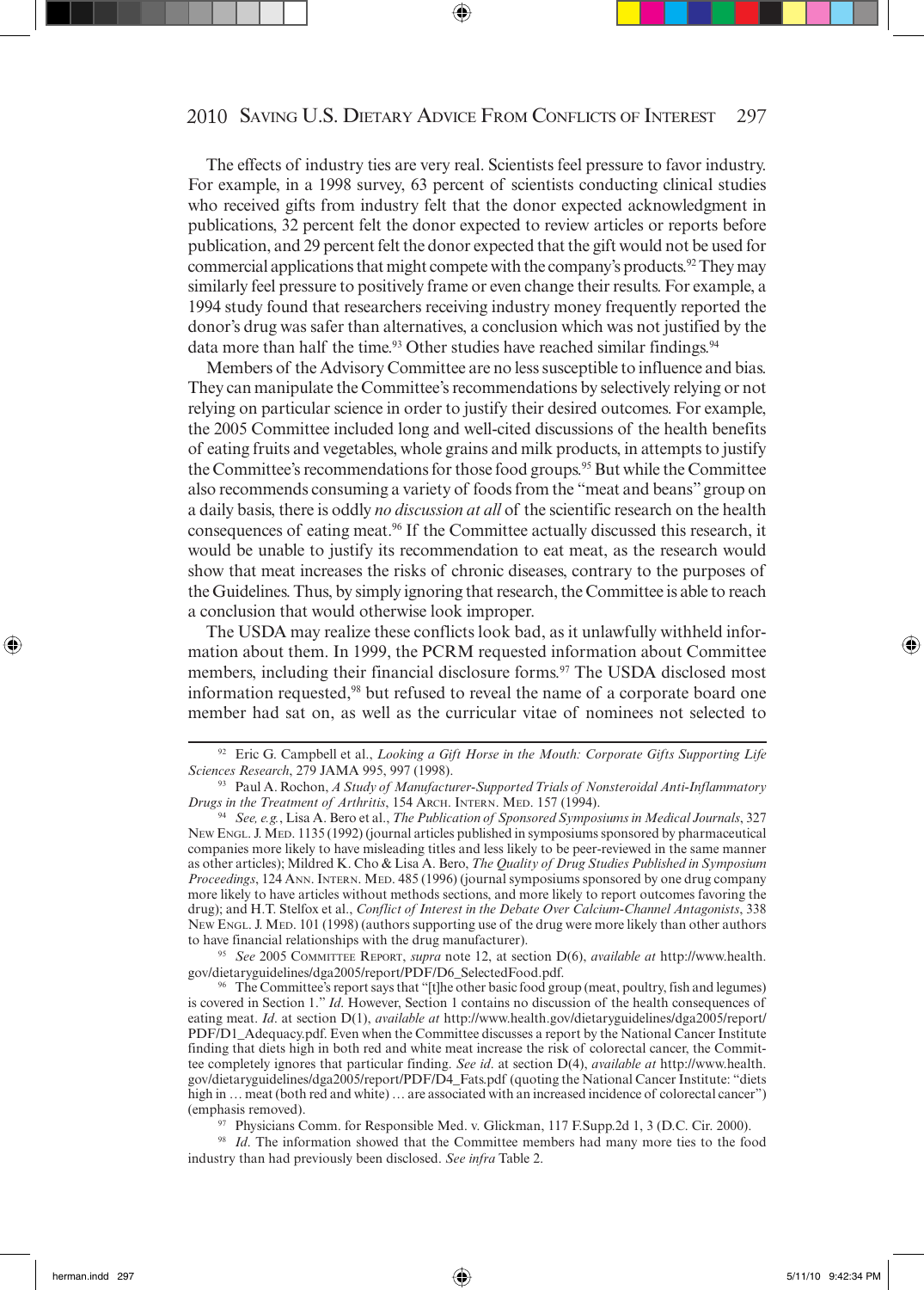the Committee.<sup>99</sup> PCRM sued, and a court held the information had to be disclosed.100

Ultimately, the best and most accurate dietary advice is only likely to come from those willing to follow the science, even when it is contrary to industry interests.

#### **IV. PROTECTING DIETARY ADVICE FROM CONFLICTS OF INTEREST**

The United States needs to protect its dietary advice by ensuring that those who create it have only the public's best interests in mind. This means eliminating or managing conflicts of interest. This section discusses whether current laws are adequate to protect dietary advice from conflicts and then suggests how to improve the law. Section A discusses conflicts at the USDA and concludes that the USDA should be removed from its role in dietary advice. Section B discusses conflicts on the Advisory Committee and concludes that the United States needs a stronger prohibition of apparent conflicts of interest.

#### A. The USDA's Conflict

There is really only one legal protection against the USDA's inherent conflict: HHS has joint responsibility to issue the Guidelines.101 That does not appear to be enough. The Guidelines still underperform and scientists with apparent conflicts of interest are still appointed to the Advisory Committee.102 The only realistic way to protect the Guidelines from the USDA's conflict is to bar the USDA from having any role in creating U.S. dietary advice, and to give the responsibility to a specific health agency whose duties are most consistent—and not *in*consistent—with promoting health and preventing chronic disease.<sup>103</sup>

Just as many other nations do,<sup>104</sup> the United States could put an appropriate health agency in charge of dietary advice. The mission of the CDC is to protect the health of people and communities "through health promotion, prevention of

<sup>101</sup> National Nutrition Monitoring and Related Research Act of 1990, 7 U.S.C. § 5341(a) (West 2009).

<sup>102</sup> HHS may play a subservient role to the USDA in dietary advice. In PCRM's lawsuit, for example, both Secretaries were named defendants, but the court focused only on the *USDA's* acts, omissions, and arguments, *not* HHS's. *See generally* Physicians Comm. for Responsible Med. v. Glickman, 117 F.Supp.2d 1 (D.C. Cir. 2000) (addressing the USDA's failure to provide information and the USDA's defenses). Also, though the Departments have been jointly issuing national dietary advice since 1980, NESTLE, *supra* note 14, at 46, the Food guide Pyramid was called the *USDA's* Food Guide Pyramid until 1992, *id*. at 65, and the *USDA* is solely responsible for paying travel expenses, per diems, and meeting support for all Committee members, 2010 Charter, *supra* note 12.<br><sup>103</sup> Congress could also eliminate the USDA's other conflicting duty: to promote and protect the

agricultural industry. But it would still seem inappropriate for a non-health agency to be giving health advice. Also, it may be more effective for Congress give the responsibility to a specific health agency, rather than to HHS, generally. HHS could assign its responsibility to an agency with conflicting policy objectives, insufficient expertise, or insufficient resources. Congress can obviate the problems that would create by designating a particular agency in advance.

104 For example, dietary guidelines in Canada, Australia, New Zealand and Greece are created by agencies with missions to promote the health of their citizens. *See, e.g.*, Health Canada—Food and Nutrition, http://www.hc-sc.gc.ca/fn-an/food-guide-aliment/index-eng.php (last visited Mar. 12, 2009) (Canada, Health Canada); Dietary Guidelines for All Australians, http://www.nhmrc.gov.au/publications/synopses/dietsyn.htm (last visited Mar. 12, 2009) (Australia, National Health and Medical Research Council); Food and Nutrition Guidelines, http://www.moh.govt.nz/foodandnutrition (last visited Mar. 12, 2009) (New Zealand, Ministry of Health); Ministry of Health and Welfare, *supra* note 50, at 516 (Greece, Ministry of Health and Social Solidarity).

<sup>99</sup> Glickman, 117 F.Supp.2d at 5-6. 100 *Id*.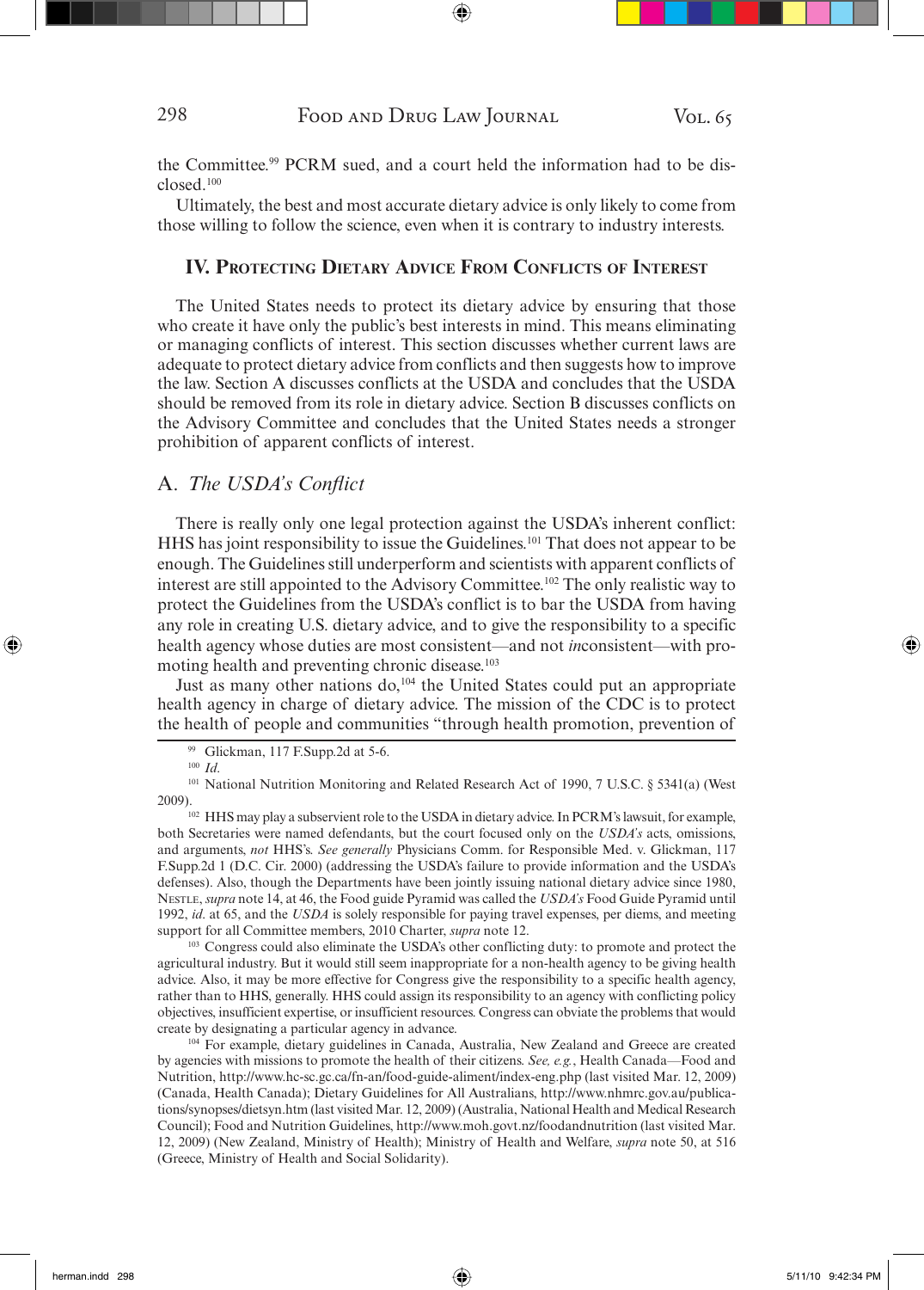disease, injury and disability, and preparedness for new health threats."105 It has done so for more than 60 years.106 As a result, it already has many programs that promote and research healthy diets and lifestyle.107 Thus, the CDC has the knowledge, expertise and resources to develop dietary advice, without the conflict of simultaneously promoting agricultural interests.<sup>108</sup>

This is a straightforward solution: have a health agency give health advice. But even if an appropriate health agency takes over, that agency could continue to receive advice from conflicted Committee members.109 Thus, the Committee must also be protected from conflicts of interest.

#### B. *Confl icts on the Advisory Committee*

Protecting dietary advice from conflicts of interest on the Committee is not as straightforward as with the USDA, but it can be done. This section shows why current U.S. law is inadequate and suggests one way to improve the law.

#### 1. *Current U.S. Law*

Four existing legal frameworks theoretically could protect the Committee from conflicts of interest: i) mandatory confidential disclosures of interests, pursuant to the Ethics in Government Act of 1978 (EIGA); ii) the criminal prohibition of financial interests in 18 U.S.C. § 208; iii) ethical standards of conduct, pursuant to Executive Orders and regulations by the Office of Government Ethics (OGE); and iv) the Federal Advisory Committee Act (FACA). As each of the following sections show, these laws provide no real protection, and section v) explains why.

# i. Mandatory Confidential Disclosures Apply, but  *Provide no Protection on Their Own*

Committee members are considered special government employees and are required to file confidential disclosures of certain interests.110 These disclosures are

<sup>108</sup> Other appropriate agencies to be in charge of dietary advice might be the National Institutes of Health (NIH) or the Office of the Surgeon General. The mission of NIH is to pursue scientific knowledge in order to "extend healthy life and reduce the burdens of illness and disability." NIH Mission, http://www.nih.gov/about/#mission (last visited Mar. 12, 2009). Like the CDC, the NIH already has programs designed to promote healthy dietary and lifestyle choices in order to prevent diseases. *See* Disease Prevention, http://health.nih.gov/search.asp/34 (last visited Mar. 12, 2009) (listing some sub-agencies and programs that address the prevention of cancer, heart attacks, and heart disease). The duties of the Office of the Surgeon General include "[protecting] and advanc[ing] the health of the Nation through educating the public, advocating for effective disease prevention and health promotion programs and activities, and, providing a highly recognized symbol of national commitment to protecting and improving the public's health." Duties of the Surgeon General, http://www.surgeongeneral.

gov/about/duties/index.html (last visited Dec. 22, 2009). 109 Alternatively, an agency like the CDC could have enough scientific and medical experts on staff that the need for an advisory committee would be reduced or even eliminated.<br><sup>110</sup> A special government employee includes any officer or employee of the executive branch "who

is retained, designated, appointed, or employed to perform, with or without compensation, for not to exceed [130] days during any period of [365] consecutive days, temporary duties either on a full-time or intermittent basis." Bribery, Graft, and Conflicts of Interest, 18 U.S.C. § 202(a) (West 2009). Here,

<sup>&</sup>lt;sup>105</sup> About CDC, http://www.cdc.gov/about/ (last visited Mar. 12, 2009).<br><sup>106</sup> *Id.* 107 These programs include the Public Health Action Plan to Prevent Heart Disease, the Skin Cancer

Prevention and Education Initiative, the Division of Diabetes Translation, the Healthy Communities Program, the Behavioral Risk Factor Surveillance System, and others. *See* Healthy Living, http://www. cdc.gov/HealthyLiving/ (last visited Mar. 12, 2009) (listing CDC's health resources and programs).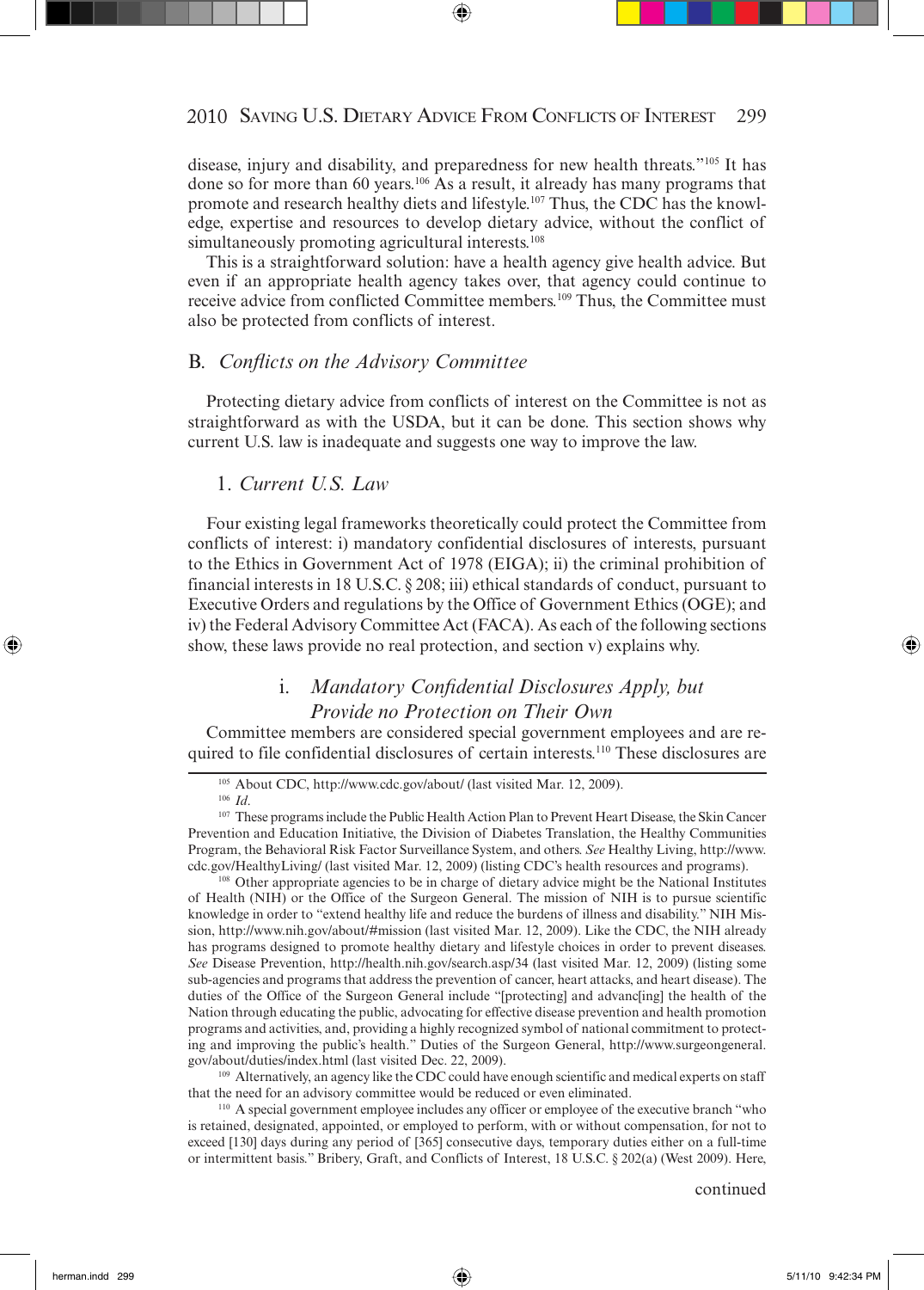designed to elicit information needed to apply civil and criminal ethical standards.<sup>111</sup> While these disclosures are generally confidential,<sup>112</sup> information about a member's financial interests must sometimes be revealed.113 Specifically, if an agency grants a member a waiver for a criminal financial interest (discussed in section (ii) immediately below), this waiver must be publicly available and will include information about the member's financial interests.114 The waiver can then be obtained by the public via the Freedom of Information Act (FOIA).<sup>115</sup> For example, PCRM successfully used FOIA to obtain a court order revealing the source of one Committee member's income.116 Information about other members' financial interests could similarly be revealed.

Alone, however, mandatory confidential disclosures do not protect against conflicts of interest. They do not directly bar conflicts, and the minimal threat of public disclosure is not likely to dissuade many people. But disclosures do allow other ethical standards to be applied, such as the following criminal and civil standards.

111 5 C.F.R. § 2634.901(b). For example, Committee members must reveal, subject to possible exceptions, the source of all noninvestment, § 2634.907(b), and investment, § 2634.907(c)(2), income over \$200, all real and personal property valued over \$1,000, § 2634.907(c)(1), all liabilities over \$10,000, § 2634.907(d), and all positions held with non-federal organizations, § 2634.907(e). A Committee member who fails to file or files a false report could be subject to both criminal and civil penalties. 5 U.S.C. app. 4 § 104. The head of each agency is responsible for the day-to-day compliance with ethical requirements, not the OGE. Office of Government Ethics—Agency Ethics Program Administration, http://www.usoge.gov/about/agency\_ethics\_program\_administration.aspx (last visited Dec. 23, 2009). However, each agency appoints a Designated Agency Ethics Official, with whom the OGE communicates regarding the agency's compliance and changes in the law. *Id*. <sup>112</sup> Section 107 of the EIGA exempts confidential disclosures from public reporting requirements,

5 U.S.C. app. 4 § 107(a)(1), states that they shall be confidential and not disclosed to the public, § 107(a)(2), and states that these provisions supersede any general reporting requirements in other conflict of interest laws, § 107(b). Also, the OGE interprets section 107 to require confidential disclosures to be withheld from the public and states that agencies have "no discretion" to decide otherwise. 5 C.F.R. § 2634.901(d). Further, at least three exceptions to the FOIA protect information. *Id*. (FOIA exemptions 3, 4, and 6 apply and will protect "sensitive commercial and financial information").

113 The OGE recognizes that an agency must reveal confidential information if ordered by a federal court. 5 C.F.R. § 2634.901(d). 114 Bribery, Graft, and Conflicts of Interest, 18 U.S.C. § 208(d)(1) (West 2009).

<sup>115</sup> *Id*. However, the agency need not reveal everything; it may withhold from disclosure information falling under a FOIA exemption. *Id*. Further, "the information describing each financial interest shall be no more extensive than that required of the individual in his or her financial disclosure report under the [EIGA] of 1978." *Id.* 116 Physicians Comm. for Responsible Med. v. Glickman, 117 F.Supp.2d 1, 5-6 (D.C. Cir. 2000).

The USDA argued the information was exempt under FOIA exemption 6, which exempts certain files "the disclosure of which would constitute a clearly unwarranted invasion of personal privacy." 5 U.S.C. § 552(b)(6). The court found the member's minimal privacy interest in the income's source was outweighed by the public's interest in "learning whether a Committee member was financially beholden to a person or entity that had an interest in how the [Guidelines] might be amended." Glickman, 117 F.Supp.2d at 6.

Committee members are appointed by agencies in the executive branch, *see* 5 U.S.C. § 105 (West 2009), to perform temporary duties, and they meet just five times within a year, *see supra* note 12.

The EIGA requires special government employees to make *public* disclosures only if they are paid over a certain amount. Ethics in Government Act of 1978, 5 U.S.C. app. 4 § 101(f)(3) (West 2009). Here, however, Committee members are not paid, *see supra* note 12, and thus they need not file public disclosures. The OGE still requires all special government employees in the executive branch to file *confidential* disclosures. 5 C.F.R. §§ 2634.903 (requiring "confidential filers" to make disclosures), 2634.094(a)(2) (defining "confidential filers" to include all special government employees in the executive branch) (West 2009). The OGE is authorized to require special government employees to file confidential disclosures by the EIGA. *See* 5 U.S.C. app. 4 § 107(a).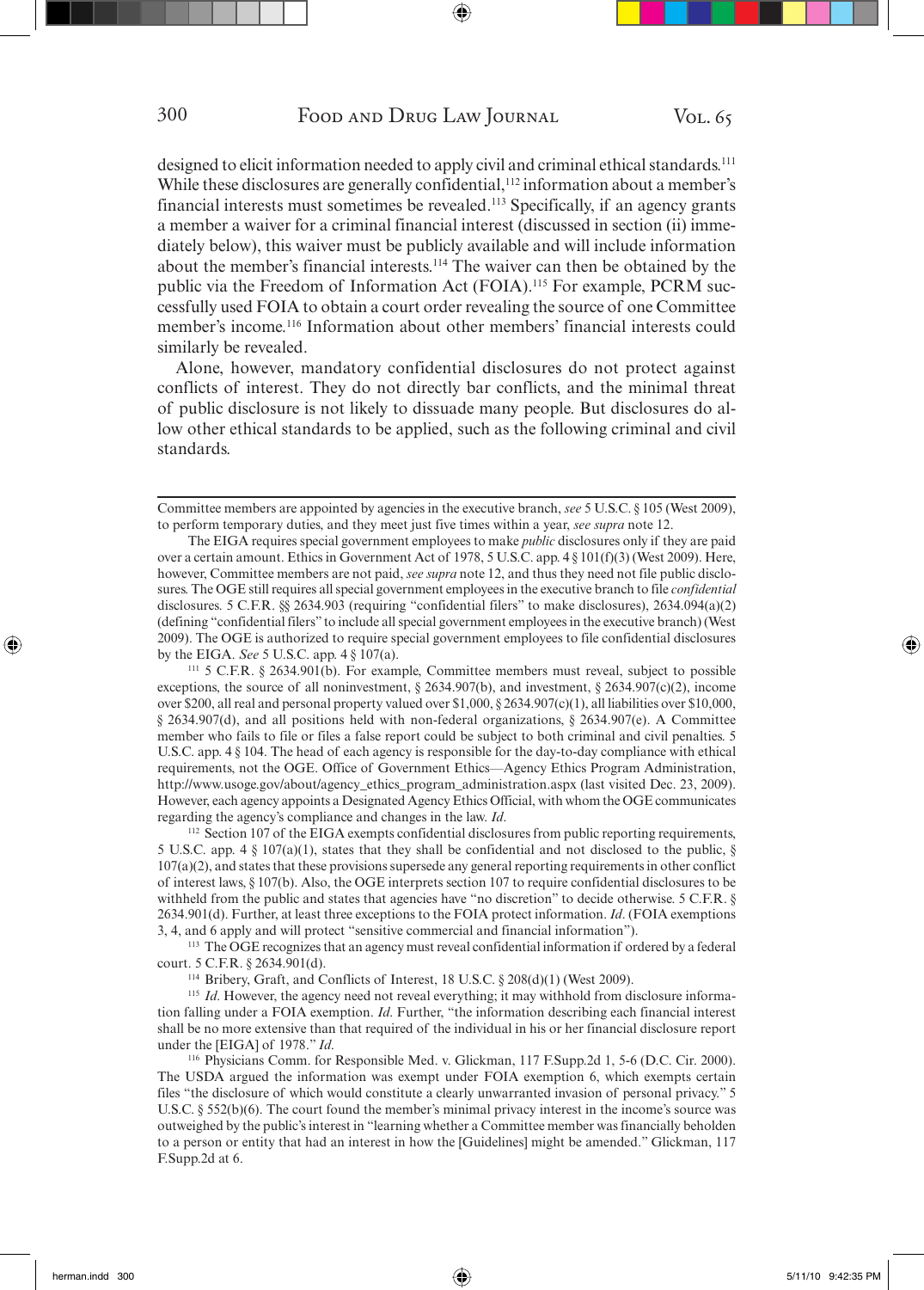# ii. *The Criminal Prohibition in 18 U.S.C. § 208 Does not Apply*

Section 208(a) of title 18 of the U.S. Code prohibits a special government employee from "personally and substantially" participating in a proceeding by giving advice or recommendations, if he/she knows that he/she or certain persons or organizations he/she is affiliated with has a "financial interest" in that proceeding.117 A financial interest is prohibited if the proceeding would have a direct and predictable effect on it.118 An effect is direct if there is a close causal link between the proceeding and the interest.<sup>119</sup> An effect is predictable if there is a real, not merely speculative, possibility that the proceeding will affect the interest.<sup>120</sup>

Here, there are no prohibited financial interests. The effects of the Advisory Committee's proceedings on a Committee member's financial interests are neither direct nor predictable. They are indirect, as companies independently choose whether to give a member a financial benefit, and they are unpredictable, as there is no certainty that will occur. However, members can also violate the law through their affiliation with organizations that have financial interests in the Committee's proceedings.<sup>121</sup> The Committee's effects on these interests are also not direct. Any effect on these companies' profits depends entirely upon independent events: the Guidelines following the Committee's advice, and consumers following the Guidelines' advice.<sup>122</sup>

Further, even if there were a prohibited financial interest, the Secretaries could easily waive it if they determine it is "not so substantial as to be deemed likely to affect the integrity of the [employee's] services,"123 or if they certify in writing "that the need for the individual's services outweighs the potential for a conflict of interest created by the financial interest."124 As a result of these waivers, the criminal statute is a minimal threat.<sup>125</sup>

 $121$  18 U.S.C. § 298(a) (imputing to a person the financial interests of any "organization in which he is serving as officer, director, trustee, general partner, or employee, or any person or organization with whom he is negotiating or has any arrangement concerning prospective employment").<br><sup>122</sup> Also, a proceeding that affects a financial interest "only as a consequence of its effects on the general

economy does not have a direct effect." 5 C.F.R. § 2640.103(a)(3)(i). Ultimately, the companies could only be affected because of changes in consumer spending, which may be an "effect on the general economy."

123 18 U.S.C. § 208(b)(1). *See also* 5 C.F.R. § 2640.301(b) (identifying eight factors to determine the substantiality of a prohibited interest). Waiver on either ground likely requires the assent of both Secretaries, rather than merely one or the other, since the waiver must come from the "[g]overnment official responsible for [the employee's] appointment," which is technically both Secretaries, as both are responsible for the Guidelines and forming the Committee. *See* 18 U.S.C. §§ 208(b)(1), 208(b)(3). 124 18 U.S.C. § 208(b)(3). *See also* 5 C.F.R. § 2640.302(b) (identifying seven factors to apply when

performing the balancing test). In addition to the two exceptions listed here, a third exception applies to financial interests based solely on non-Federal current or prospective employment, provided that "the matter will not have a special or distinct effect on the employee or employer other than as part of a class." 5 C.F.R.  $\S 2640.203(g)$  (one of many exemptions that the OGE was authorized to create by 18 U.S.C.  $\S 208(b)(2)$ ). This could exempt certain positions with industry groups during and after service on the Committee.

<sup>125</sup> Note that although the members' financial interests almost certainly do not violate the criminal statute, *see supra* notes 122-123 and accompanying text, the Secretaries still granted waivers for many of them. It is likely that the Committee members are insisting on waivers, as they are not willing to take the chance of committing a crime. This has the side effect of making their financial information subject to public disclosure under FOIA. *See supra* notes 114-117 and accompanying text (discussing how this information can be obtained); *see also infra* Table 2 (identifying industry ties of Committee members revealed through FOIA requests).

<sup>117 18</sup> U.S.C. § 208(a). 118 5 C.F.R. § 2640.103(a). *See also* 5 C.F.R. § 2635.402 (also requiring and defining direct and predictable financial interests for section 208 violations); Keith R. Szeliga, *Watch Your Step: A Contractor's Guide to Revolving-Door Restrictions*, 36 PUB. CONT. L.J. 519, 527-529 (2007) (arguing that both courts and OGE regulations require there to be a direct causal link between a particular matter and a financial interest).

<sup>&</sup>lt;sup>119</sup> 5 C.F.R. § 2640.103(a)(3)(i).<br><sup>120</sup> § 2640.103(a)(3)(ii).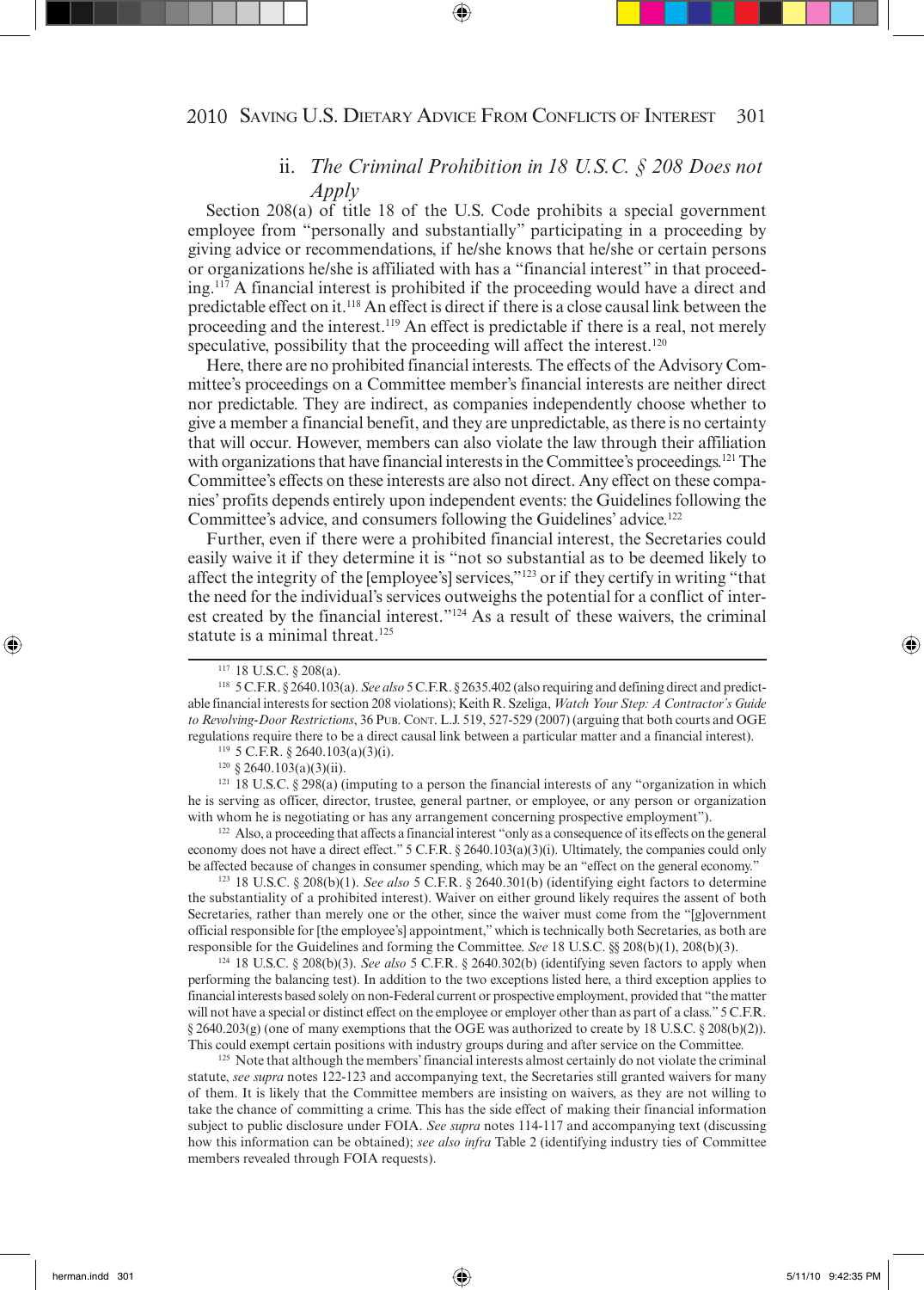Thus, the criminal statute does not protect the Advisory Committee from its apparent conflicts. However, ethical standards of conduct not subject to criminal penalties also govern members of the Committee and could provide some protection.

# iii. *Ethical Standards of Conduct Are Inapplicable or Irrelevant*

Executive Order 12,731 authorizes the OGE to establish ethical standards for the executive branch.126 One standard that could provide some protection bars special government employees from using public office for the private gain of persons, including organizations which the employee is an officer or member of, as well as persons with whom the employee has or seeks employment or business relations.<sup>127</sup> Here, committee members would violate the law if they used their positions to benefit themselves or their affiliated companies.

However, this standard provides no protection for two reasons. First, a violation would be virtually impossible to prove. So long as members support their recommendations with scientific evidence, it will appear they were motivated by their duty to the Committee and to science, not by a desire for personal or corporate gain.128 Second, this standard cannot effectively prevent conflicts from influencing government action, as it actually permits the conflicted member to appear on the Committee; it only bars one particular manifestation of that conflict after his or her appointment. Instead, a preferable ethical standard would prevent individuals with conflicts from ever serving on the Committee.

Remaining standards are all inapplicable or irrelevant. For example, standards governing apparent conflicts only apply to matters involving specific parties, such as, for example, the manufacturer of a particular drug, but the Committee only deals with broad dietary policy, not particular companies.129 The bar on accepting gifts from "prohibited sources," given because of the special government employee's official position, is also inapplicable, as it is unlikely any member receives funding or positions from industry sources just because they will appear or have appeared on the Committee.130 The standard barring certain employment relationships is inapplicable because it requires a direct and predictable effect on a Committee

<sup>128</sup> However, the failure to provide any scientific evidence supporting the recommendation to eat meat provides some evidence that Committee members are working to promote other interests. *See supra* notes 96-97 and accompanying text.

<sup>129</sup> For example, an apparent conflict would exist when a matter involving specific parties has a direct and predictable effect on a household member's financial interest, § 2635.502(a), or when a former employer is a party or represents a party in the matter, and the special government employee received an "extraordinary payment" from the former employer within the last two years, § 2635.503(a).

130 § 2635.202(a). Grants and positions are likely gifts. Gifts include most things of monetary value, including things provided in-kind, services, reimbursements, and other items. § 2635.203(b). Grants clearly have monetary value. Positions also likely have monetary value, unless the companies or organizations provide no compensation or reimbursement of any kind. Further, the definition of gift does not exclude those things provided as compensation for services rendered. *See id*. Also, food and drug companies and associations are likely prohibited sources. Prohibited sources include organizations "regulated by the employee's agency,"  $\frac{2}{5}$  2635.203(d)(3), which would include food and drug companies, as they are regulated by the USDA and/or HHS. However, a gift is given because of an official position only if it would not have been given had the person not held the official position. § 2635.203(e). It is possible that Committee members received positions and grants because of their service on the Committee. Even if true, however, this would be virtually impossible to prove. Committee members most likely receive their grants and positions because of their scientific expertise, not because they served on the Committee. Further, there are many exceptions that Committee members could rely upon. *See* § 2635.204.

<sup>126</sup> Exec. Order No. 12,731, 55 Fed. Reg. 42,547, 42,548 (Oct. 17, 1990) (section 201(a); modifying Exec. Order No. 12,674, 54 Fed. Reg. 15,159 (Apr. 12, 1989)).

 $127$  5 C.F.R. § 2635.702 (this section then specifies prohibitions, but"[t]he specific prohibitions set forth in paragraphs (a) through (d) … are not intended to be exclusive or to limit the application of this section").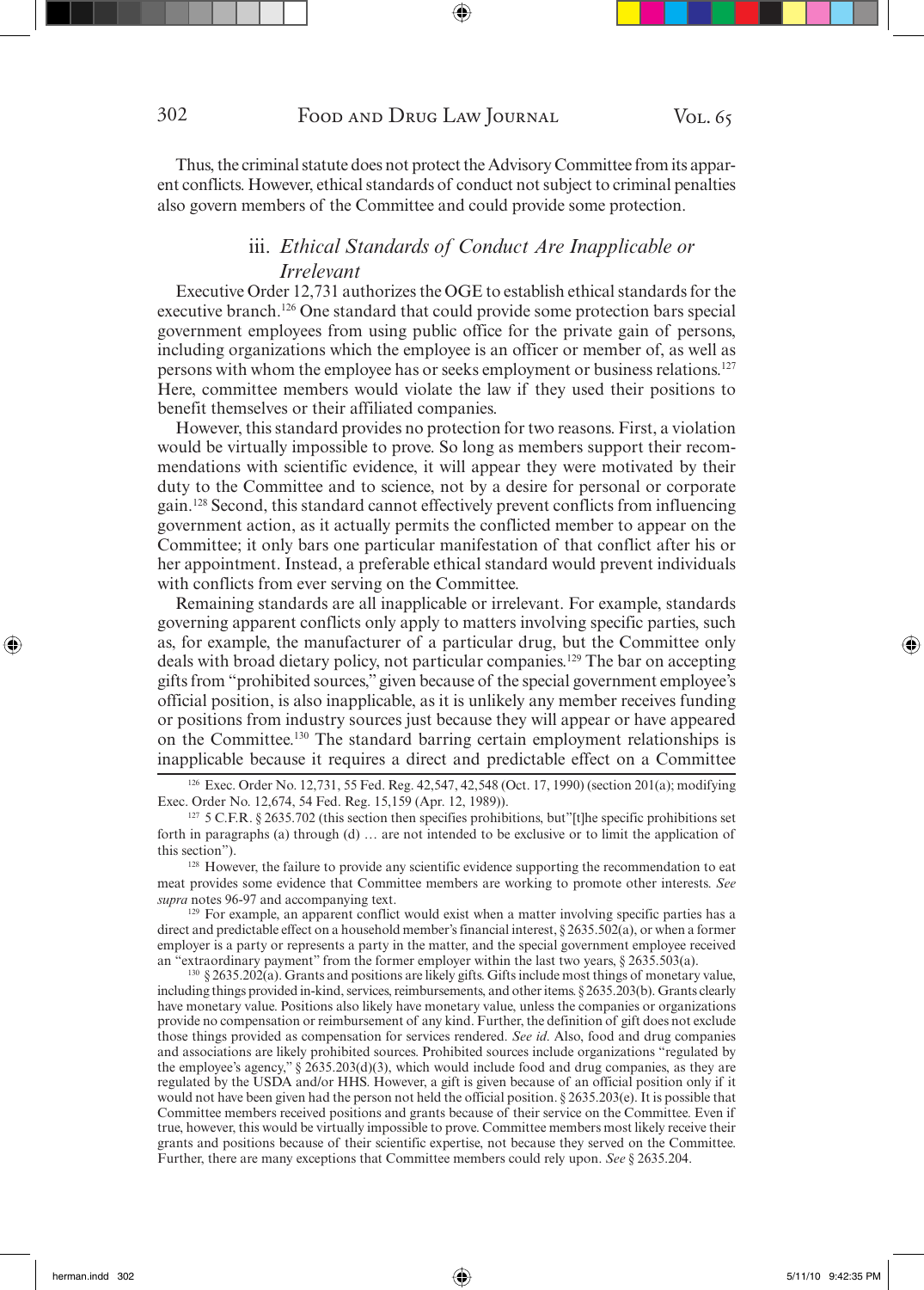member's current or prospective employer, which, as discussed above, is not likely true here.131 Finally, a bar against certain financial interests would only prevent a Committee member from *currently* having a position with the industry; it would not bar past employment or positions.132 Other standards are irrelevant, as they would not protect the Committee from conflicts, even if they applied.<sup>133</sup> The USDA and HHS have also issued their own ethical regulations, none of which provide any additional protection beyond the OGE's regulations.134 Thus, ethical standards similarly do not protect U.S. dietary advice from conflicts on the Advisory Committee. However, FACA could protect against conflicts on the Committee as a whole.

# iv. *FACA Could Provide Some Protection, but it is Imprecise*

FACA is a default statute for federal advisory committees.<sup>135</sup> It imposes two relevant requirements on a committee's composition: a "fair balance" requirement in section  $5(b)(2)$  and an "appropriate provisions" requirement in section  $5(b)(3)$ .<sup>136</sup> The Secretaries have not likely violated the former, but possibly the latter.

The fair balance provision requires a committee's membership to be "fairly balanced in terms of the points of view represented and the functions to be performed."137 One court held that a committee can be unfairly balanced only if a group that should be represented is not,<sup>138</sup> but even if a group is unrepresented, committees that require scientific and technical expertise can exclude those who

<sup>133</sup> These irrelevant standards include, for example: the bar on financial transactions using nonpublic information, 5 C.F.R. § 2635.703(a); the bar on the unauthorized use of government property, § 2635.704(a); the requirement that employees expend "honest effort" when performing official duties, § 2635.705(a); and the bar on certain teaching, speaking, and writing activities, § 2635.807(a).

134 Agencies are authorized to supplement OGE regulations. § 2635.105. None of the USDA's supplemental regulations apply to special government employees on the Committee, *see* Supplemental Standards of Ethical Conduct for Employees of the Department of Agriculture, 5 C.F.R. §§ 8301.101- 106 (West 2009) (expressly inapplicable to special government employees and/or apply only to specific sub-agencies), and the only supplemental regulation by HHS that applies to special government employees merely expands an exception from conflicts due to teaching, speaking, and writing activities, *see* Supplemental Standards of Ethical Conduct for Employees of the Department of Health and Human Services, 5 C.F.R. § 5501.107 (West 2009).

<sup>135</sup> Federal Advisory Committee Act, 5 U.S.C. app. 2 § 4(a) (West 2009) (FACA applies unless another statute specifically provides otherwise).

<sup>136</sup> The requirements in section 5(b) apply to agency heads creating advisory committees, per section 5(c), which states that "[t]o the extent they are applicable, the guidelines set out in subsection (b) of this section shall be followed by the President, agency heads, or other Federal officials in creating an advisory committee." It has previously been argued that the Departments violated these requirements. In its lawsuit against the Secretaries, PCRM originally alleged section 5(b) was violated. Physicians Comm. for Responsible Med. v. Glickman, 117 F.Supp.2d 1, 3 (D.C. Cir. 2000). In 2003, the Center for Science in the Public Interest (CSPI) told the Secretary of HHS it did not believe the 2005 Committee was meeting FACA's requirements to be "'fairly balanced,' 'impartial,' and free of inappropriate influences of 'any special interest,'" due to conflicts of interest. Letter from Michael F. Jacobson, Executive Director, CSPI, to Tommy Thompson, Secretary, HHS (Aug. 19, 2003), *available at* http://cspinet. org/new/pdf/dietaryguidelinethompsonletter.pdf.

137 5 U.S.C. app. 2 § 5(b)(2).

<sup>138</sup>*See e.g.*, Pub. Citizen v. Nat'l Advisory Comm. on Microbiological Criteria for Foods, 886 F.2d 419, 423 (D.C. Cir. 1989) (the "legislative history makes clear, [that] the 'fairly balanced' requirement was designed to ensure that persons or groups directly affected by the work of a particular advisory committee would have some representation on the committee") (citing Nat'l Anti-Hunger Coalition v. Exec. Comm. of the President's Private Sector Survey on Cost Control, 711 F.2d 1071, 1074 n.2 (D.C. Cir. 1983)).

<sup>131</sup>*See* 5 C.F.R. §§ 2635.604(a) (prospective employers), 2635.606(a) (current employers).

<sup>&</sup>lt;sup>132</sup> Prohibited financial interests include "service, with or without compensation, as an officer, director, trustee, general partner or employee of any person, including a nonprofit entity."  $\S 2635.403(c)(2)$ . Here, several Committee members served on the board of trustees of industry-sponsored organizations before they were on the Committee. Even if these were prohibited financial interests, the member need only divest the interest within a reasonable period of time. § 2635.403(d).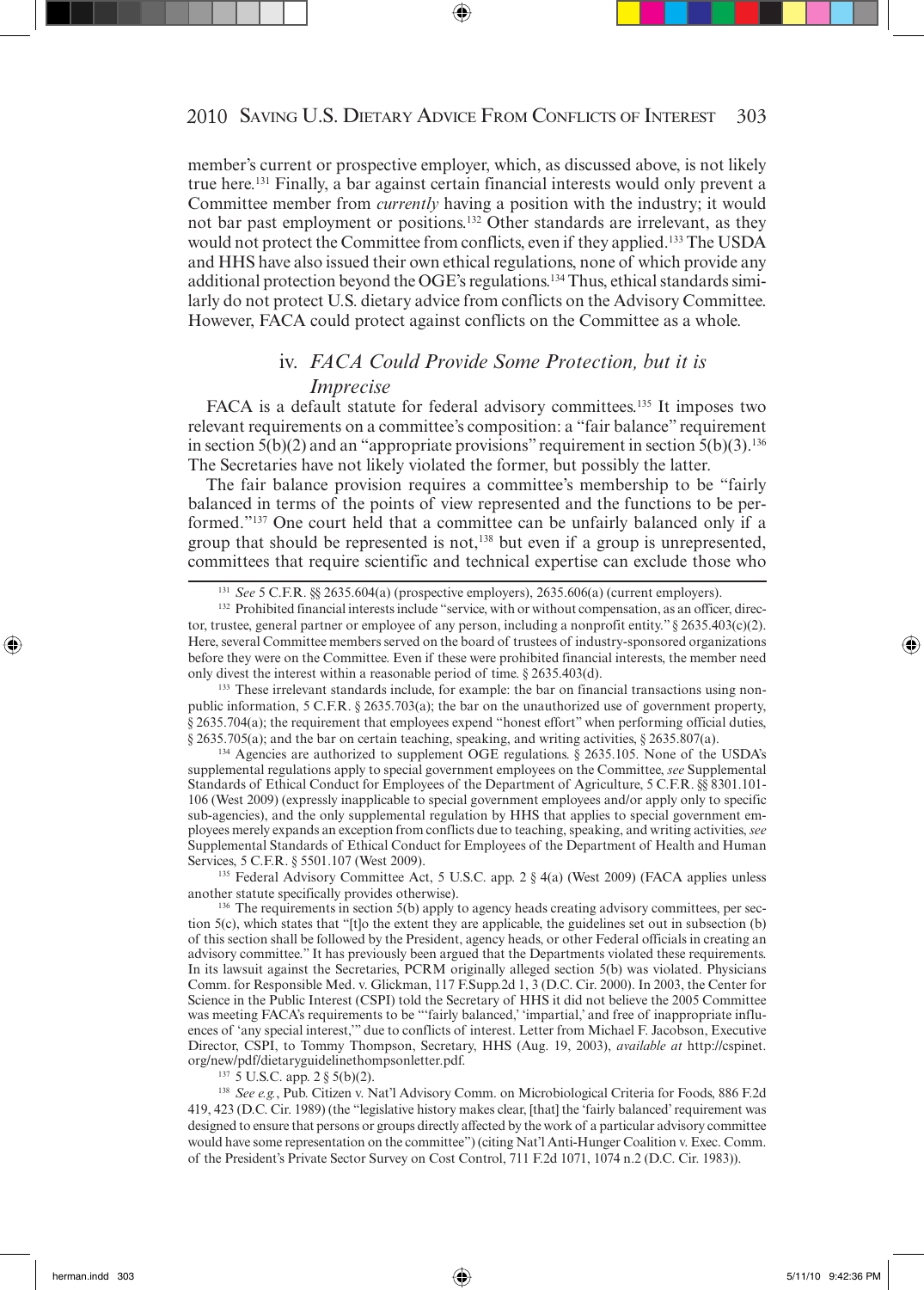lack that expertise.139 Here, though the Advisory Committee may lack the viewpoints of enrollees in federal programs directly affected by the Guidelines,<sup>140</sup> these enrollees do not likely have the necessary expertise, as Committee members must be able to analyze scientific and medical research.<sup>141</sup> Further, any harm to enrollees is somewhat mitigated, as they can express their views to the Committee through public comments.<sup>142</sup>

FACA also requires "appropriate provisions to assure that the advice and recommendations of the advisory committee will not be inappropriately influenced by the appointing authority or by any special interest, but will instead be the result of the advisory committee's independent judgment."143 Courts have interpreted 5(b)(3) in two ways, and a violation is possible under either.

The first interpretation requires a court to determine whether the "provisions" that apply to the advisory committee (e.g., laws, rules and internal policies) appropriately safeguard it from the risk of inappropriate influence.144 Here, there is a risk the Committee will be inappropriately influenced by the food and drug industries. It appears the "provisions" applicable to the Committee are the bare minimum, as required by the ethical standards described in sections i) through iii) above.<sup>145</sup> The Departments would argue that these are sufficient to safeguard the Committee from any risks, yet the above analyses suggest those laws are inadequate to protect the Committee from many apparent conflicts. Thus, a violation is possible.

The second interpretation is really a misinterpretation. It views section 5(b)(3) as a prohibition of inappropriate influences and requires a court to determine if the advisory committee is *actually* inappropriately influenced.146 This is a misinterpretation because section 5(b)(3) does not *prohibit* anything, but rather imposes an *affirmative duty* on the government body forming the committee to have appropriate safeguards against such influence.<sup>147</sup> The actual presence of an inappropriate influence is relevant but not dispositive of whether this duty has been breached.

cnpp.usda.gov/dietaryguidelines.htm (follow hyperlink "SUBMIT Comments" to submit a comment,

 $143 \cdot 5 \text{ U.S.C.}$  app.  $2 \frac{8}{3}$  5(b)(3). The purpose of this requirement is to prevent special interests from unduly influencing committees. *Nat'l Advisory Comm. on Microbiological Criteria for Foods*, 886 F.2d at 425. 144 *See* Cargill, Inc. v. U.S., 173 F.3d 323, 338-339 (5th Cir. 1999) (analyzing whether the National

Institute for Occupational Safety and Health and the HHS violated FACA by not safeguarding an advisory committee from the risk of inappropriate influence by those two government agencies); *but see also id*. at 339 (affirming the lower court's finding that section 5(b)(3) was not violated because the interests on the committee were "not strong enough to cause [the Board of Scientific Counselors] to be inappropriately influenced," suggesting that the court was actually ruling under the second interpretation).

<sup>145</sup>*See* The USDA Office of Ethics—An Ethics Guide for Special Government Employees of the U.S. Department of Agriculture, http://www.usda-ethics.net/rules/rule21.htm (last visited July 26, 2009)

(describing the standards applicable to special government employees at the USDA).<br><sup>146</sup> *See, e.g.*, Colo. Envtl. Coalition v. Wenker, 353 F.3d 1221, 1231-32 (10th Cir. 2004) ("The question is, what does § 5(b)(1)-(3) mea

<sup>147</sup> See Cargill, 173 F.3d at 338-339 (interpreting section  $5(\hat{b})(3)$  as imposing a duty to safeguard an advisory committee). This misinterpretation can explain why some courts have found claims under section 5(b)(3) not justiciable. *See, e.g.*, Wenker, 353 F.3d at 1231-1232 ("But whether Congress intended that kind of hypothetical future influence to be inappropriate, and hence illegal under  $\S$  5(b)(3), is

<sup>139</sup>*Nat'l Advisory Comm. on Microbiological Criteria for Foods*, 886 F.2d at 423 ("Since the Committee's function in this case involves highly technical and scientific studies and recommendations, a 'fair balance' of viewpoints can be achieved even though the Committee does not have any members who are consumer advocates or proponents of consumer interests"). *See also id*. at 424 ("The determination of … 'fairly balanced' necessarily lies largely within the discretion of the official who appoints the committee"); Federal Advisory Committee Management, 41 C.F.R. § 102-3.64(c) (West 2009) ("Advisory committees requiring technical expertise should include persons with demonstrated professional or personal qualifications and experience relevant to the functions and tasks to be performed").

<sup>140</sup> PCRM made this argument in its complaint, but later voluntarily dismissed it. Schaffer, *supra* note 69, at 373-374.<br><sup>141</sup> 2010 Charter, *supra* note 12, at Officers and Membership, Duties.<br><sup>142</sup> *See* Dietary Guidelines for Americans: Providing Comments to the Committee, http://www.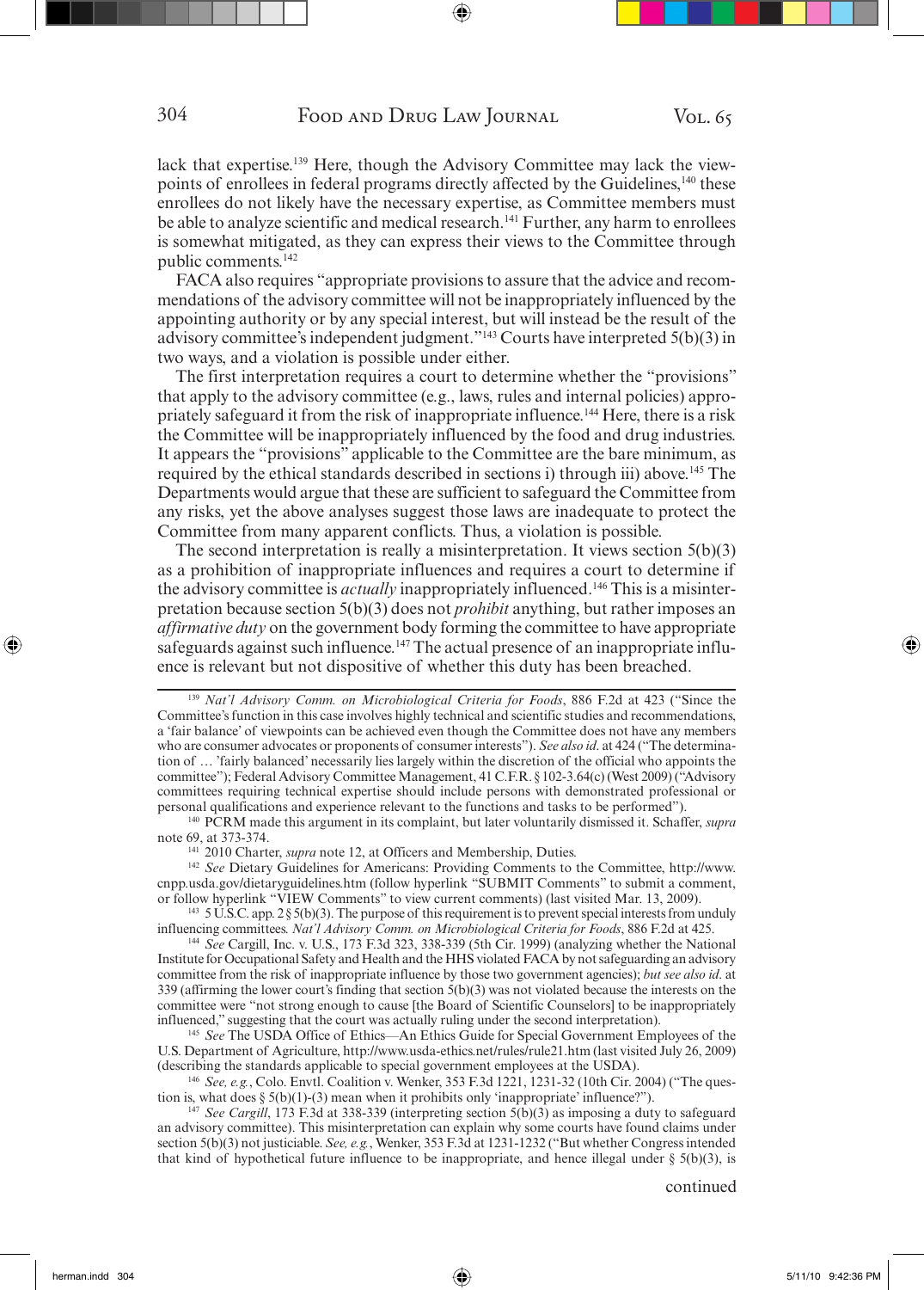Even under this standard, a violation is possible. One court held that a majority presence by the food industry, on a committee dealing with food regulations, is not an inappropriate influence so long as the committee legitimately requires industry input.148 Further, the court held that committee members with academic affiliations can have industry ties so long as they have not overtly acted improperly.149 Here, however, the Committee does not require industry input, as the Committee's recommendations must be based only on the preponderance of the science.150 Yet a court could also find that the experts here are not an inappropriate influence because they all have academic affiliations and have not overtly acted improperly. Further, it does not appear that the Departments have inappropriately influenced the Committee, other than choosing its members.

#### v. *Why Current U.S. Law is Inadequate*

Out of the four legal frameworks, none clearly protects the Advisory Committee from conflicts of interest. There are at least two reasons why. First, U.S. law is focused on current interests and relationships and fails to adequately recognize that a person's past can create conflicts of interest just as likely to corrupt official actions. Second, in an effort to be specific, U.S. law ends up incomplete. It tries to specify in great detail every type of prohibited conflict, and in so doing, it effectively permits all of those it fails to specify.

The gaps created by these legal shortcomings are especially problematic on an advisory committee that deals with complex scientific issues. When a committee deals with science, its members need not openly act improperly to influence the proceedings. Rather, they can selectively rely or not rely on particular science in order to justify an outcome they have predetermined. It would be difficult to discover if anything improper has taken place. That is why it is important individuals with these conflicts never serve on an advisory committee in the first place. The next section discusses how the United States can address its shortcomings.

#### 2. Suggestions to Protect the Advisory Committee from Conflicts

The following suggestion has three parts: i) a prohibition; ii) a presumption and a rebuttal; and iii) an exceptions process.

#### i. *A Prohibition*

To prevent having Committee members with conflicts of interest, U.S. law should at least address its two main shortcomings. This means it should be able to prohibit conflicts based on past relationships, and it should be capable of barring any

something as to which we have absolutely no guidance, guidelines or standards from Congress. Thus, we hold that plaintiffs' claim under  $\S 5(b)(3)$  is not justiciable."). These courts hold that Congress provided no standards for determining whether an influence is "inappropriate." Under a correct interpretation of the requirement imposed by section 5(b)(3), however, a court need not have such standards. 148 Pub. Citizen v. Nat'l Advisory Comm. on Microbiological Criteria for Foods, 886 F.2d 419,

<sup>425-426 (</sup>D.C. Cir. 1989). That case dealt with a challenge to a federal advisory committee formed to "provide advice and recommendations to the Secretaries of Agriculture and Health and Human Services … on the development of microbiological criteria by which the safety and wholesomeness of food could be assessed." *Id*. at 420. Given that the same agencies were involved, and the issue also involved national food policy, this case would likely be highly influential.<br> $^{149}$  *Id.* at 425-426.

<sup>&</sup>lt;sup>150</sup> *See* National Nutrition Monitoring and Related Research Act of 1990, 7 U.S.C. § 5341(a) (West 2009) (requiring guidelines and information based on the preponderance of current scientific and medical knowledge).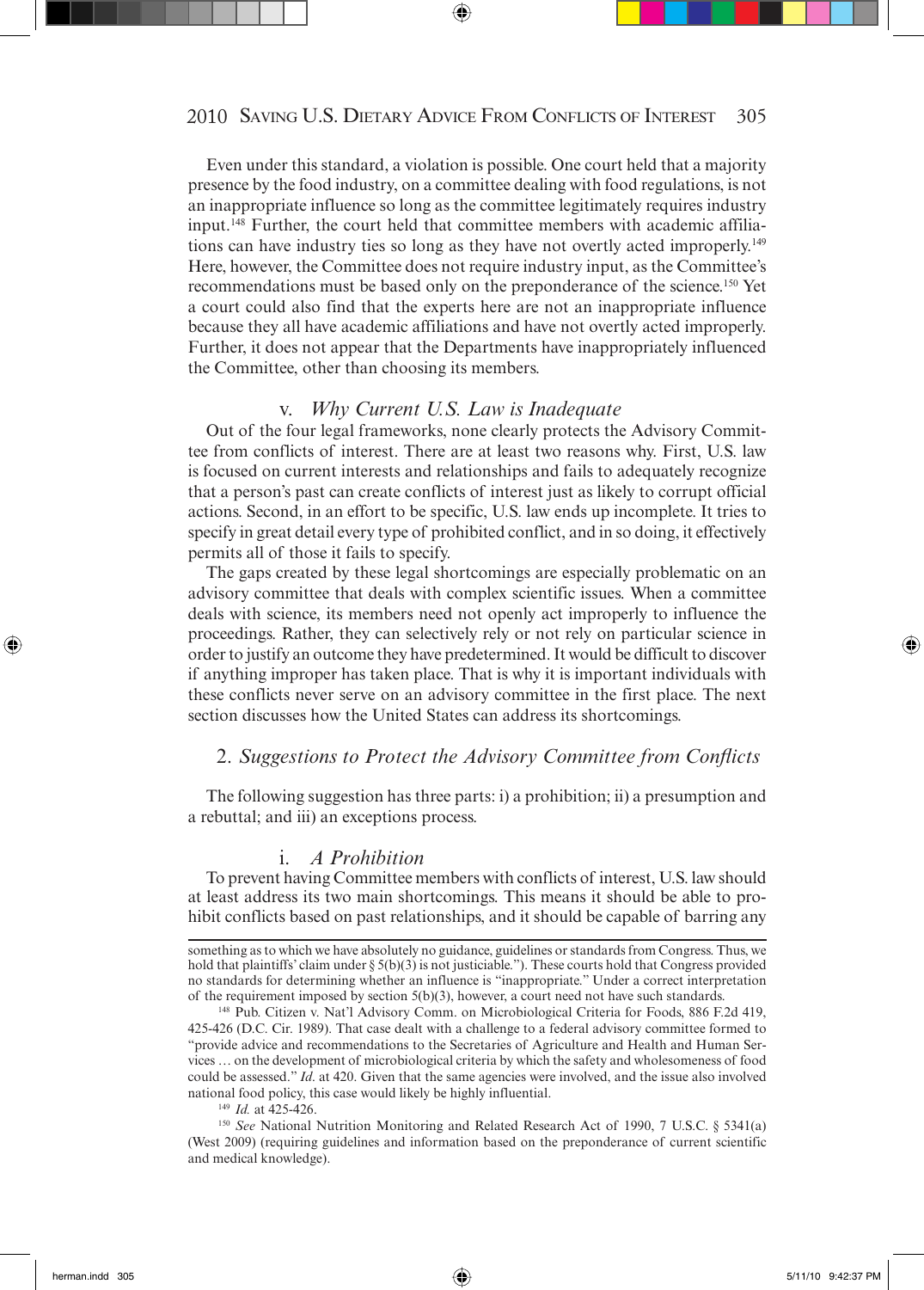conflict. Canada uses a standard that achieves both of these goals. Health Canada prohibits real, potential and apparent conflicts of interest that exist before or during an advisory committee member's service.<sup>151</sup> An apparent conflict exists when "a well-informed member of the public might have reasonable grounds for concern that the conduct of government is influenced by illegitimate considerations."152

If Canada's prohibition applied, many members of the Advisory Committee would seem to have prohibited conflicts. A well-informed member of the American public might reasonably fear that scientists with numerous and substantial ties to food and drug companies may be unwilling to recommend changes in U.S. dietary advice that would damage those ties. Even if those industry ties are all in the past, scientists can have serious conflicts and biases.<sup>153</sup> The fear of illegitimate considerations influencing the Committee is not only reasonable, it is supported by the Guidelines' underperformance and inconsistency with current science. This is also a flexible standard. Not every past relationship with affected industries will create an apparent conflict of interest. For example, some scientists may have received funding from drug companies with little to no stake in preventing or treating chronic diseases, and only for the purpose of conducting research unrelated to diet, lifestyle, and the prevention of chronic diseases. Similarly, some members' ties may be so minor, so common in the scientific community or have occurred so long ago that it would be unreasonable to expect these ties to affect the members' official actions.

A neutral third party should be in charge of determining whether an apparent conflict exists. The OGE—an independent executive agency whose mission is to prevent and resolve conflicts of interest—is an appropriate choice.154 An agency should not be the judge in its own cause. Also, this standard would require more extensive disclosures to the OGE of the nominee's industry ties and other relationships, beyond the very specific types of disclosures currently required.<sup>155</sup>

However, many if not most members of an advisory committee would have prohibited conflicts under this standard. That is the idea. Congress needs to err on the side most protective of the integrity of national public policy. Plus, as shown below, the existence of a prohibited conflict is not an absolute bar to membership: the individual can still be appointed if the agency shows it cannot do any better (i.e., there are no alternative candidates with no less significant conflicts and equal or better qualifications).

#### ii. *A Presumption and a Rebuttal*

A prohibition is meaningless if it can be easily avoided by the nominating agency or the reviewing agency. That might happen, for instance, if the administration decided it did not want the standard to get in the way of its policy goals, or if the agencies wanted to spend their resources fighting other battles. A presumption would help by requiring certain procedural and evidentiary burdens to be met before certain people could be appointed to an advisory committee. The presumption should single out the candidates who pose the most harm because of their past relationships, as well as the tendency for their conflicts to be overlooked by the government.

An appropriate presumption here might state that a nominee is presumed to have an apparent conflict of interest if he/she has or has had a substantial relationship with a person who has an interest in the activities of the advisory committee to which he/she is nominated for. A "person" would include individuals as well as

<sup>151</sup> Health Canada Policy on Conflict of Interest: Policy Objective, http://www.hc-sc.gc.ca/dhpmps/md-im/activit/sci-consult/implant-breast-mammaire/confli-eng.php (last visited Feb. 10, 2009).

<sup>&</sup>lt;sup>152</sup> *Id.*<br><sup>153</sup> *See* discussion *supra* Section III.B. (listing reasons past relationships can create conflicts).

<sup>&</sup>lt;sup>154</sup> Office of Government Ethics—Background and Mission, http://www.usoge.gov/about/background\_mission.aspx (last visited Aug. 25, 2009). 155 *See, e.g.*, *supra* note 111.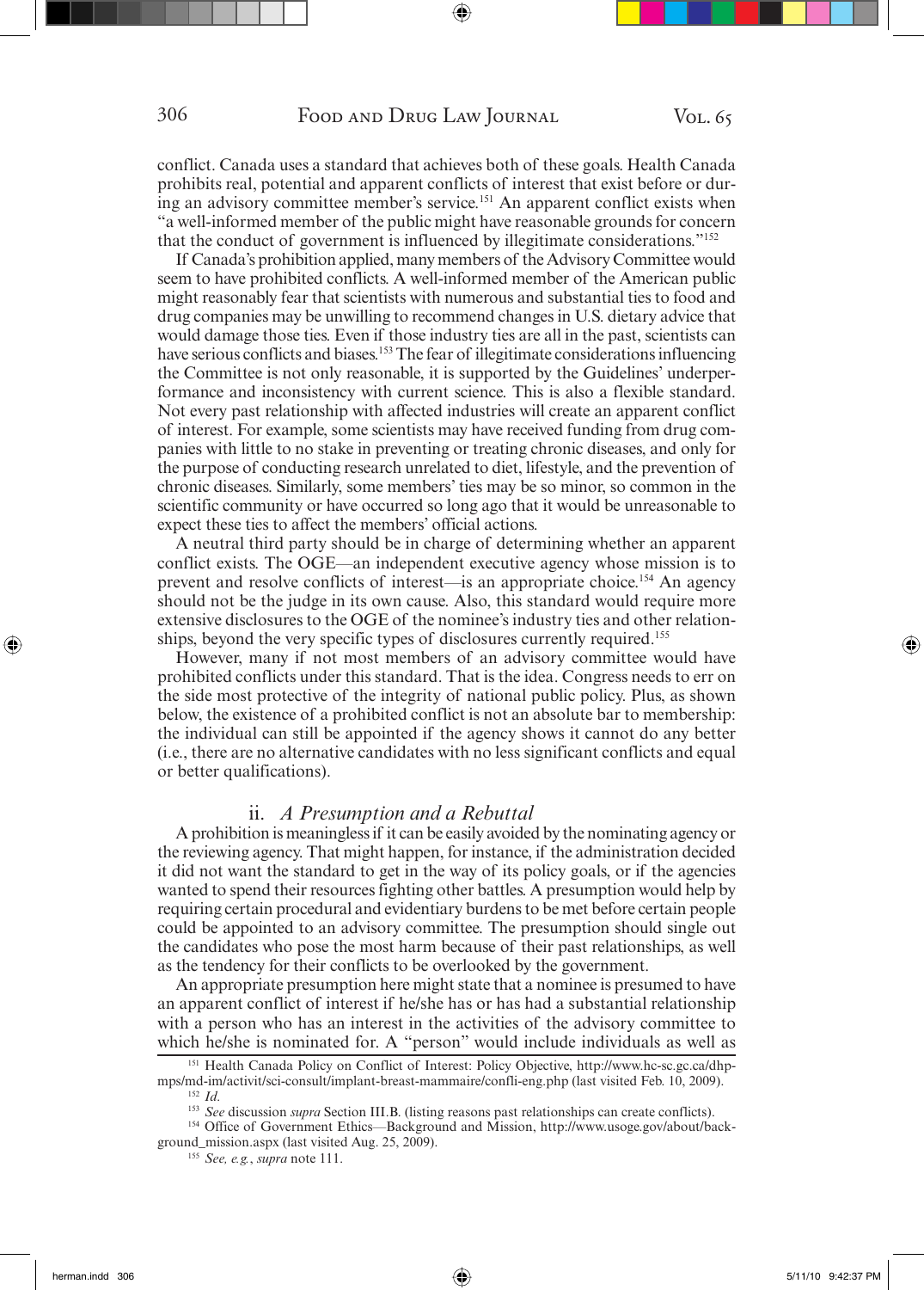any organization, whether for-profit or nonprofit.<sup>156</sup> A "substantial relationship" would include being employed by, being a consultant to, owning stock or other interests in, receiving research funding from, or receiving any other income from an interested person or other entity, regardless of the amount. A person would "have an interest" if he/she engages in business or advocacy substantially related to, or is otherwise reasonably likely to be directly or indirectly affected by, the activities of the advisory committee. This presumption would automatically recognize apparent conflicts of interest held by Committee members who have served the food and drug industries in the past.

If the presumption applied, it would have to be rebutted in order for the nominee to sit on the advisory committee. There are four important parts to the rebuttal: 1) who has the burden of rebuttal; 2) what must be proved; 3) the quantum of evidence; and 4) who makes the final decision.

First, the agency or agencies seeking to appoint the nominee should have the burden. They should have to weigh the costs of rebuttal when deciding whether to further pursue the nomination. Second, they should have to prove that, in light of all the relevant information about the nominee, her relationships are so insignificant, or her other work or activities are so contrary to the conflict presumed by those relationships, that no well-informed person could reasonably fear the nominee might act based on illegitimate considerations. Third, the basic evidentiary standard should be a preponderance of the evidence, but the decisionmaker should have the freedom to apply a higher standard—e.g., clear and convincing evidence—when the likelihood of illegitimate considerations are particularly high, or when the harm that would occur if the risk materialized is particularly great. Finally, as above, a neutral and impartial decisionmaker should make the final decision. The presumption would be worthless if the agency pursuing the nomination merely had to convince *itself* that it was rebutted, as the agency would be tempted to shortcut the law. That temptation must be countered by relying on a decisionmaker not personally invested in the nomination. Again, an appropriate agency is the OGE.

#### iii. *An Exceptions Process*

If qualified nominees without apparent conflicts could not be found, the government would be deprived of outside expert advice completely. To prevent this, there must be an exceptions process to allow members with conflicts to serve on a committee, but it must be strictly limited to prevent abuse.157 Thus, for the exception to

<sup>&</sup>lt;sup>156</sup> Other entities could also include entities that no longer exist, but would have an interest if they still existed. That way, for example, if a person worked for a company that dissolved or became a new company before the advisory committee was formed, the presumption of an apparent conflict could still apply to that person's nomination, based on employment by the former company.

Even if a person with a conflict survives the exceptions process, his or her participation on the Committee could be limited (or "managed") in other ways. The literature on managing conflicts generally addresses researchers who are conducting clinical trials, as opposed to experts on advisory committees who are merely reviewing existing studies on behalf of another entity. *See, e.g.*, Elizabeth A. Boyd et al., *Implementation of Financial Disclosure Policies to Manage Conflicts of Interest*, 23 HEALTH AFF. 206 (2004) (describing differences and similarities in conflict of interest policies among seven University of California campuses); Mildred K. Cho et al., Policies on Faculty Conflicts of Interest at US Universities, 284 JAMA 2203 (2000) (describing the differences and similarities among conflict of interest policies among 100 research institutions nationwide); Jesse A. Goldner, *Regulating Conflicts of Interest in Research: The Paper Tiger Needs a Real Teeth*, 53 ST. LOUIS L.J. 1211 (2009); Karine Morin et al., *Managing Conflicts of Interest in the Conduct of Clinical Trials*, 287 JAMA 78 (2002) (discussing how to preserve the integrity of clinical trials); and MARC A. RODWIN, MEDICINE, MONEY, AND MOR-ALS: PHYSICIANS' CONFLICTS OF INTERESTS (1993) (discussing the history, prevalence, and management of physician conflicts). But participation could be limited on advisory committees, for example, by requiring the conflicts of interest to be disclosed to other committee members, or by imposing a very limited role in the initial selection and review of scientific studies, provided that there are enough other members to adequately complete the other work.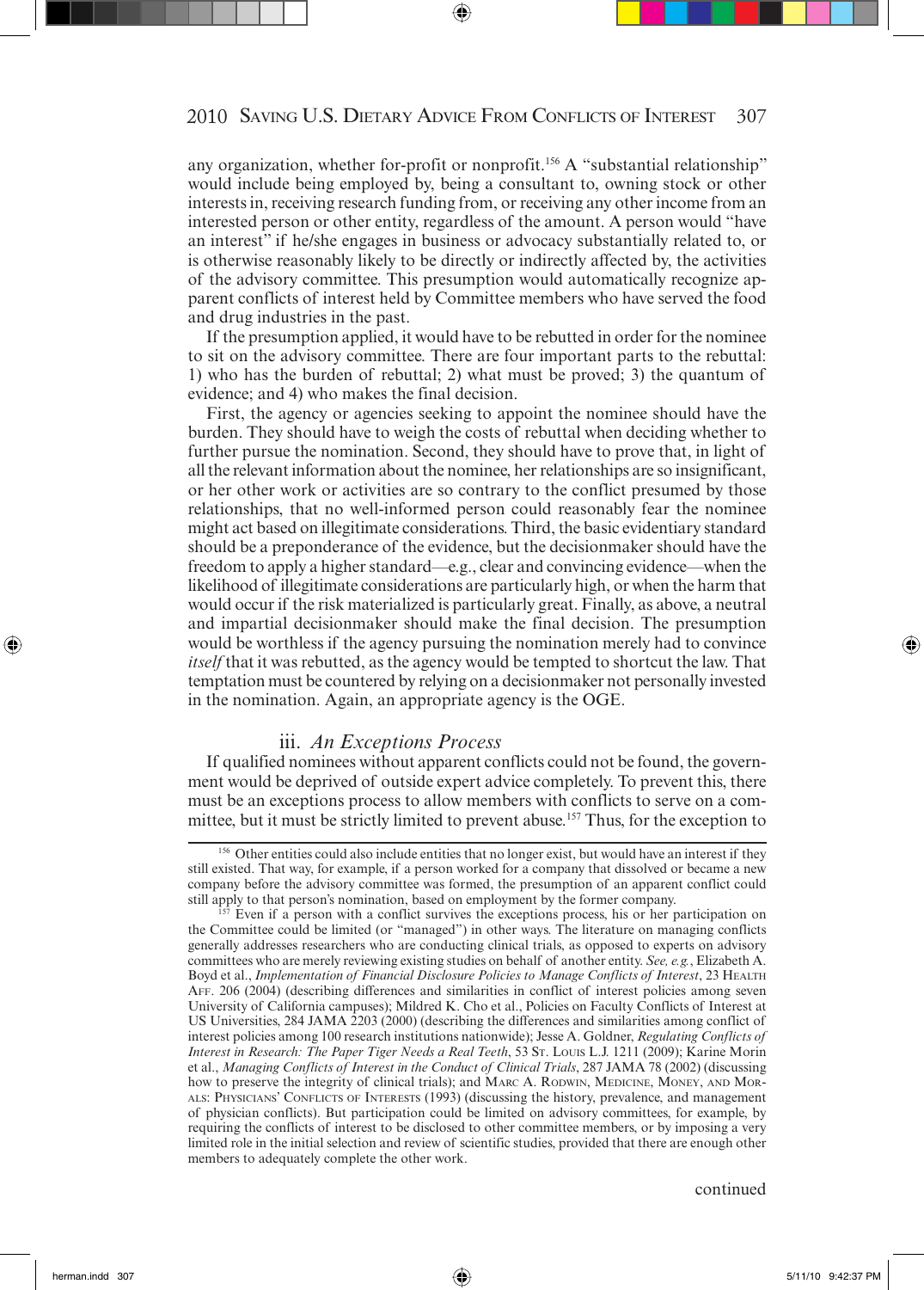apply, the agency or agencies pursuing the nomination should have to prove to the OGE that, after a reasonably thorough search under the circumstances, alternative committee candidates with equal or greater qualifications, with fewer or no conflicts, and willing and able to serve on the advisory committee, could not be found.

Reasonably thorough searches would likely turn up Committee candidates who are equally- or better-qualified with no or fewer conflicts of interest. For example, the Food and Drug Administration (FDA) authorized a study analyzing whether an advisory committee reporting to the Center for Drug Evaluation and Research (CDER) could theoretically have members without any conflicts requiring waivers.158 There were 17 members with conflicts requiring waivers on the actual committee.<sup>159</sup> It took researchers 88 hours<sup>160</sup> to identify 30 alternative candidates with equal or greater experience and no conflicts.161 In other words, with a bit more work, FDA could have had a conflictfree committee. The Advisory Committee could similarly find alternative candidates. Like experts dealing with pharmaceutical drugs, there are nutritional experts with no ties to industry. Even the Secretaries were able to find a conflict-free majority in 1995, when eight out of 11 Committee members had no industry ties.<sup>162</sup>

It is possible that most or all of the Committee members would have to go through the exceptions process just for the Committee to form. There is nothing wrong with that. If the government wants to appoint a person with a conflict, it should have to show it cannot do any better. Anything less is a license for government agencies and industry interests to manipulate public policy through advisory committee appointments. The exceptions process would add transparency and accountability to the system and may reveal that federal committees are subject to far too many outside influences and biases than are reasonably necessary.

#### **V. CONCLUSIONS**

There is a global pandemic of chronic diseases that is only getting worse. The government can help reduce this burden by educating the public about how to reduce or eliminate the risk of developing chronic diseases through diet and lifestyle. The Dietary Guidelines for Americans, however, significantly underperform when it comes to preventing chronic diseases, though other diets—principally the Mediterranean diet and also Harvard's Alternate Index—perform much better, likely because they are more consistent with current scientific and medical knowledge. The United States thus has a great opportunity to help save lives by improving its dietary advice. To help take advantage of this opportunity, Congress should eliminate conflicts of interest in those who create the advice. This would involve two changes: 1) placing an appropriate health agency in charge of dietary advice, not the USDA; and 2) applying a new standard of apparent conflicts of interest to advisory committee members.

However, management of conflicts should not be the *initial* remedy in place of prohibition, for at least two reasons. First, these experts are far more fungible. Federal advisory committees have a national selection of experts from which to find adequate replacements. If they can be replaced, they should be. Second, these conflicts should be less tolerated given that the work of these advisory committees will have national policy implications. Of course, if the relationship giving rise to an apparent conflict is current, it should have to be ended before the member could serve on the Committee, even in a limited role.<br><sup>158</sup> U.S. Food & Drug Admin., Measuring Conflicts of Interest and Expertise on FDA Ad-

VISORY COMMITTEES 7-1 (2007), *available at* http://www.fda.gov/oc/advisory/ERGCOIreport.pdf. 159 *Id*. 160 *Id*. at 7-4.

<sup>&</sup>lt;sup>161</sup> *Id.* at 7-8. The study also predicted that "some" of the 30 candidates identified might actually have conflicts requiring waivers. *Id.* at 7-9.<br><sup>162</sup> *See supra* note 79 and accompanying text.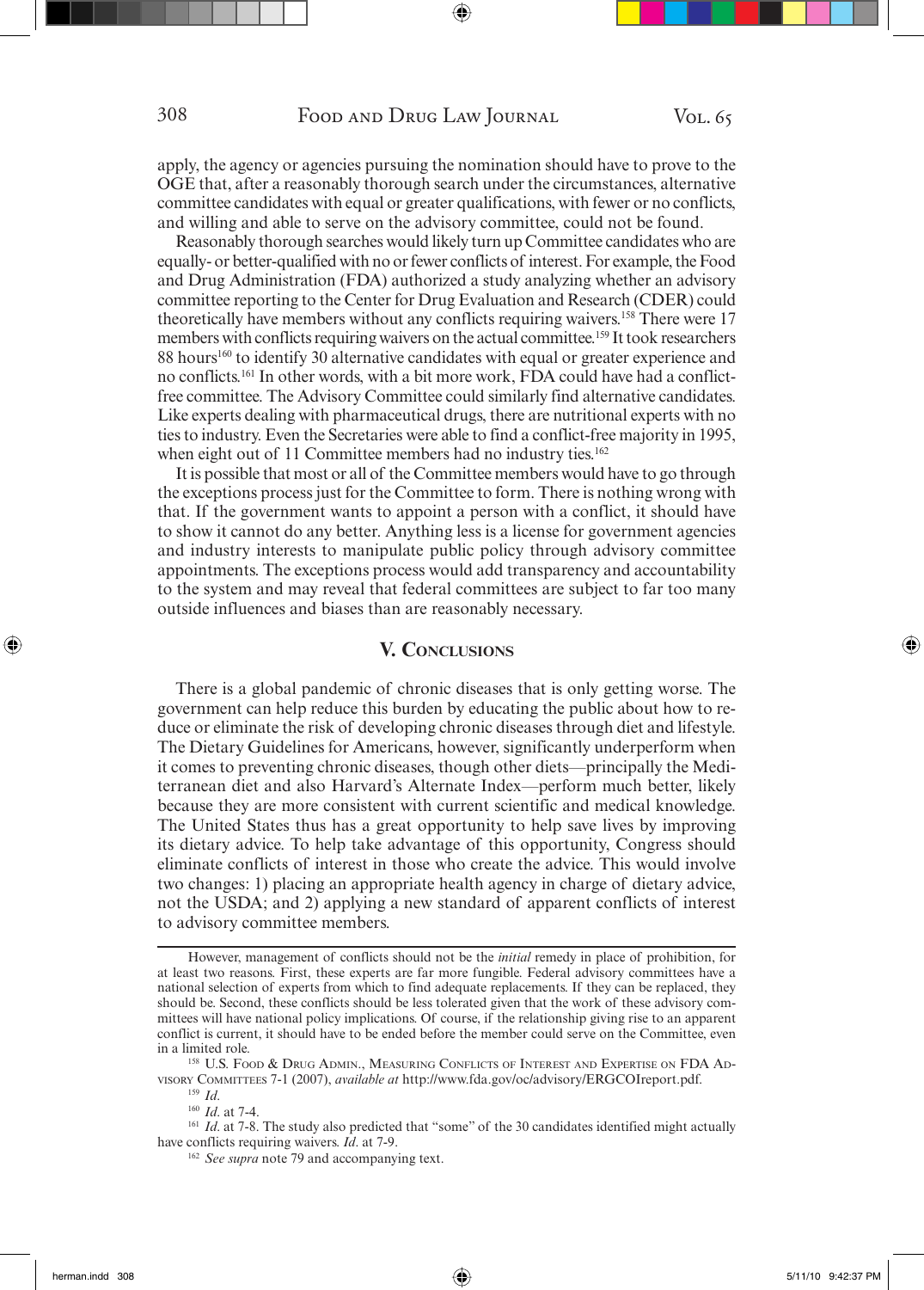# **APPENDIX**

# **Table 1: Potential Conflicts of Interest on the 1995 Advisory Committee**

| <b>MEMBER</b>                             | <b>RELATIONSHIPS WITH INDUSTRY</b>                                                                                                                                                                                                                                                                                                                                                                                                                                                                                                                   |
|-------------------------------------------|------------------------------------------------------------------------------------------------------------------------------------------------------------------------------------------------------------------------------------------------------------------------------------------------------------------------------------------------------------------------------------------------------------------------------------------------------------------------------------------------------------------------------------------------------|
| 1. Doris Howes Calloway,<br>Ph.D. (Chair) | Before, during, and after 1995: None.                                                                                                                                                                                                                                                                                                                                                                                                                                                                                                                |
| 2. Richard J. Havel, M.D.<br>(Vice-Chair) | Before, during, and after 1995: None.                                                                                                                                                                                                                                                                                                                                                                                                                                                                                                                |
| 3. Dennis M. Bier, M.D.                   | 1995 or earlier: None.                                                                                                                                                                                                                                                                                                                                                                                                                                                                                                                               |
|                                           | After 1995: 2005 study funded in part by Mars, Inc. and International Life<br>Sciences Institute (ILSI) (an industry-sponsored research organization). 2003<br>study also funded in part by Mars, Inc. In 2005, served on advisory board of<br>Shaping America's Youth, funded by Campbell Soup, and McNeil Nutritionals<br>(a Johnson and Johnson company). Chairman of the Kellogg Grain Nutri-<br>tion Board. Consulted for vitually every major food company. Member of the<br>McDonald's Corp.'s Global Advisory Council on Healthy Lifestyles. |
| 4. William H. Dietz, M.D.,                | 1995 or earlier: None.                                                                                                                                                                                                                                                                                                                                                                                                                                                                                                                               |
| Ph.D.                                     | After 1995: In 2005, serves on Shaping America's Youth, funded by Camp-<br>bell Soup and McNeil Nutritionals (a Johnson and Johnson company). Con-<br>sultant to Roche Laboratories and Knoll Pharmaceuticals. In 1997, member<br>of Knoll Pharmaceutical's Weight Risk Investigation Study Council.                                                                                                                                                                                                                                                 |
| 5. Cuberto Garza, M.D.,<br>Ph.D.          | 1995 or earlier: In 1987, was a visiting professor with the National Dairy<br>Council. In 1995, organized a research symposium funded by Mead John<br>Nutritionals, a division of Bristol-Myers Squibb.                                                                                                                                                                                                                                                                                                                                              |
|                                           | After 1995: In 1996, organized a symposium funded by Nestle.                                                                                                                                                                                                                                                                                                                                                                                                                                                                                         |
|                                           | (PCRM v. Glickman)<br>In 1998, he was Vice-President and on the board of directors of the Dannon<br>Institute. Co-authored 2002 article funded in part by the Nestle Founda-<br>tion. In 2005, member of ILSI's Board of Trustees.                                                                                                                                                                                                                                                                                                                   |
| 6. Shiriki K. Kumanyika,                  | 1995 or earlier: None.                                                                                                                                                                                                                                                                                                                                                                                                                                                                                                                               |
| Ph.D.                                     | After 1995: In 2008, served as advisory board member for Weight Watch-<br>ers International.                                                                                                                                                                                                                                                                                                                                                                                                                                                         |
| 7. Marion Nestle, Ph.D.,<br>M.P.H.        | Before, during, and after 1995: None.                                                                                                                                                                                                                                                                                                                                                                                                                                                                                                                |
| 8. Irwin H. Rosenberg,                    | 1995 or earlier: None.                                                                                                                                                                                                                                                                                                                                                                                                                                                                                                                               |
| M.D.                                      | After 1995: Current Senior Scientist and Director, Nurtion and Neurocogni-<br>tion Laboratory, Jean Mayer USDA Human Nutrition Research Center on<br>Aging, Tufts University. In 2004, listed as serving on Coca-Cola's Beverage<br>Institute for Health and Wellness.                                                                                                                                                                                                                                                                               |
| 9. Sachiko T. St. Jeor,<br>R.D., Ph.D.    | Before, during, and after 1995: None.                                                                                                                                                                                                                                                                                                                                                                                                                                                                                                                |
| 10. Barbara O. Schneeman.<br>Ph.D.        | 1995 or earlier: In 1989, ILSI public member, Board of Trustees. Authored or co-<br>authored papers funded in part by grants from the National Dairy Board (1989),<br>the California Prune Board (1990 and 1994), the National Dairy Promotion<br>Board (1992), Kraft-General Foods (1993), and Ross Laboratories (1994).                                                                                                                                                                                                                            |
|                                           | After 1995: In 1998, listed as President and member of Board of Directors of<br>Dannon Institute. In 1999, listed as member of ACSH-Advisory Board.                                                                                                                                                                                                                                                                                                                                                                                                  |
| 11. John W. Suttie, Ph.D.                 | 1995 or earlier: Consulted for Procter & Gamble on olestra. Wrote letter to<br>FDA on olestra labeling. Presented at the FDA Food Advisory Committee<br>meeting on olestra in Nov. 1995.                                                                                                                                                                                                                                                                                                                                                             |
|                                           | After 1995: Co-editor of the Procter & Gamble-sponsored Aug. 1997<br>supplement to J. Nutr. Receives research support from Roche for studies<br>that would help define a dietary requirement for vitamin K.                                                                                                                                                                                                                                                                                                                                          |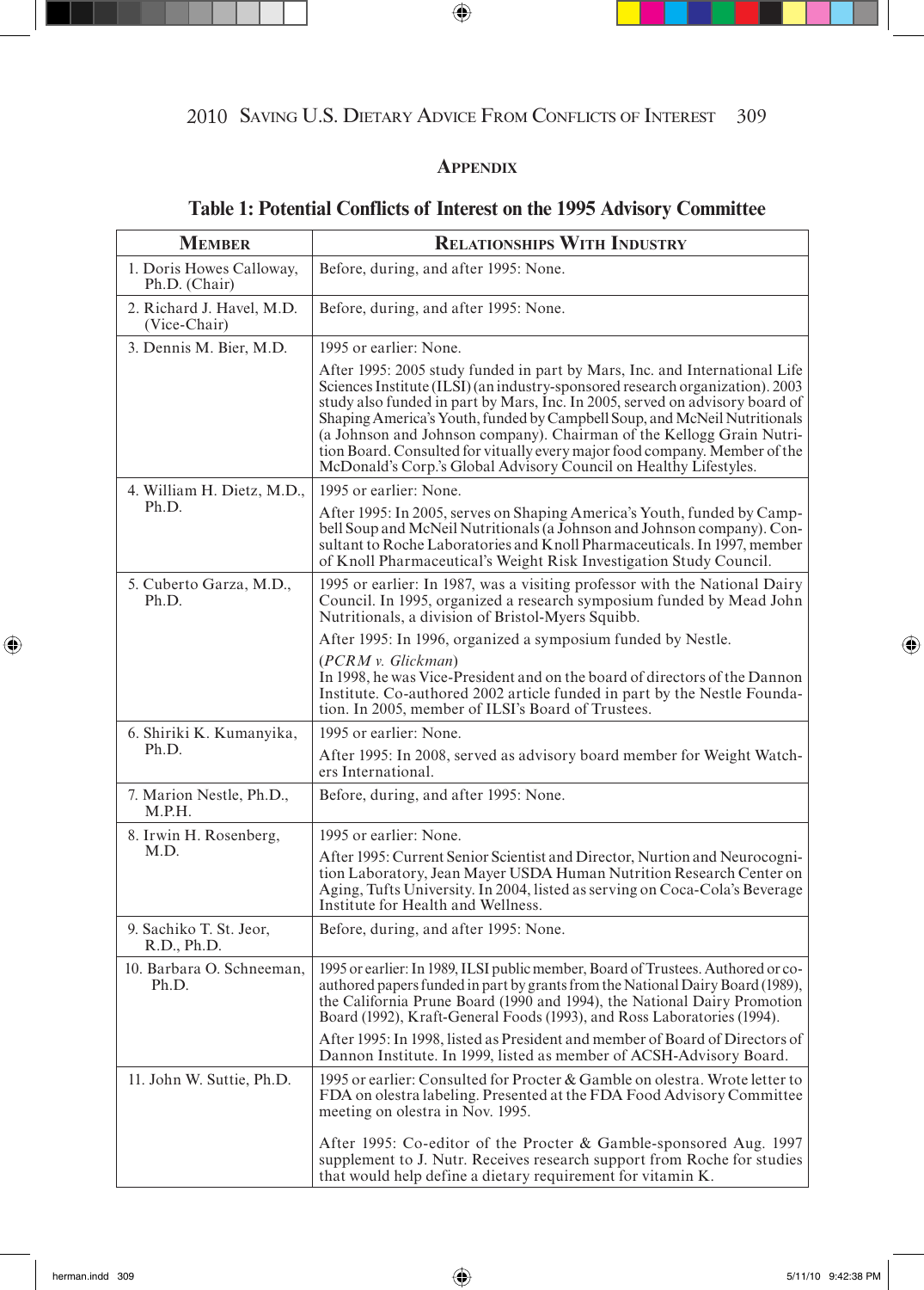Center for Science in the Public Interest, The Integrity in Science Database, http://www.cspinet.org/integrity/ (last visited Feb. 21, 2009); DEP'T OF HEALTH & HUMAN SERVS. & U.S. DEP'T OF AGRIC., REPORT OF THE DIETARY GUIDELINES AD-VISORY COMMITTEE ON THE DIETARY GUIDELINES FOR AMERICANS, 1995 3-4 (1995), *available at* http://www.cnpp.usda.gov/Publications/DietaryGuidelines/1995/ 1995DGCommitteeReport.pdf (1995 membership).

Key:

Information for a member following "(*PCRM v. Glickman*)" was revealed only as a result of PCRM's public information requests and its subsequent lawsuit in *Physicians Comm. for Responsible Med. v. Glickman*, 117 F.Supp.2d 1 (D.C. Cir. 2000).

| <b>MEMBER</b>                             | <b>RELATIONSHIPS WITH INDUSTRY</b>                                                                                                                                                                                                                                                                                                                                                                                                                                                                                                                                                                                                                                                    |
|-------------------------------------------|---------------------------------------------------------------------------------------------------------------------------------------------------------------------------------------------------------------------------------------------------------------------------------------------------------------------------------------------------------------------------------------------------------------------------------------------------------------------------------------------------------------------------------------------------------------------------------------------------------------------------------------------------------------------------------------|
| 1. Cutberto Garza,<br>M.D., Ph.D. (Chair) | 2000 or earlier: In 1987, was a visiting professor with the National Dairy<br>Council.                                                                                                                                                                                                                                                                                                                                                                                                                                                                                                                                                                                                |
|                                           | (PCRM v. Clickman)                                                                                                                                                                                                                                                                                                                                                                                                                                                                                                                                                                                                                                                                    |
|                                           | In 1995, organized a research symposium funded by Mead John Nutritionals, a<br>division of Bristol-Myers Squibb. In 1996, organized a symposium funded by<br>Nestle. In 1998, he was Vice-President and on the board of directors of the Dannon<br>Institute.                                                                                                                                                                                                                                                                                                                                                                                                                         |
|                                           | After 2000: Co-authored 2002 article funded in part by the Nestle Foundation. In<br>2005, member of ILSI's Board of Trustees.                                                                                                                                                                                                                                                                                                                                                                                                                                                                                                                                                         |
| 2. Suzanne P. Murphy,                     | 2000 or earlier: None.                                                                                                                                                                                                                                                                                                                                                                                                                                                                                                                                                                                                                                                                |
| Ph.D., R.D. (Vice-<br>Chair)              | After 2000: Received funding from ILSI for a 2003 study on sugar intake.                                                                                                                                                                                                                                                                                                                                                                                                                                                                                                                                                                                                              |
| 3. Richard J.                             | $2000$ or earlier:                                                                                                                                                                                                                                                                                                                                                                                                                                                                                                                                                                                                                                                                    |
| Deckelbaum, M.D.                          | (PCRM v. Glickman)                                                                                                                                                                                                                                                                                                                                                                                                                                                                                                                                                                                                                                                                    |
|                                           | Invited lecturer at the Nestle Research Center from 1986-98. Received research<br>grants from the National Dairy Promotion and Research Board (1989-92). Published<br>an invited paper as part of a Nestle Nutrition Workshop Series in 1992. Served<br>as chairman of the board of trustees for the SlimFast Nutrition Institute (1997-<br>Present). Received grant support from the National Live Stock and Meat Board<br>from 1994-95 (now the National Cattlemen's Beef Association). Received grant<br>from Bristol-Myers Squibb/Mead Johnson in 1998-99. Received a \$500,000 grant<br>from Mead Johnson (date unkown).                                                         |
|                                           | After 2000: Served as chairman of the board of trustees for the SlimFast Nutrition<br>Institute (1997-Present).                                                                                                                                                                                                                                                                                                                                                                                                                                                                                                                                                                       |
| 4. Johanna Dwyer,<br>D.Sc., R.D.          | 2000 or earlier: Edited and reviewed papers on olestra for Procter & Gamble in 1995<br>or earlier. Co-authored a paper in Procter & Gamble's 1997 supplement to the J.<br>Nutr. Worked for Procter & Gamble as the company's Duncan Hines "brand girl"<br>and then as its Crisco brand girl, testing the products in 1990 or earlier.                                                                                                                                                                                                                                                                                                                                                 |
|                                           | (PCRM v. Glickman)                                                                                                                                                                                                                                                                                                                                                                                                                                                                                                                                                                                                                                                                    |
|                                           | Served on the grant review committee for the American Meat Institute from<br>1990-93.                                                                                                                                                                                                                                                                                                                                                                                                                                                                                                                                                                                                 |
|                                           | Served on the scientific advisory board for the National Dairy Promotion and<br>Research Board from 1990-93. Participated in a visiting professorship program<br>sponsored by the National Dairy Council from 1990-95. Co-authored an "Expert Panel"<br>Report" on olestra for Procter & Gamble in Aug. 1999, and on mycoprotein (main<br>ingredient Quorn) for Marlow Foods in 1998. Received \$150,000 grant from Gerber<br>Products Company to support the Tufts Roundtable on Nutrition in Pregnancy in 1998.<br>Research on genetic and environmental influences on eating patterns partially funded<br>by RJR Nabisco Corporation and the Gerber Foundation in 2000 or earlier. |
|                                           | After 2000: None.                                                                                                                                                                                                                                                                                                                                                                                                                                                                                                                                                                                                                                                                     |

**TABLE 2: Potential Conflicts of Interest on the 2000 Advisory Committee**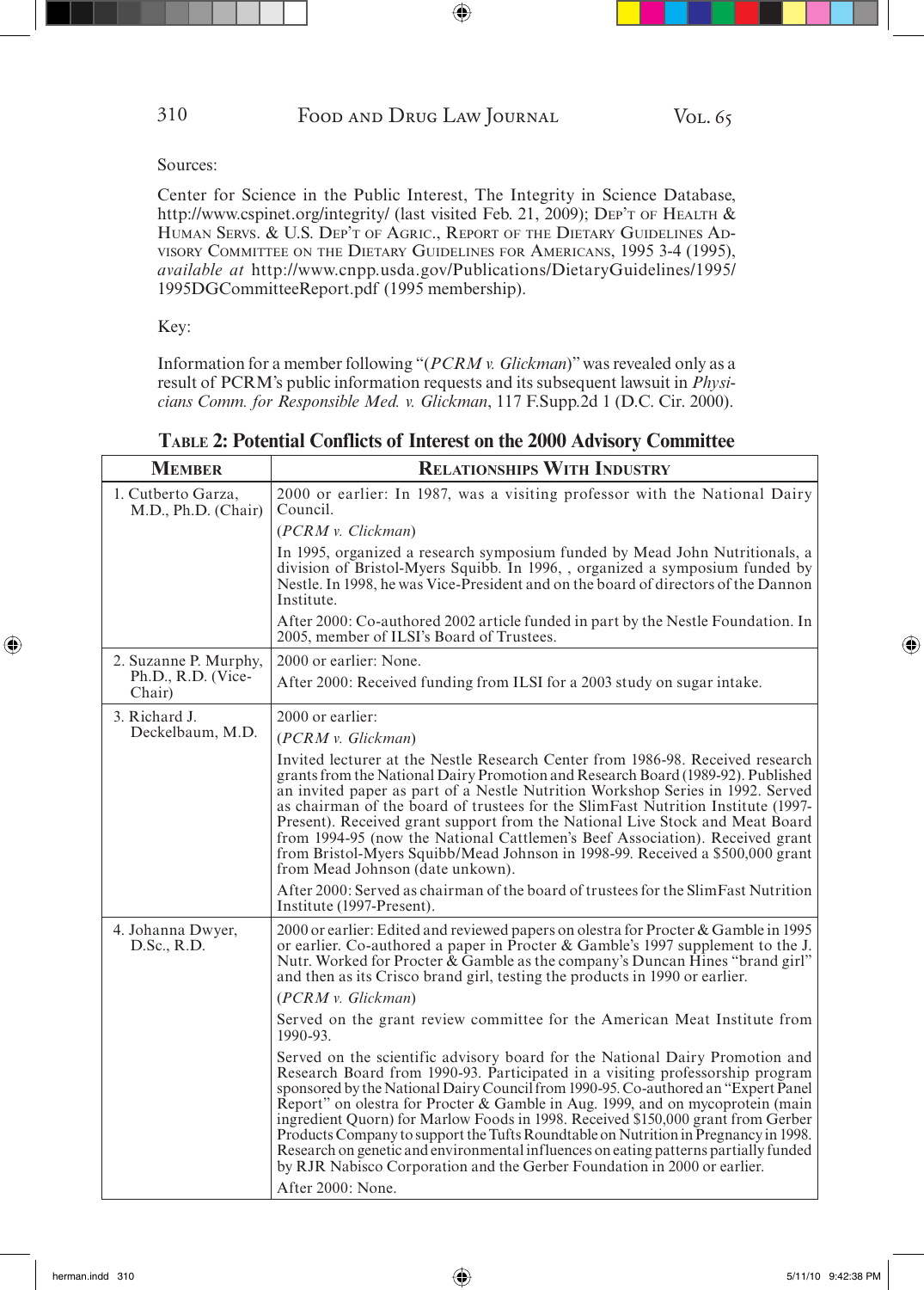| <b>MEMBER</b>                         | <b>RELATIONSHIPS WITH INDUSTRY</b>                                                                                                                                                                                                                                                                                                                                                                                                                                                                                                                                                                                                                                                                                                          |
|---------------------------------------|---------------------------------------------------------------------------------------------------------------------------------------------------------------------------------------------------------------------------------------------------------------------------------------------------------------------------------------------------------------------------------------------------------------------------------------------------------------------------------------------------------------------------------------------------------------------------------------------------------------------------------------------------------------------------------------------------------------------------------------------|
| 5. Scott M. Grundy,<br>M.D., Ph.D.    | 2000 or earlier: Received research grant from Procter & Gamble on olestra in<br>1986.                                                                                                                                                                                                                                                                                                                                                                                                                                                                                                                                                                                                                                                       |
|                                       | (PCRM v. Glickman)                                                                                                                                                                                                                                                                                                                                                                                                                                                                                                                                                                                                                                                                                                                          |
|                                       | Served from 1973 to at least 2000 on the American Egg Board grant review<br>committee. Study published in 1997 supported by Merck and Bristol-Myers Squibb.<br>1996 research on oxidizability of low-density lipoprotein in patients with diabetes<br>mellitus partially supported by the Henkel Corp.                                                                                                                                                                                                                                                                                                                                                                                                                                      |
|                                       | After 2000: Received consulting fees from Merck, Merck-Schering-Plough,<br>AstraZeneca, and Pfizer in 2007 or earlier. Received grant support Merck and<br>Abbott in 2007 or earlier. Co-author of "Intensive lipid lowering with atorvastatin<br>in patients with stable coronary disease," sponsored by Pfizer, in 2005. Received<br>lecture fees from Merck, Pfizer, Kos Pharmaceuticals, Abbott, and AstraZeneca in<br>2005 or earlier. Received grant support from Merck and Abbott in 2005 or earlier.<br>Received honoraria from Merck, Pfizer, Sankyo, Bayer, Merck/Schering-Plough,<br>Kos, Abbott, Bristol-Myers Squibb, and AstraZeneca. Received research grants<br>from Merck, Abbott, and GlaxoSmithKline in 2004 or earlier. |
| 6. Rachel K. Johnson,                 | 2000 or earlier:                                                                                                                                                                                                                                                                                                                                                                                                                                                                                                                                                                                                                                                                                                                            |
| Ph.D., M.P.H., R.D.                   | (PCRM v. Glickman)                                                                                                                                                                                                                                                                                                                                                                                                                                                                                                                                                                                                                                                                                                                          |
|                                       | Received a \$42,000 research grant from Dairy Management, Inc. in 1999 or earlier.<br>Received fellowships from Kraft General Foods in 1988 and 1990.                                                                                                                                                                                                                                                                                                                                                                                                                                                                                                                                                                                       |
|                                       | After 2000: In 2005 or earlier: Member of the medical advisory board for the Milk<br>Processor Education Program; speaker's bureau for the National Dairy Council;<br>received research grants from the New England Dairy Promotion Board and the<br>Vermont Dairy Promotion Council. Research on the nutritional consequences of<br>flavored-milk consumption by school-aged children and adolescents in the U.S.<br>was sponsored by the National Dairy Council, in 2002 or earlier.                                                                                                                                                                                                                                                      |
| 7. Shiriki K.                         | 2000 or earlier: None.                                                                                                                                                                                                                                                                                                                                                                                                                                                                                                                                                                                                                                                                                                                      |
| Kumanyika, Ph.D.                      | After 2000: Served as an advisory board member for Weight Watchers<br>International.                                                                                                                                                                                                                                                                                                                                                                                                                                                                                                                                                                                                                                                        |
| 8. Alice H.<br>Lichtenstein, D.Sc.    | 2000 or earlier: Research for 1994 study partially supported by a grant from the Egg<br>Nutrition Center, which found that diets lower in fat, saturated fat, and cholesterol<br>reduced LDL cholesterol. Research for 1999 study partially supported by the Egg<br>Nutrition Center, which onclueed that the possible benefit of higher plasma carotenoid<br>levels due to egg yolks is counterbalanced by increased cholesterol levels.<br>After 2000: None.                                                                                                                                                                                                                                                                              |
| 9. Meir Stampfer,                     | 2000 or earlier: None.                                                                                                                                                                                                                                                                                                                                                                                                                                                                                                                                                                                                                                                                                                                      |
| M.D., Dr.P.H.                         | After 2000: Stampfer is the star of a new Anheuser move to publicize the health<br>benefits of beer consumption, according to the Wall Street Journal in 2005. While<br>Stampfer says he receives only travel expenses for speaking, Anheuser donated<br>\$150,000 in doctoral-student scholarship funds to the Harvard School of Public<br>Health where Stampfer teaches.                                                                                                                                                                                                                                                                                                                                                                  |
| 10. Lesley Fels Tinker,               | 2000 or earlier: None.                                                                                                                                                                                                                                                                                                                                                                                                                                                                                                                                                                                                                                                                                                                      |
| Ph.D., R.D.                           | After 2000: None.                                                                                                                                                                                                                                                                                                                                                                                                                                                                                                                                                                                                                                                                                                                           |
| 11. Roland Weinsier,<br>M.D., Dr.P.H. | 2000 or earlier: On the Weight Watchers Advisory Board in 1997 or earlier. Research<br>for a 2000 study on paternal body fat as predictor of changes in body fat partially<br>supported by Knoll Pharmaceutical Company.                                                                                                                                                                                                                                                                                                                                                                                                                                                                                                                    |
|                                       | (PCRM v. Glickman)                                                                                                                                                                                                                                                                                                                                                                                                                                                                                                                                                                                                                                                                                                                          |
|                                       | Received a \$500,000 grant from Bristol-Myers Squibb/Mead Johnson in 1999 or<br>earlier.                                                                                                                                                                                                                                                                                                                                                                                                                                                                                                                                                                                                                                                    |
|                                       | After 2000: None.                                                                                                                                                                                                                                                                                                                                                                                                                                                                                                                                                                                                                                                                                                                           |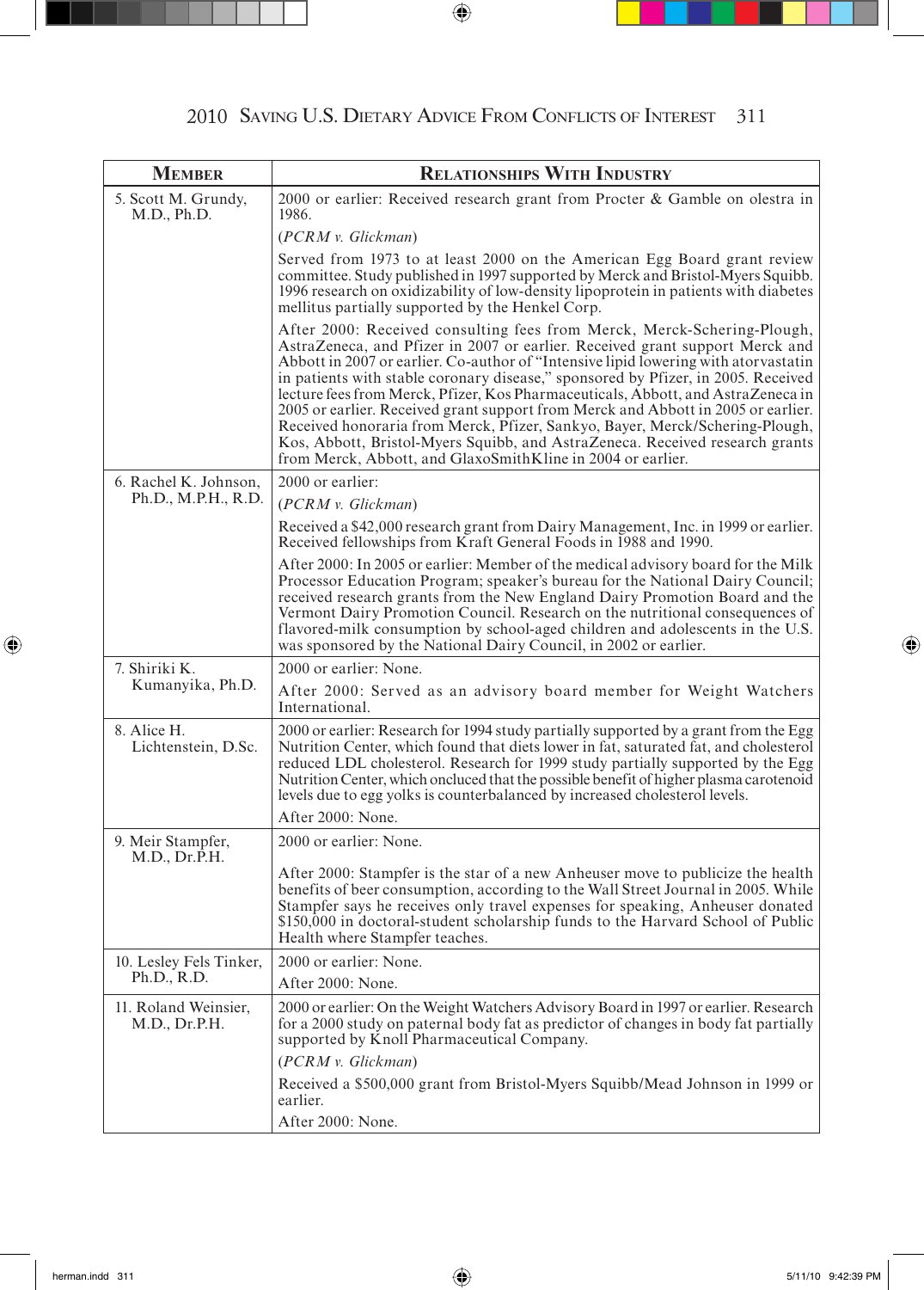Center for Science in the Public Interest, The Integrity in Science Database, http://www.cspinet.org/integrity/ (last visited Feb. 21, 2009); DEP'T OF HEALTH & HUMAN SERVS. & U.S. DEP'T OF AGRIC., REPORT OF THE DIETARY GUIDELINES AD-VISORY COMMITTEE ON THE DIETARY GUIDELINES FOR AMERICANS, 2000 vii (2000), *available at* http://www.cnpp.usda.gov/Publications/DietaryGuidelines/2000/ 2000DGCommitteeReport.pdf (2000 membership).

Key:

Information for a member following "(*PCRM v. Glickman*)" was revealed only as a result of PCRM's public information requests and its subsequent lawsuit in *Physicians Comm. for Responsible Med. v. Glickman*, 117 F.Supp.2d 1 (D.C. Cir. 2000).

| <b>MEMBER</b>                         | <b>RELATIONSHIPS WITH INDUSTRY</b>                                                                                                                                                                                                                                                                                                                                                                                                                                                                                                                                                                                                                                                                                                                                                                                                                                                                                                                                                                                                                                                                                                                                                                                                                                                                                                                                                                |
|---------------------------------------|---------------------------------------------------------------------------------------------------------------------------------------------------------------------------------------------------------------------------------------------------------------------------------------------------------------------------------------------------------------------------------------------------------------------------------------------------------------------------------------------------------------------------------------------------------------------------------------------------------------------------------------------------------------------------------------------------------------------------------------------------------------------------------------------------------------------------------------------------------------------------------------------------------------------------------------------------------------------------------------------------------------------------------------------------------------------------------------------------------------------------------------------------------------------------------------------------------------------------------------------------------------------------------------------------------------------------------------------------------------------------------------------------|
| 1. Janet King, Ph.D.,<br>R.D. (Chair) | 2005 or earlier: Research for 2000 study on zinc absorption partially supported<br>by Mead Johnson Nutritionals, a Bristol-Myers Squibb Company. Research for<br>1997 study on zinc metabolism in women partially supported by a gift from Bris-<br>tol-Myers Squibb/Mead Johnson.                                                                                                                                                                                                                                                                                                                                                                                                                                                                                                                                                                                                                                                                                                                                                                                                                                                                                                                                                                                                                                                                                                                |
|                                       | After 2005: None.                                                                                                                                                                                                                                                                                                                                                                                                                                                                                                                                                                                                                                                                                                                                                                                                                                                                                                                                                                                                                                                                                                                                                                                                                                                                                                                                                                                 |
| 2. Lawrence Appel,<br>M.D., M.P.H.    | 2005 or earlier: Receives research grants from King Pharmaceuticals in 2003 or<br>earlier. Consultant to Tropicana in 2003 or earlier.                                                                                                                                                                                                                                                                                                                                                                                                                                                                                                                                                                                                                                                                                                                                                                                                                                                                                                                                                                                                                                                                                                                                                                                                                                                            |
|                                       | After 2005: None.                                                                                                                                                                                                                                                                                                                                                                                                                                                                                                                                                                                                                                                                                                                                                                                                                                                                                                                                                                                                                                                                                                                                                                                                                                                                                                                                                                                 |
| 3. Penny Kris-<br>Etherton, Ph.D.     | 2005 or earlier: In 2003, was listed as serving as a member of advisory committees<br>to a number of food and pharmaceutical groups and has research support from<br>the food industry. Research for 2000 study on lipid and lipoprotein responses to<br>different diets partially supported by Abbott Laboratories. Research for 2000<br>study on the effects of folate and vitamins B-12 and B-5 on serum total homocys-<br>teine supported by Campbell Soup Company. In 1999, the industry-sponsored<br>International Food Information Council suggested that journalists interested in<br>trans fat call Kris-Etherton. 1999 study on monounsaturated fats was supported<br>by the Peanut Institute. On Nutrition Advisory Panel of the American Egg Board<br>in 1998. 1997 study that compared meal plans and self-selected diet in relation to<br>cardiovascular risk reduction supported by Campbell Soup Company. 1996 study<br>on the benefits of a prepared diet in relation to cardiovascular disease supported<br>by Campbell Soup Company. Consultant to Campbell Soup on "Intelligent Cui-<br>sine" product line in 1996. 1994 studies on chocolates and cholesterol levels were<br>supported by the American Cocoa Research Institute, an arm of the Chocolate<br>Manufacturers Association.<br>After 2005: Research for 2007 study on the use of canola oil to meet dietary stan- |
| 4. Yvonne Bronner,                    | dards was supported by the U.S. Canola Association.<br>2005 or earlier: None.                                                                                                                                                                                                                                                                                                                                                                                                                                                                                                                                                                                                                                                                                                                                                                                                                                                                                                                                                                                                                                                                                                                                                                                                                                                                                                                     |
| Sc.D., R.D.                           | After 2005: None.                                                                                                                                                                                                                                                                                                                                                                                                                                                                                                                                                                                                                                                                                                                                                                                                                                                                                                                                                                                                                                                                                                                                                                                                                                                                                                                                                                                 |
| 5. Joanne Lupton,<br>Ph.D.            | 2005 or earlier: Co-authored an "expert Panel Report" on olestra for Procter &<br>Gamble in 1999. Health Valley Foods. Miller Brewing Co. ILSO from 1992-94.<br>Communications consultant to corporations from 1974-80.                                                                                                                                                                                                                                                                                                                                                                                                                                                                                                                                                                                                                                                                                                                                                                                                                                                                                                                                                                                                                                                                                                                                                                           |
|                                       | After 2005: In 2008, disclosed that she was on the M&M Mars' Scientific Advi-<br>sory Board.                                                                                                                                                                                                                                                                                                                                                                                                                                                                                                                                                                                                                                                                                                                                                                                                                                                                                                                                                                                                                                                                                                                                                                                                                                                                                                      |

**Table 3: Potential Conflicts of Interest on the 2005 Advisory Committee**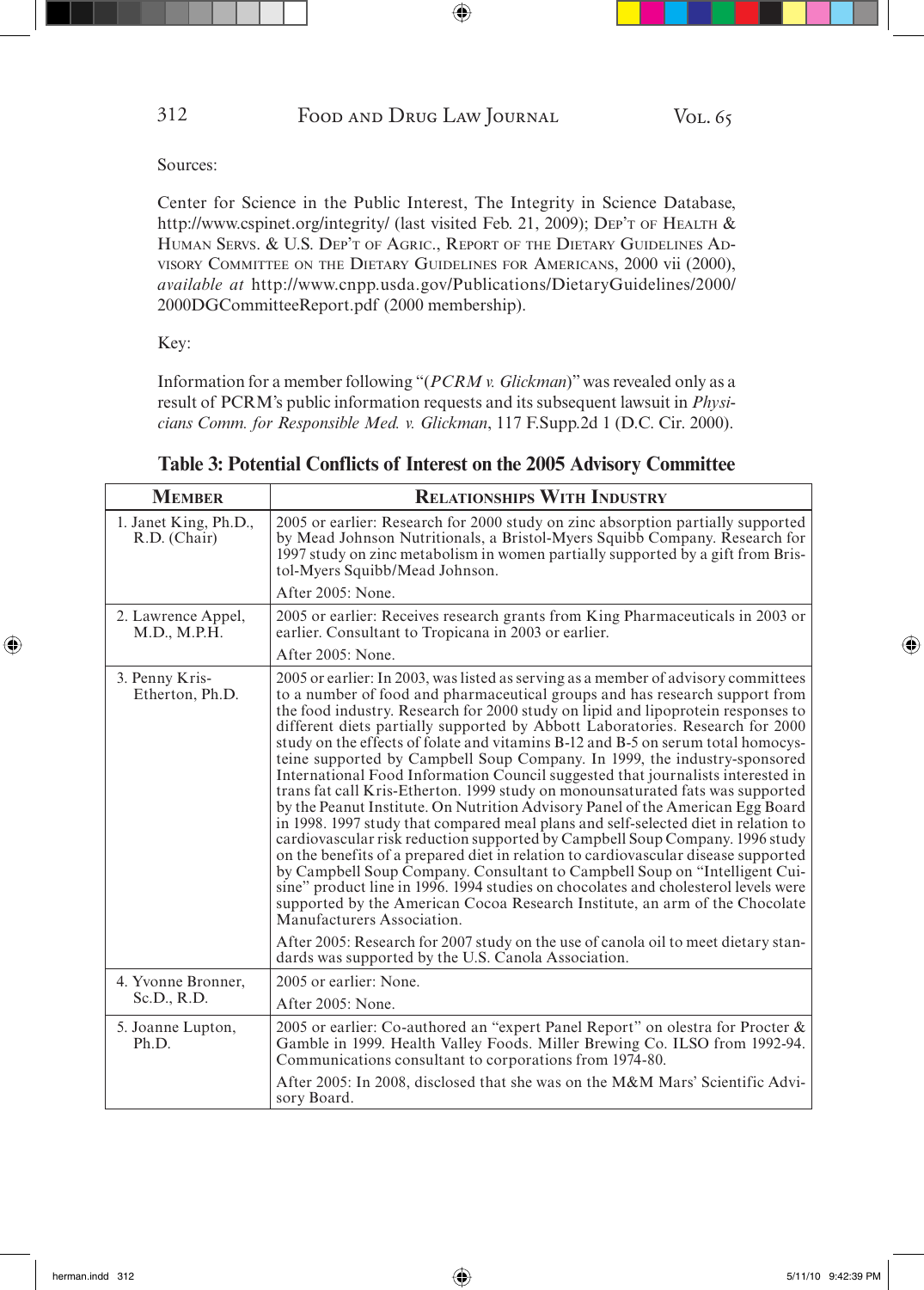| <b>MEMBER</b>                                     | <b>RELATIONSHIPS WITH INDUSTRY</b>                                                                                                                                                                                                                                                                                                                                                                                                                                                                                                                                                                                                                                                                                                                                                                                                                                                                                                                                                                                       |
|---------------------------------------------------|--------------------------------------------------------------------------------------------------------------------------------------------------------------------------------------------------------------------------------------------------------------------------------------------------------------------------------------------------------------------------------------------------------------------------------------------------------------------------------------------------------------------------------------------------------------------------------------------------------------------------------------------------------------------------------------------------------------------------------------------------------------------------------------------------------------------------------------------------------------------------------------------------------------------------------------------------------------------------------------------------------------------------|
| 6. Benjamin                                       | 2005 or earlier: None.                                                                                                                                                                                                                                                                                                                                                                                                                                                                                                                                                                                                                                                                                                                                                                                                                                                                                                                                                                                                   |
| Caballero, M.D.,<br>Ph.D.                         | After 2005: In 2006, listed as a member of the advisory board of the American<br>Council for Fitness & Nutrition, a non-profit organization with over 100 corpo-<br>rate members.                                                                                                                                                                                                                                                                                                                                                                                                                                                                                                                                                                                                                                                                                                                                                                                                                                        |
| 7. Theresa Nicklas,<br>Dr.P.H., M.P.H.,<br>L.D.N. | 2005 or earlier: In 2005, listed as a member of the Clinical Advisory Board of the<br>Grain Foods Foundation. Study on sugars and nutrient intakes in 10 year old<br>children sponsored by Sugar Association. 1998 study on the sugar intakes of 10<br>year olds in Bogalus, LA funded in part by the Sugar Association. Research for<br>1998 study on the nutrient contribution of breakfast and the role of ready-to-eat<br>cereals partially funded by a grant from the Kellogg Company. 1996 study on<br>whether children who consume more carbohydrates are more likely to run short<br>on niacin and zinc was partially funded by the Sugar Association.                                                                                                                                                                                                                                                                                                                                                           |
|                                                   | After: None.                                                                                                                                                                                                                                                                                                                                                                                                                                                                                                                                                                                                                                                                                                                                                                                                                                                                                                                                                                                                             |
| 8. Carlos Camargo,<br>M.D., Dr.P.H.               | 2005 or earlier: In 2005 or earlier, received funding from: AstraZeneca,<br>BreathQuant, Critical Therapeutics, Dey, Genetech, Janssen, MedImmune, No-<br>vartis, Oridion, Pathogen Scientific, Schering-Plough and Verus. Co-author of<br>2005 study on weight and shape in adolescents supported by the Kellogg Company.<br>Co-author of 2003 study on asthma supported by Merck. At least as of 2005, the<br>principal investigator in the Sixteenth Multicenter Airway Research Collaboration<br>(MARC-16), funded by Abbott. 2004 study on children with asthma supported<br>in part by GlaxoSmithKline. 2004 study on COPD sponsored by an unrestricted<br>grant from Boehringer Ingelheim. As of 2002, the medical spokesman for Asthma<br>Action America, a collation made up of the American Pharmaceutical Associa-<br>tion and the National Association of Chain Drug Stores and supported by the<br>GlaxoSmithKline Respiratory Institute.<br>After 2005: None.                                              |
| 9. Russell Pate, Ph.D.                            | 2005 or earlier: In 2003, listed as having received a \$200,000 for ongoing studies of                                                                                                                                                                                                                                                                                                                                                                                                                                                                                                                                                                                                                                                                                                                                                                                                                                                                                                                                   |
|                                                   | physical activity in youth. In 2003, listed as being on the scientific advisory board<br>of Life Fitness, Inc. Published an article on training in cold weather in <i>Coaches</i><br><i>Edge</i> , a publication of the Gatorade Life Sciences Institute. In 2003, listed as a<br>scientific advisor to Kidnetic.com, which is funded through the International<br>Food Information Council Foundation (IFIC) by Coca-Cola, Hershey Foods<br>Corp., H.J. Heinz Foundation, Keebler Comp., Kellogg Comp., Kraft Foods,<br>Masterfoods USA, McDonald's, National Confectioners Association, Procter<br>&Gamble, PepsiCo, Sara Lee Corp., and the Snack Food Association. In 2003,<br>listed as a member of the scientific advisory board for the ILSI Center for Health<br>Promotion's Physical Activity and Nutrition Program. In 2003, listed as a member<br>of the Kraft Foods Worldwide Health & Wellness Advisory Board.                                                                                              |
|                                                   | After 2005: None.                                                                                                                                                                                                                                                                                                                                                                                                                                                                                                                                                                                                                                                                                                                                                                                                                                                                                                                                                                                                        |
| 10. Fergus<br>Clydesdale, Ph.D.                   | 2005 or earlier: In 2003, listed as member of the Advisory Board of Tufts' Nutrition<br>Navigator, a website underwritten with a grant from Kraft. From 1990 to at least<br>2000, was a science advisor and member of the Board of Trustees of the ILSI. In<br>1997, listed as part of the Strategic Research Alliance at the University of Mas-<br>sachusetts in Ameherst. For \$5,000 a year, companies can use the food-science<br>department's pilot plant and consult with the faculty on recent developments.<br>Member of the 2000 Board of Trustees and Treasurer for the International Food<br>Information Council Foundation. In 2003, listed as a member of the Science<br>Advisory Board of the American Council on Science and Health. In 2003, he was<br>listed as being on the board of Sensient Technology Inc., serving on the technical<br>advisory board or consulting for food industry groups, and holding or having held<br>stock in several food and food-related companies.<br>After 2005: None. |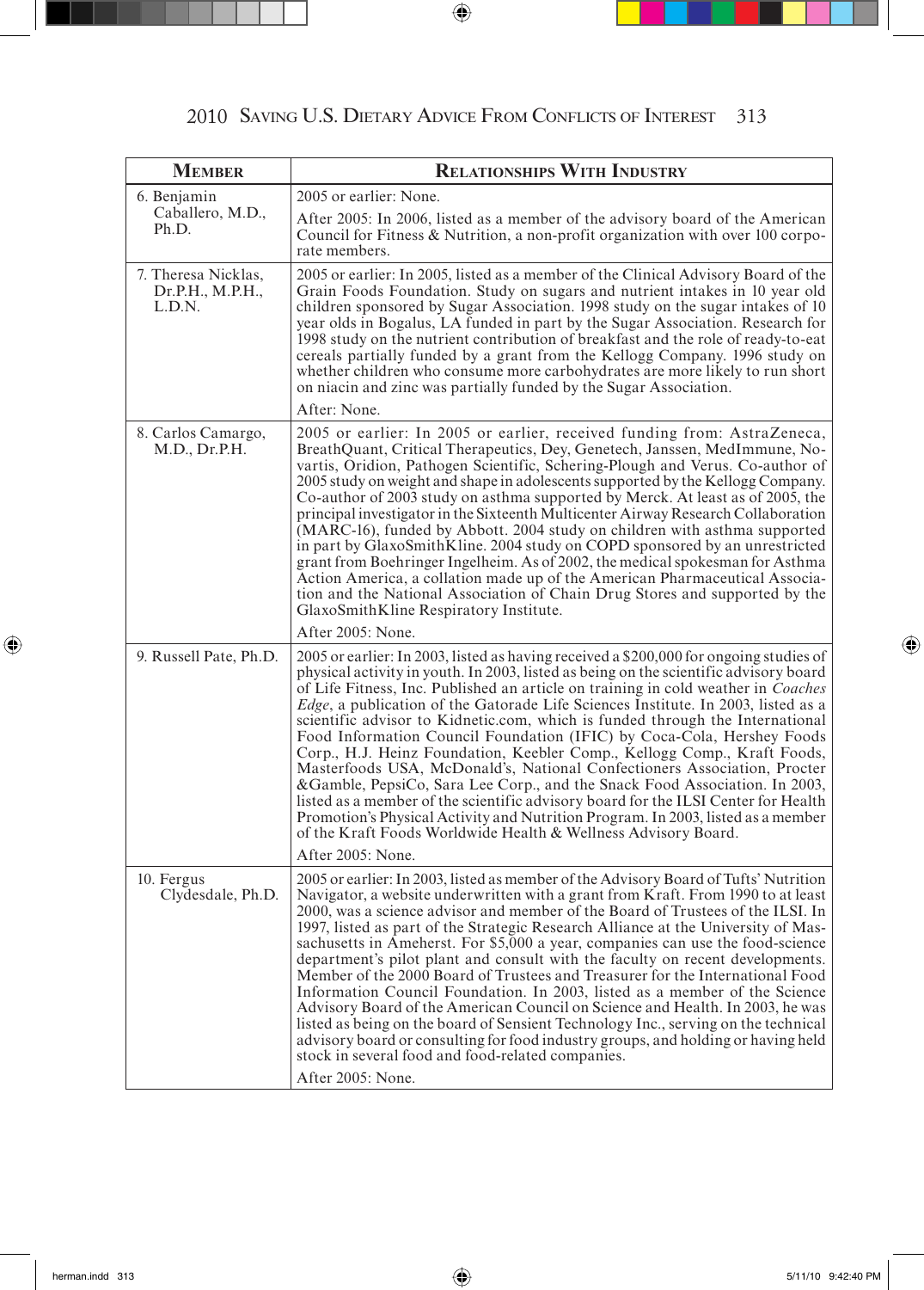| <b>MEMBER</b>                     | <b>RELATIONSHIPS WITH INDUSTRY</b>                                                                                                                                                                                                                                                                                                                                                                                                                                                                                                                                                                                                                                                                                                                                                                                                                                                                                                                                                                                                                                                                                                                                                                                                                                                                                                                                                                                                                                                                                                                  |
|-----------------------------------|-----------------------------------------------------------------------------------------------------------------------------------------------------------------------------------------------------------------------------------------------------------------------------------------------------------------------------------------------------------------------------------------------------------------------------------------------------------------------------------------------------------------------------------------------------------------------------------------------------------------------------------------------------------------------------------------------------------------------------------------------------------------------------------------------------------------------------------------------------------------------------------------------------------------------------------------------------------------------------------------------------------------------------------------------------------------------------------------------------------------------------------------------------------------------------------------------------------------------------------------------------------------------------------------------------------------------------------------------------------------------------------------------------------------------------------------------------------------------------------------------------------------------------------------------------|
| 11. F. Xavier Pi-<br>Sunyer, M.D. | 2005 or earlier: In 2005 listed as being on the advisory boards of Hoffmann-La<br>Roche Inc., Abbott Laboratories, Johnson & Johnson, McNeil Nutritionals and<br>Weight Watchers international Inc. 2004 study supported by funding from Abbott<br>Laboratories Inc., Novo Nordisk, Roche, and Sanofi-Synthelabo. In 2005, listed<br>as having received research funding from Eli Lilly and Company, Merck & Co.,<br>Novartis AG, and Sanofi-Aventis. In 2004, listed as being a consultant to Eli Lilly,<br>Roche, and Sanofi-Aventis. In 2005, listed as a member of the Clinical Advisory<br>Board of the Grain Foods Foundation. In 1997, listed as being: on the advisory<br>boards of the American Home Products' Wyeth-Ayerst labs and Knoll Pharma-<br>ceuticals; consultant to Lilly Pharmaceuticals, Genentech, Hoffman-La Roche,<br>Knoll, Weight-Watchers International, and Neurogen; on Knoll Pharmaceutical's<br>Weight Risk Investigation Study Council, which provides research grants. In<br>1999, accepted grants or fees from Warner-Lambert on Rezulin, a diabetes drug.<br>Research for 2000 study on the effects of folate and vitamins B-12 and B-6 on<br>serum total homocysteine supported by Campbell Soup Company. 1997 study<br>that compared meal plans and self-selected diet in relation to cardiovascular risk<br>reduction supported by Campbell Soup Company. 1996 study on the benefits<br>of a prepared diet in relation to cardiovascular disease supported by Campbell<br>Soup Company.<br>After 2005: None. |
| 12. Vay Liang W. Go,<br>M.D.      | 2005 or earlier: 1999 study on Cholestin funded by Pharmanex.                                                                                                                                                                                                                                                                                                                                                                                                                                                                                                                                                                                                                                                                                                                                                                                                                                                                                                                                                                                                                                                                                                                                                                                                                                                                                                                                                                                                                                                                                       |
|                                   | After 2005: None.                                                                                                                                                                                                                                                                                                                                                                                                                                                                                                                                                                                                                                                                                                                                                                                                                                                                                                                                                                                                                                                                                                                                                                                                                                                                                                                                                                                                                                                                                                                                   |
| 13. Connie Weaver,<br>Ph.D.       | 2005 or earlier: 2000 study on calcium and body weight supported in part by the<br>National Dairy Council. Conducted research supported by the National Dairy<br>Council, National Dairy Board, Wisconsin Milk Marketing Board, and Mead-<br>Johnson Company. Co-authored 1990 study on calcium citrate malate funded in<br>part by Procter & Gamble and the National Dairy Council. In 2000, listed as being<br>on the Board of Trustees for the ILSI, A Kraft Inc. Research Fellow in 1988, 1999<br>research on calcium supported by the National Dairy Council. In 2000, listed as<br>being available for media interviews via the Tropicana Nutrition Center. Research<br>for 1999 study on milk consumption and bone density in young women partially<br>supported by National Dairy Council.<br>After 2005: None.                                                                                                                                                                                                                                                                                                                                                                                                                                                                                                                                                                                                                                                                                                                             |

Center for Science in the Public Interest, The Integrity in Science Database, http://www.cspinet.org/integrity/ (last visited Feb. 21, 2009); DEP'T OF HEALTH & HUMAN SERVS. & U.S. DEP'T OF AGRIC., REPORT OF THE DIETARY GUIDELINES ADVISORY COMMITTEE ON THE DIETARY GUIDELINES FOR AMERICANS, 2005 (2005), http://www.health.gov/dietaryguidelines/dga2005/report/HTML/membership.htm (2005 membership).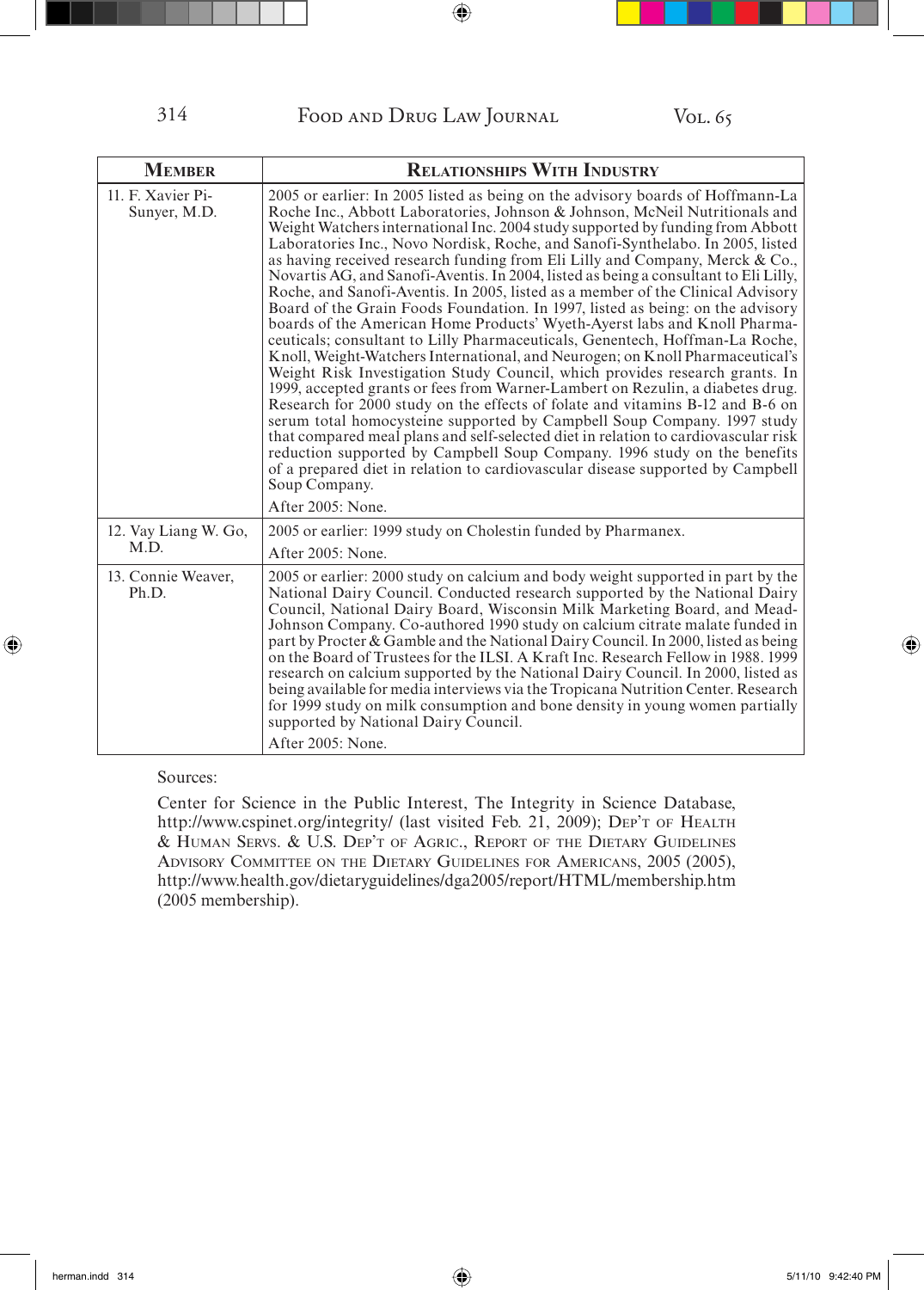| <b>MEMBER</b>                                      | <b>RELATIONSHIPS WITH INDUSTRY UP TO &amp; INCLUDING 2010</b>                                                                                                                                                                                                                                                                                                                                                                                                                                                                                                                                                                                                                                                                                                                                                                                                                                                                                                                                                                                                                                                                                                                                                                                                                                                                                                                                                                                                                                                    |
|----------------------------------------------------|------------------------------------------------------------------------------------------------------------------------------------------------------------------------------------------------------------------------------------------------------------------------------------------------------------------------------------------------------------------------------------------------------------------------------------------------------------------------------------------------------------------------------------------------------------------------------------------------------------------------------------------------------------------------------------------------------------------------------------------------------------------------------------------------------------------------------------------------------------------------------------------------------------------------------------------------------------------------------------------------------------------------------------------------------------------------------------------------------------------------------------------------------------------------------------------------------------------------------------------------------------------------------------------------------------------------------------------------------------------------------------------------------------------------------------------------------------------------------------------------------------------|
| 1. Linda V. Van Horn, Ph.D.,<br>R.D., L.D. (Chair) | 2007 study on the impact of intervention of beverage choice of children<br>funded in part by General Mills.                                                                                                                                                                                                                                                                                                                                                                                                                                                                                                                                                                                                                                                                                                                                                                                                                                                                                                                                                                                                                                                                                                                                                                                                                                                                                                                                                                                                      |
| 2. Naomi K. Fukagawa, M.D.,<br>Ph.D., (Vice-Chair) | None.                                                                                                                                                                                                                                                                                                                                                                                                                                                                                                                                                                                                                                                                                                                                                                                                                                                                                                                                                                                                                                                                                                                                                                                                                                                                                                                                                                                                                                                                                                            |
| 3. Cheryl Achterberg, Ph.D.                        | Scientific advisor to the Dannon Institute in 1998. Received a \$150,538<br>grant from Kraft General Foods in 1993-94. Received a \$125,000 grant<br>from Campbell's Soup from 1995-97.                                                                                                                                                                                                                                                                                                                                                                                                                                                                                                                                                                                                                                                                                                                                                                                                                                                                                                                                                                                                                                                                                                                                                                                                                                                                                                                          |
| 4. Lawrence J. Appel, M.D.,<br>M.P.H.              | In 2003, listed as a consultant to Tropicana. In 2003, listed as receiving<br>research grants from King Pharmaceuticals.                                                                                                                                                                                                                                                                                                                                                                                                                                                                                                                                                                                                                                                                                                                                                                                                                                                                                                                                                                                                                                                                                                                                                                                                                                                                                                                                                                                         |
| 5. Roger A. Clemens, Dr.P.H.                       | None.                                                                                                                                                                                                                                                                                                                                                                                                                                                                                                                                                                                                                                                                                                                                                                                                                                                                                                                                                                                                                                                                                                                                                                                                                                                                                                                                                                                                                                                                                                            |
| 6. Miriam E. Nelson, Ph.D.                         | In 2007 listed as having received over \$10,000 from Mission Pharmacal<br>(which makes the calcium supplement Citracal, which is sold by Bayer<br>Pharmaceuticals) and over \$10,000 from Lluminari (a producer of health-<br>related multi-media content for General Mills, PepsiCo, Stonyfield<br>Farm, Newman's Own, and other companies). In 2003, listed as being a<br>member of the McDonald's Corp. Global Advisory Council on Healthy<br>Lifestyles.                                                                                                                                                                                                                                                                                                                                                                                                                                                                                                                                                                                                                                                                                                                                                                                                                                                                                                                                                                                                                                                     |
| 7. Sharon M. Nickols-<br>Richardson, Ph.D., R.D.   | None.                                                                                                                                                                                                                                                                                                                                                                                                                                                                                                                                                                                                                                                                                                                                                                                                                                                                                                                                                                                                                                                                                                                                                                                                                                                                                                                                                                                                                                                                                                            |
| 8. Thomas A. Pearson, M.D.,<br>Ph.D., M.P.H.       | 1994 study on chocolate's effect on cholesterol levels supported by the<br>American Cocoa Research Institute (an arm of the Chocolate Manufac-<br>turers Association). 1999 study on monounsaturated fats was supported by<br>the Peanut Institute. Research for 2000 study on lipid and lipoprotein re-<br>sponses to different diets partially supported by Abbott Laboratories.                                                                                                                                                                                                                                                                                                                                                                                                                                                                                                                                                                                                                                                                                                                                                                                                                                                                                                                                                                                                                                                                                                                               |
| 9. Rafael Perez-Escamilla,<br>Ph.D.                | None.                                                                                                                                                                                                                                                                                                                                                                                                                                                                                                                                                                                                                                                                                                                                                                                                                                                                                                                                                                                                                                                                                                                                                                                                                                                                                                                                                                                                                                                                                                            |
| 10. Xavier Pi-Sunyer, M.D.,<br>M.P.H.              | In 2005 listed as being on the advisory boards of Hoffmann-La Roche<br>Inc., Abbott Laboratories, Johnson & Johnson, McNeil Nutritionals and<br>Weight Watchers international Inc. 2004 study supported by funding from<br>Abbott Laboratories Inc., Novo Nordisk, Roche, and Sanofi-Synthelabo.<br>In 2005, listed as having received research funding from Eli Lilly and Com-<br>pany, Merck & Co., Novartis AG, and Sanofi-Aventis. In 2004, listed as<br>being a consultant to Eli Lilly, Roche, and Sanofi-Aventis. In 2005, listed as<br>a member of the Clinical Advisory Board of the Grain Foods Foundation.<br>In 1997, listed as being: on the advisory boards of the American Home<br>Products' Wyeth-Ayerst labs and Knoll Pharmaceuticals; consultant to<br>Lilly Pharmaceuticals, Genentech, Hoffman-La Roche, Knoll, Weight-<br>Watchers International, and Neurogen; on Knoll Pharmaceutical's Weight<br>Risk Investigation Study Council, which provides research grants. In 1999,<br>accepted grants or fees from Waner-Lambert on Rezulin, a diabetes drug.<br>Research for 2000 study on the effects of folate and vitamins B-12 and<br>B-6 on serum total homocysteine supported by Campbell Soup Company.<br>1997 study that compared meal plans and self-selected diet in relation to<br>cardiovascular risk reduction supported by Campbell Soup Company.<br>1996 study on the benefits of a prepared diet in relation to cardiovascular<br>disease supported by Campbell Soup Company. |
| 11. Eric B. Rimm, Sc.D.                            | In 2008, listed as receiving funding for obesity and diabetes research from<br>Sanofi-Synthelabo and GlaxoSmithKline.                                                                                                                                                                                                                                                                                                                                                                                                                                                                                                                                                                                                                                                                                                                                                                                                                                                                                                                                                                                                                                                                                                                                                                                                                                                                                                                                                                                            |

**Table 4: Potential Conflicts of Interest on the 2010 Advisory Committee**